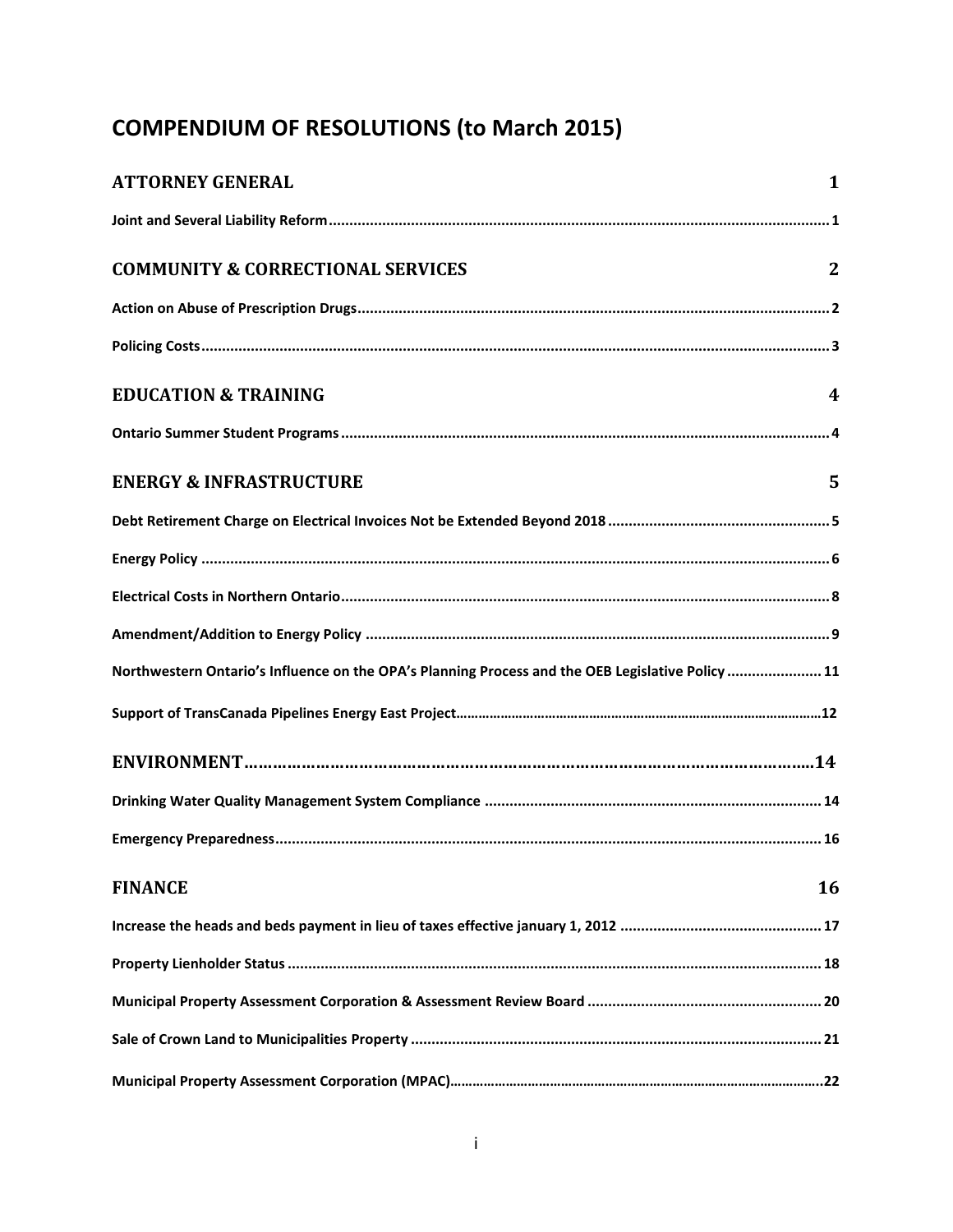| <b>MUNICIPAL AFFAIRS &amp; HOUSING</b>                                                                           | 27 |
|------------------------------------------------------------------------------------------------------------------|----|
|                                                                                                                  |    |
|                                                                                                                  |    |
| Province to assume 100% cost of Farm Tax Rebate, the Management Forest Tax Incentive, and Conservation           |    |
|                                                                                                                  |    |
|                                                                                                                  |    |
|                                                                                                                  |    |
| Request Province of Ontario to upload the full cost of court security prisoner transport immediately in 2012 for |    |
|                                                                                                                  |    |
| <b>NATURAL RESOURCES</b>                                                                                         | 35 |
|                                                                                                                  |    |
|                                                                                                                  |    |
|                                                                                                                  |    |
|                                                                                                                  |    |
|                                                                                                                  |    |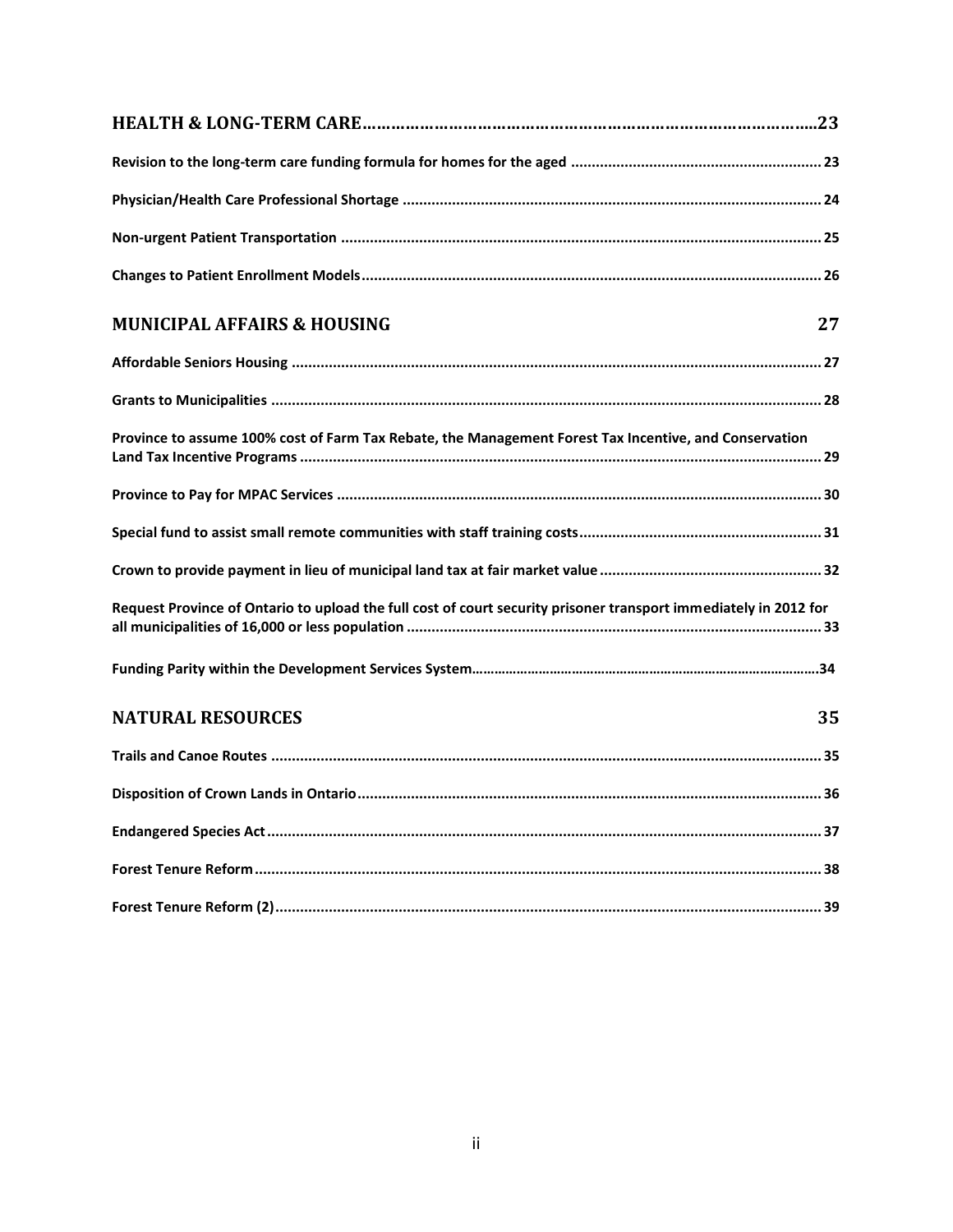### **[NORTHERN DEVELOPMENT](#page-42-0) & MINES 40**

| <b>TRANSPORTATION</b><br>47                                                             |
|-----------------------------------------------------------------------------------------|
|                                                                                         |
|                                                                                         |
|                                                                                         |
|                                                                                         |
|                                                                                         |
|                                                                                         |
|                                                                                         |
|                                                                                         |
|                                                                                         |
| Family Medicine Residents in Small Communities (Northern Ontario School of Medicine) 56 |
|                                                                                         |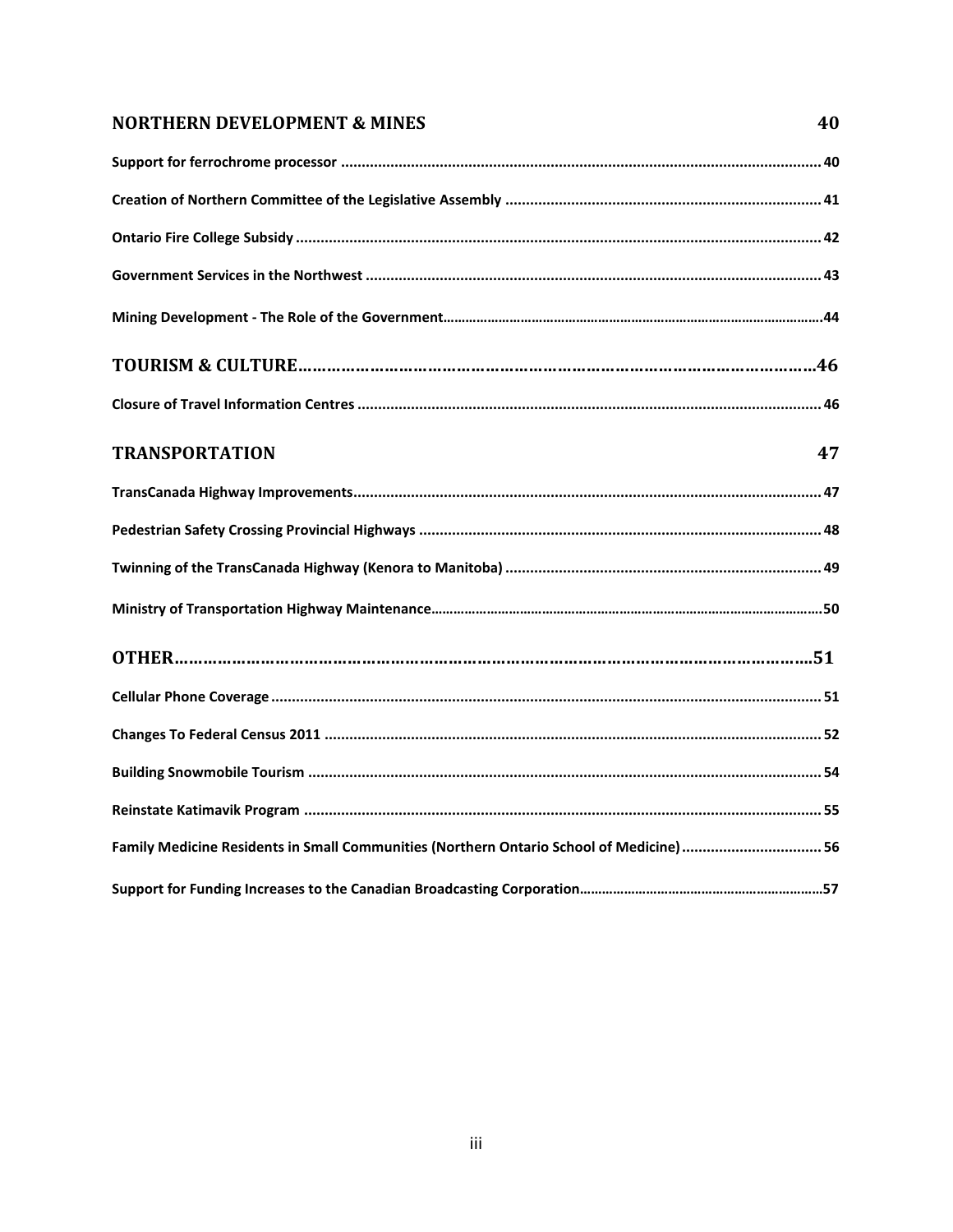# <span id="page-3-0"></span>**Attorney General**

### <span id="page-3-1"></span>*Joint and Several Liability Reform*

The Northwestern Ontario Municipal Association is justifiably concerned with the current joint and several provisions of the Negligence Act which states, "Where damages have been caused or contributed to by the fault or neglect of two or more persons...and, where two or more persons are found at fault or negligent, they are jointly and severally liable to the person suffering the loss or damage..." Because of this, municipalities have often become the targets of litigation when other defendants do not have the means to pay high damage awards.

A recent paper by the Association of Municipalities of Ontario outlines the need for the Ontario Government to reform joint and several liability, with particular regard for the impact it has on 'deep pocket' property taxpayers and their communities.

Therefore be it resolved that NOMA supports the Association of Municipalities of Ontario in its efforts to seek joint and several liability reform in Ontario and calls on the Provincial Government to pursue much needed changes to the Negligence Act.

#### **Adopted by the NOMA Board of Directors, June 2010 Adopted by NOMA members April 2013**

*Action:* Letter to Attorney General, June 8, 2010 Response letter from Attorney General, July 27, 2010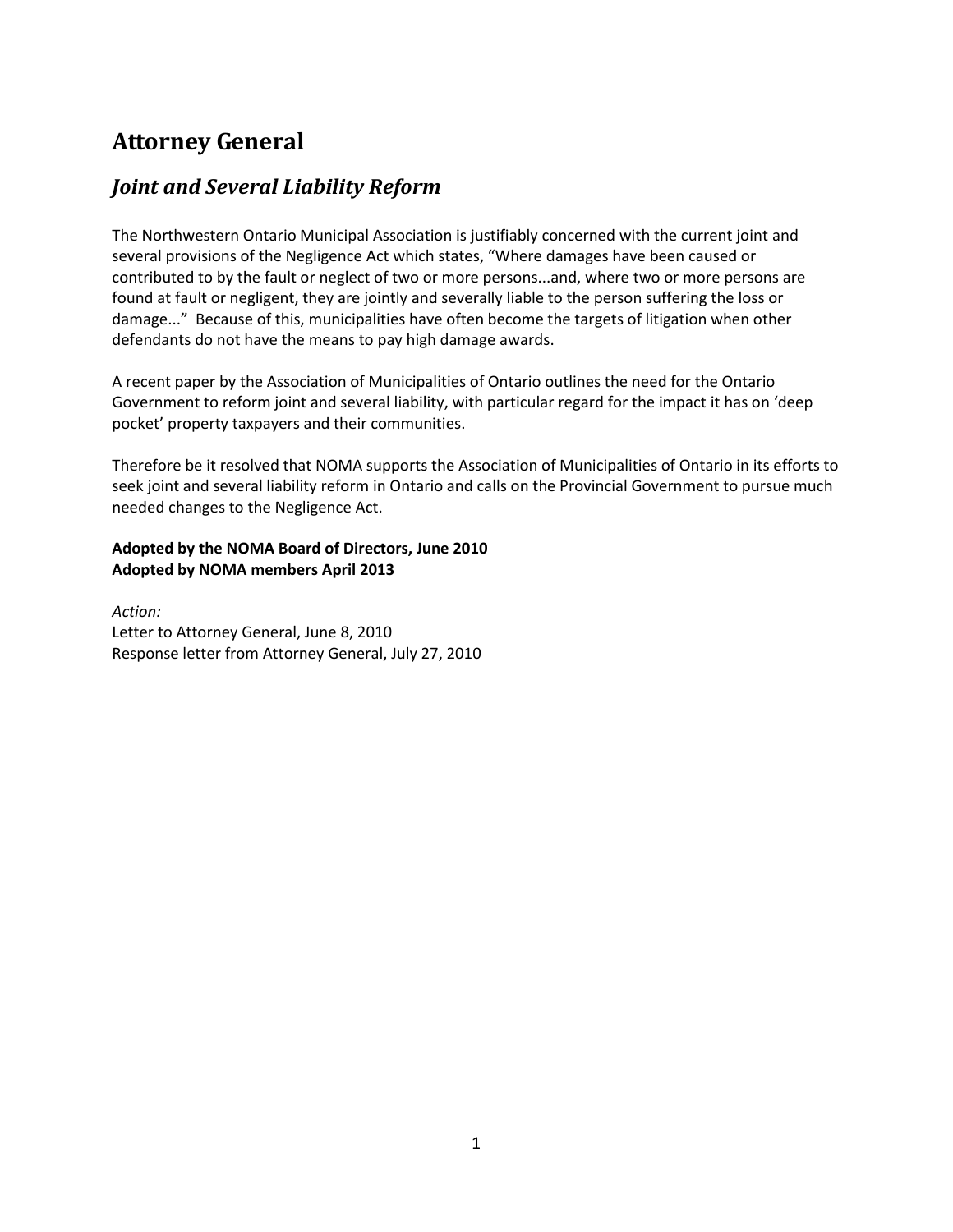# <span id="page-4-0"></span>**Community & Correctional Services**

# <span id="page-4-1"></span>*Action on Abuse of Prescription Drugs*

WHEREAS the use and abuse of prescription narcotic drugs has seen a significant and constant increase; and

WHEREAS opiate medication is prescribed by the medical profession for pain management; and,

WHEREAS these drugs are highly addictive; and,

WHEREAS there exists a highly sophisticated and lucrative illicit market for these drugs; and,

WHEREAS to ensure a comprehensive solution, prevention and enforcement should be balanced with education, treatment and harm reduction.

NOW THEREFORE BE IT RESOLVED THAT the Northwestern Ontario Municipal Association petition the Ontario Medical Association and the Ontario College of Physicians and Surgeons to provide ongoing physician support and education to practicing physicians and medical students on best practice prescribing protocol and,

FURTHER BE IT RESOLVED THAT the Ontario Ministry of Health be petitioned to implement an electronic drug program information network (DPIN) as is currently in use in the province of Manitoba; and

FURTHER BE IT RESOLVED THAT the Ministry of Community Safety and Correctional Services and the Minister of the Attorney General for the Province of Ontario examine legislative changes to more effectively address illicit drug trafficking; and

FURTHER BE IT RESOLVED THAT adequate resources be put in place for prevention and treatment in Northwestern Ontario; and,

FURTHER BE IT RESOLVED THAT this resolution be forwarded to the Ontario Ministry of Health and Long Term Care, the Ministry of Health Promotion and the Local Health Integration Network for their support and action.

**Adopted April 2009 Updated and Adopted April 2012**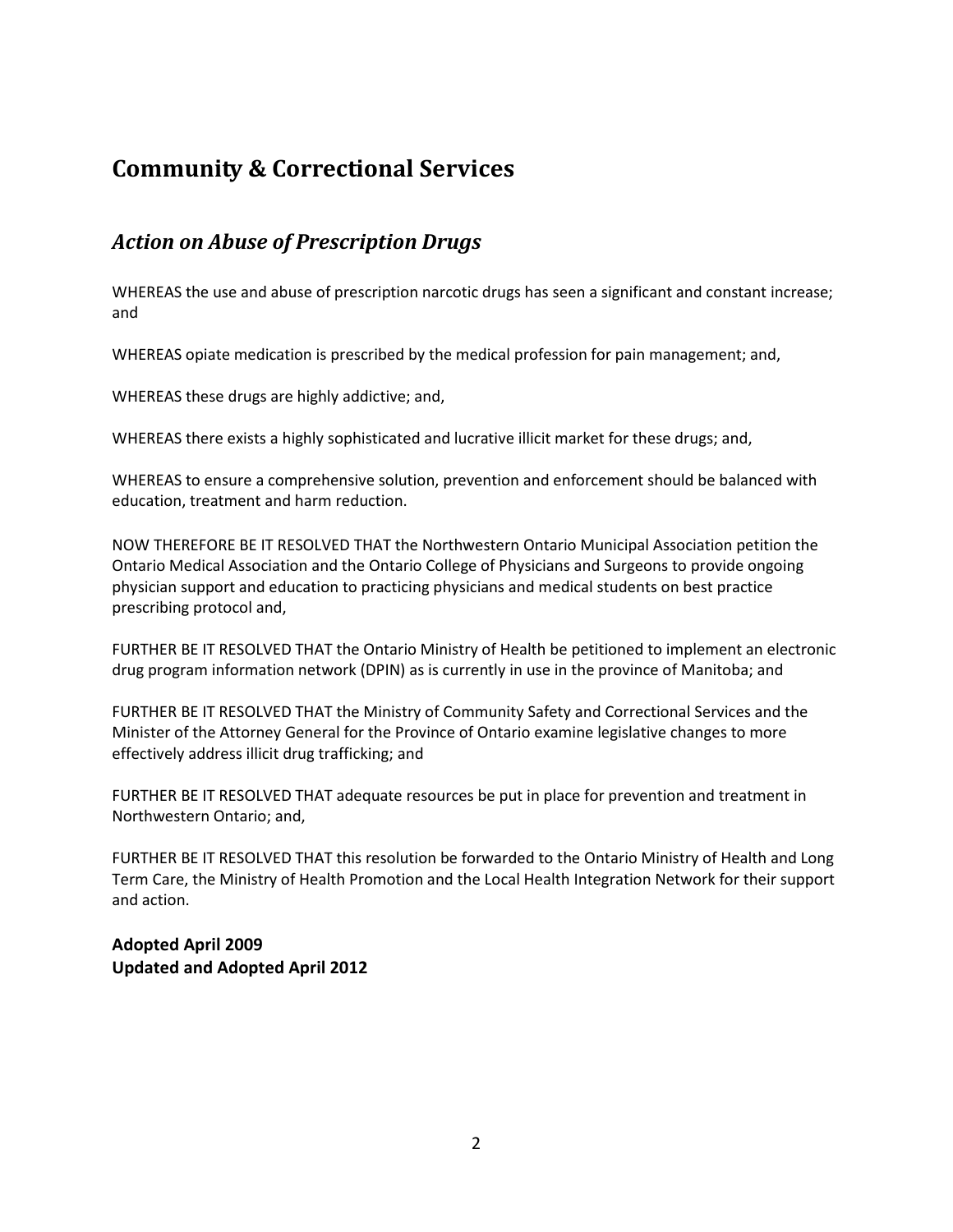# <span id="page-5-0"></span>*Policing Costs*

Whereas the cost of policing in Ontario for contract and non-contract OPP has increased dramatically over the last decade, far exceeding the rate of inflation, and

Whereas the Provincial Government has proposed a wage freeze for provincial employees and municipalities for a two year period, and

Whereas the Provincial Government has recently negotiated a front-loaded 5.075% increase with the OPP with the possibility of a top-up at the termination of the agreement, and

Whereas municipalities must cover nearly two-thirds of policing costs from local taxpayers, and

Whereas northern and rural municipalities have suffered significant economic downturn and dramatic loss of tax revenue.

Therefore be it resolved that the Northwestern Ontario Municipal Association call on the Provincial Government, through its Police Services grant in the Ontario Municipal Partnership Fund (OMPF) formula, to cover all increased costs associated with recently negotiated OPP contract, non-contract and municipal police forces for all northern and rural municipalities.

### **Adopted by the NOMA board: January 14, 2011 Re-adopted April 2014**

*Action:*

Letter to Minister of Municipal Affairs and Housing, January 25, 2011

Copy to MNDMF & CSCS Ministers

Discussed during in-person meeting with Minister February 28, 2011. Minister indicated that OMPF agreements are in place and will be honoured at those levels.

Discussed with Minister, February 27, 2012. Minister recognized that some of the agreements need to be reviewed to ensure they are suitable to need but highlighted current fiscal issues as an impediment to immediate changes.

Discussed with Minister August 2013, November 2013, February 2014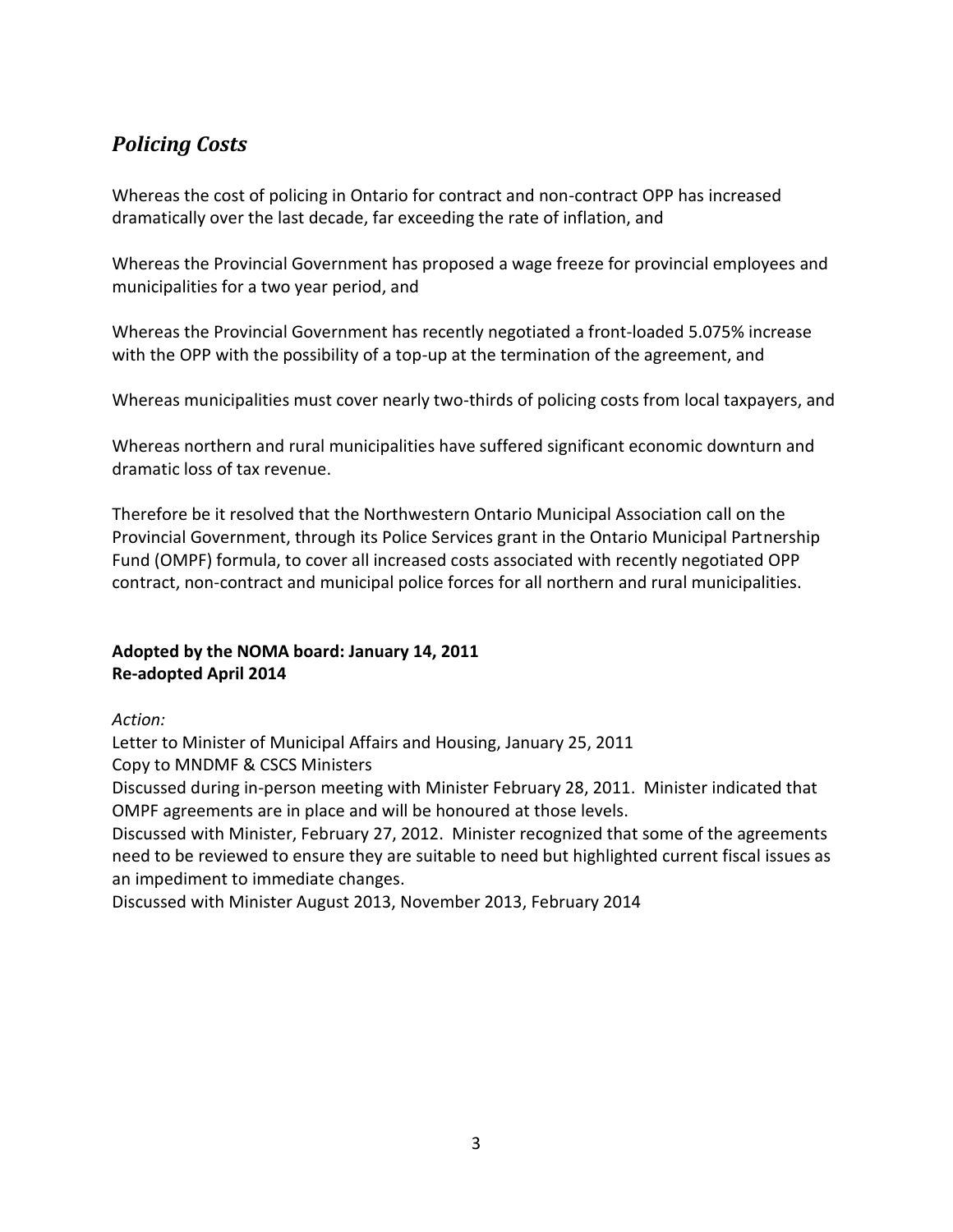# <span id="page-6-0"></span>**Education & Training**

### <span id="page-6-1"></span>*Ontario Summer Student Programs*

WHEREAS the Ontario Government provides funding for employment opportunities for youth; and,

WHEREAS it is in the best interest of municipalities to retain youth through the provision of employment opportunities; and,

WHEREAS it is difficult for municipalities to provide youth employment opportunities without adequate assistance from the Government of Ontario;

THERFORE BE IT RESOLVED THAT the Northwestern Ontario Municipal Association lobby the Government of Ontario to increase the total funding for the Ontario Summer Student employment programs in order to allow more applications to be approved; and

FURTHER THAT the Northwestern Ontario Municipal Association lobby the Government of Ontario to increase the funding per position by the same amount as the increases to minimum wage in Ontario, and

FURTHER BE IT RESOLVED THAT the increases be backdated to the first increase in minimum wage after the student subsidy programs were established.

**Adopted April 2009 Re-adopted April 2012**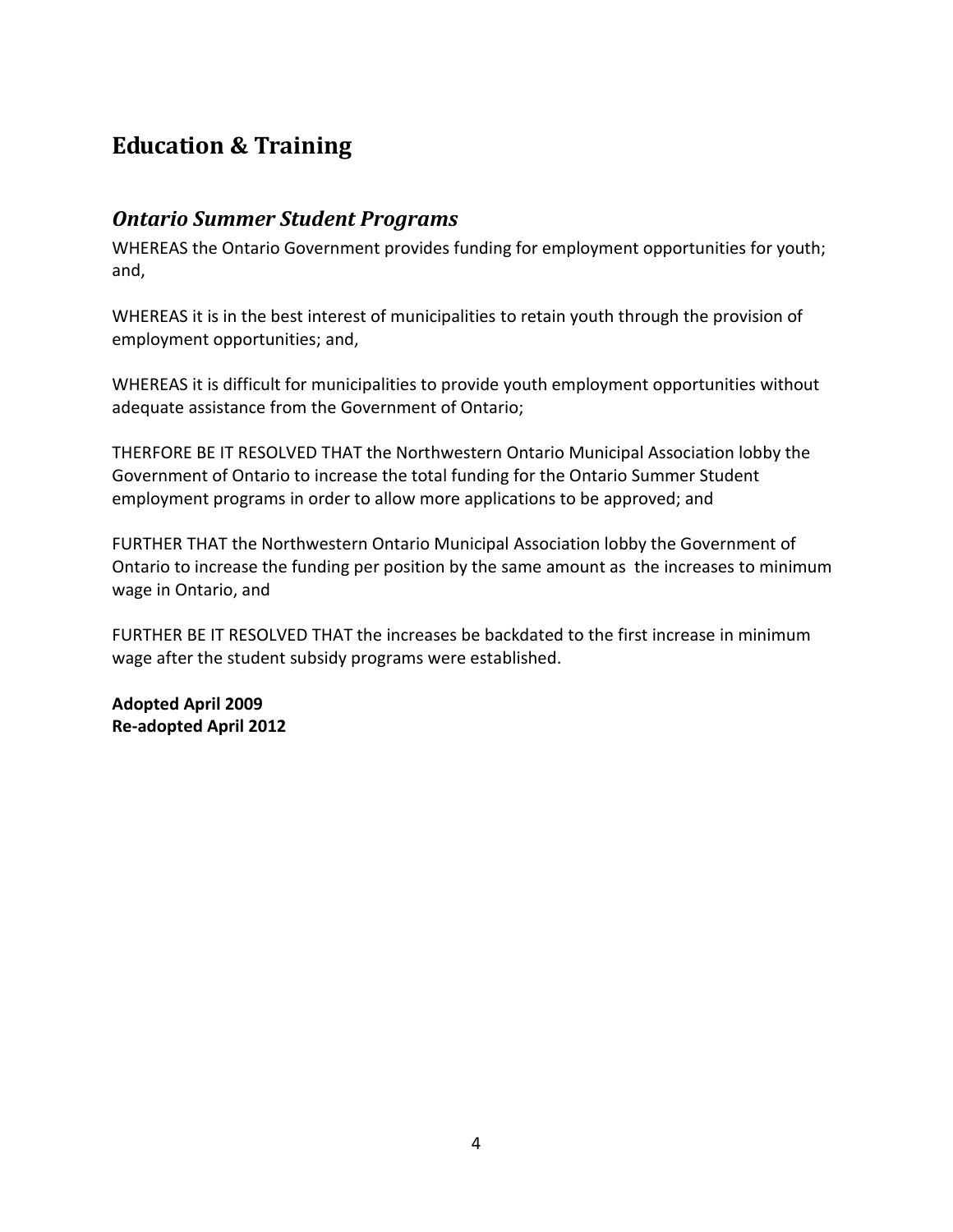# <span id="page-7-0"></span>**Energy & Infrastructure**

## <span id="page-7-1"></span>*Debt Retirement Charge on Electrical Invoices Not be Extended Beyond 2018*

WHEREAS the Ontario Electricity Financial Corporation forecasts the retirement of the residual stranded debt from the old Ontario Hydro between 2014 and 2018;

AND WHEREAS the Electricity Act, 1998 requires the payment of this residual stranded debt by Ontario's electricity consumers;

AND WHEREAS the residual stranded debt should be continually reduced on an annual basis;

NOW THEREFORE BE IT RESOLVED THAT we ask the assurance of the Ontario Ministry of Energy that the debt retirement charge on the monthly electricity invoices will be removed upon the retirement of the residual stranded debt, and that the timeframe for repayment not be extended beyond 2018.

**Adopted April 2009 Re-adopted April 2012**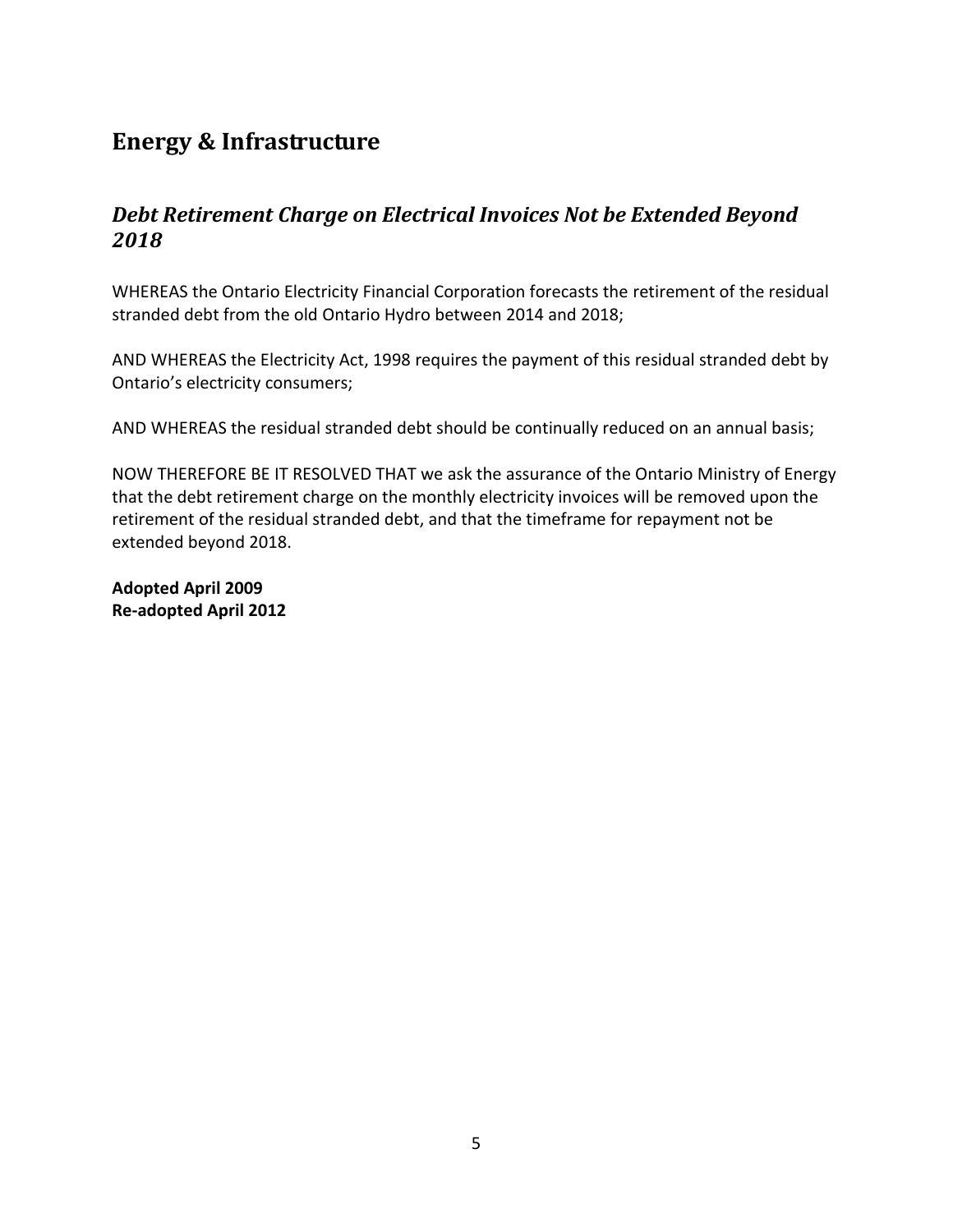# <span id="page-8-0"></span>*Energy Policy*

WHEREAS NOMA has relied on the leadership and knowledge of the Common Voice Northwest Energy Task Force since its creation as a NOMA committee to remain informed on the issues and options related to electricity generation, distribution and transmission and the related regulatory and planning processes; and,

WHEREAS NOMA has partnered with the Town of Atikokan, the City of Thunder Bay, the Northwestern Ontario Associated Chambers of Commerce and the Common Voice Northwest Energy Task Force in pressing the Government of Ontario and its energy agencies (the Ontario Power Authority, the Ontario Energy Board, Hydro One and Ontario Power Generation)to create a long term plan for the Northwest in the areas of electrical distribution, transmission and generation; and,

WHEREAS NOMA has identified the following deficiencies in the distribution, transmission and generation system in Northwestern Ontario:

- The radial lines serving Red Lake, Ear Falls, Pickle Lake and Longlac are insufficient in terms of quality of electricity, quantity of electricity and stability
- The 'orange zone' in the Dryden and Thunder Bay areas where there is insufficient capacity to allow new generation to be added to the system
- Insufficient capacity to Red Lake, Pickle Lake and Longlac to facilitate connecting remote First Nations and lack of distribution lines from those points to the remote communities
- Existing 500 MW surplus will disappear by 2016 as all of the mineral exploration projects morph into active mines.
- The need to add additional hydro-electric generation capacity in a timely manner
- The regularity of spring droughts which limit the ability of hydro-electric generation to provide the base needs of the Northwest and require the existing thermal generating stations for more than peaking load.

THEREFORE BE IT RESOLVED THAT NOMA calls on the Government of Ontario to:

- ensure that the long range plan for the Northwest include solutions to deal with the aforementioned deficiencies, and,
- remove the requirement that each project must meet a 'business case' requirement prior to being authorized to proceed and instead fund any projects defined as a 'public good' through general revenue as most of the network throughout Ontario was funded.

FURTHER BE IT RESOLVED THAT, as a matter of principal, all energy produced in the Northwest should first be used to create additional wealth and employment in the Northwest, and that the Energy Agencies of the Province of Ontario be required to consult directly with NOMA on any and all matters related to system planning and implementation for the region.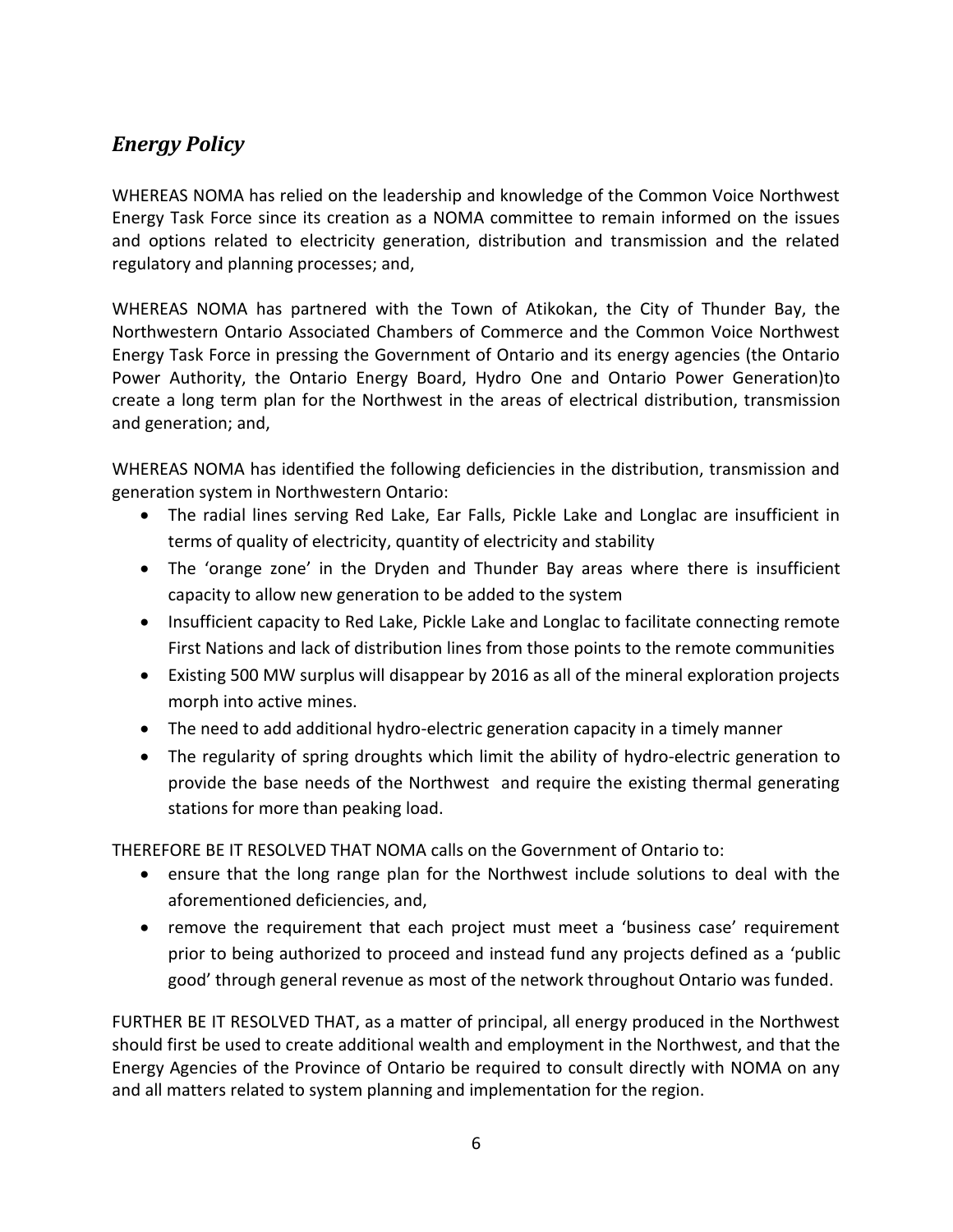FURTHER BE IT RESOLVED THAT the NOMA Board is authorized to intervene where appropriate in any regulatory process related to the provision of electricity services in the Northwest, and that every effort is made to ensure that the cost of intervention is minimized and that the number of participant partners from the Northwest is maximized.

#### **Adopted April 2012**

**This resolution replaced previous resolutions: Electrical Transmission Planning; NOMA to intervene in Hydro One Networks application; and, Little Jackfish Hydro Electric and transmission projects.**

*Action:*

Meeting with Minister of Energy, June 2010 to outline deficiencies in system Meeting with Minister of Energy, February 2011 with 5 specific recommendations – no response Raised in meeting with Minister of MNDMF, August 2011 Meeting with Minister of Energy, February 2012 with 5 specific recommendations Meeting with Minister of Energy, June 2012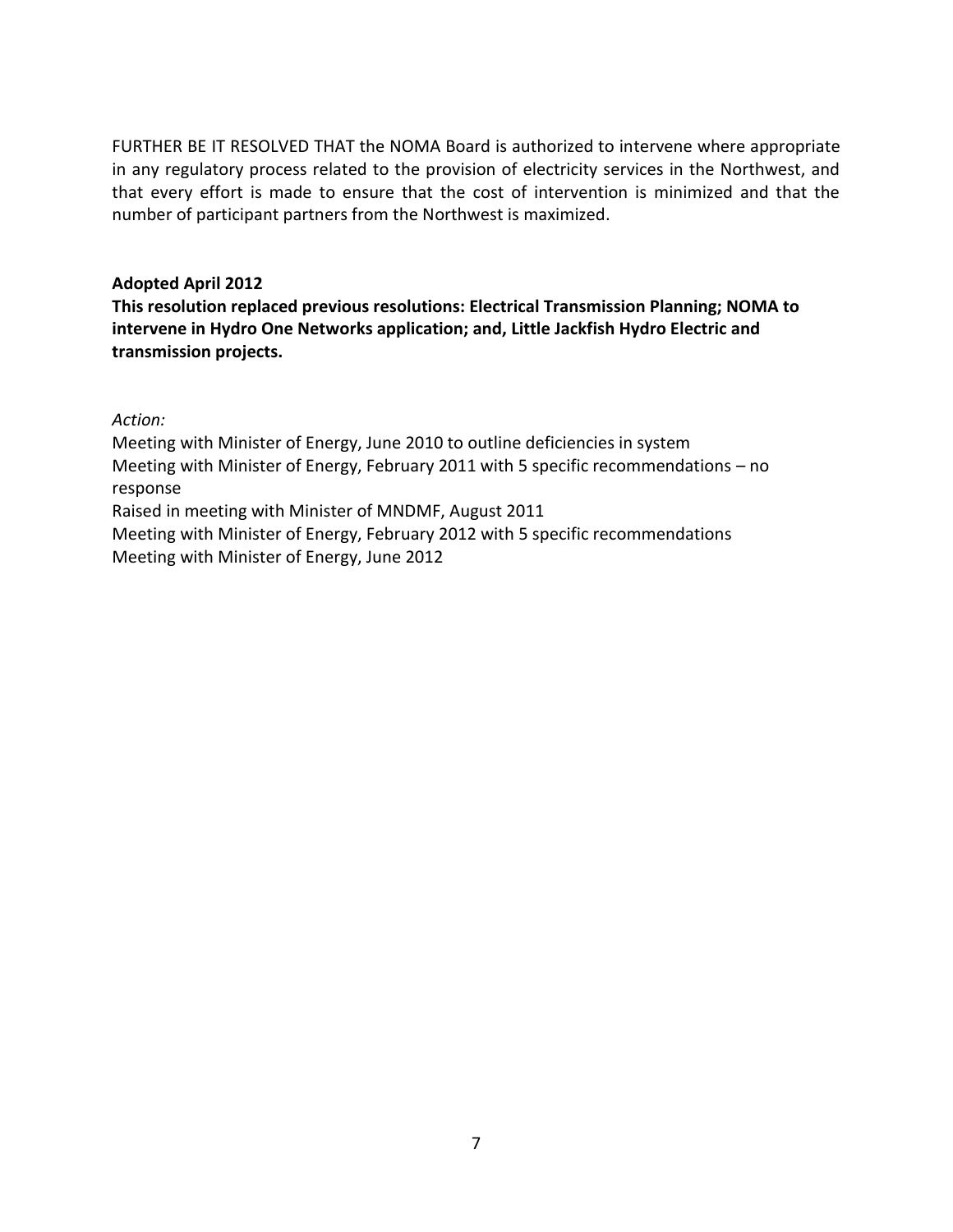# <span id="page-10-0"></span>*Electrical Costs in Northern Ontario*

WHEREAS in the 2010 Budget the Ontario Government has recognized the need for a differential industrial rate for Northern Ontario (Northern Industrial Electricity Rate Program (NIERP), following repeated demands from NOMA, NOACC and others, and

WHEREAS the budget also proposed a new permanent Northern Ontario Energy Credit to help eligible low- to middle-income northern residents with the higher energy costs they face, and

WHEREAS these announcements are recognition by the Ontario Government that the north is a region in its own right and should be treated as such, and

WHEREAS these announcements are recognition by the Ontario Government that electrical prices are a problem for industry and consumers in the North, and WHEREAS while the Energy Credit is permanent the NIERP is only an extension of a 1.9 cent forest industry rebate that is due to run out in the fall of 2010 and the NEIRP is to last until 2013, and

WHEREAS even with the 2 cent per kwh rebate, Ontario still has one of the highest electrical rates in those States and Provinces who are producers of pulp, paper and other wood products, and

WHEREAS the raw ore from the mines of Northern Ontario are at risk at being shipped to other jurisdictions where electrical rates are low for processing and job creation

THEREFORE BE IT RESOLVED that NOMA continues to press the Government of Ontario for a permanent Northern Ontario Industrial Electricity Rate that ensures that the forest and mining industry can be competitive, and

FURTHER BE IT RESOLVED THAT this resolution be sent to the following:

Premier of Ontario Minister of Energy and Infrastructure Minister of Economic Development and Trade Minister of Northern Development, Mines and Forestry Ontario Energy Board Ontario Power Authority Area MPPs

**Adopted April 2010 Re-adopted April 2013**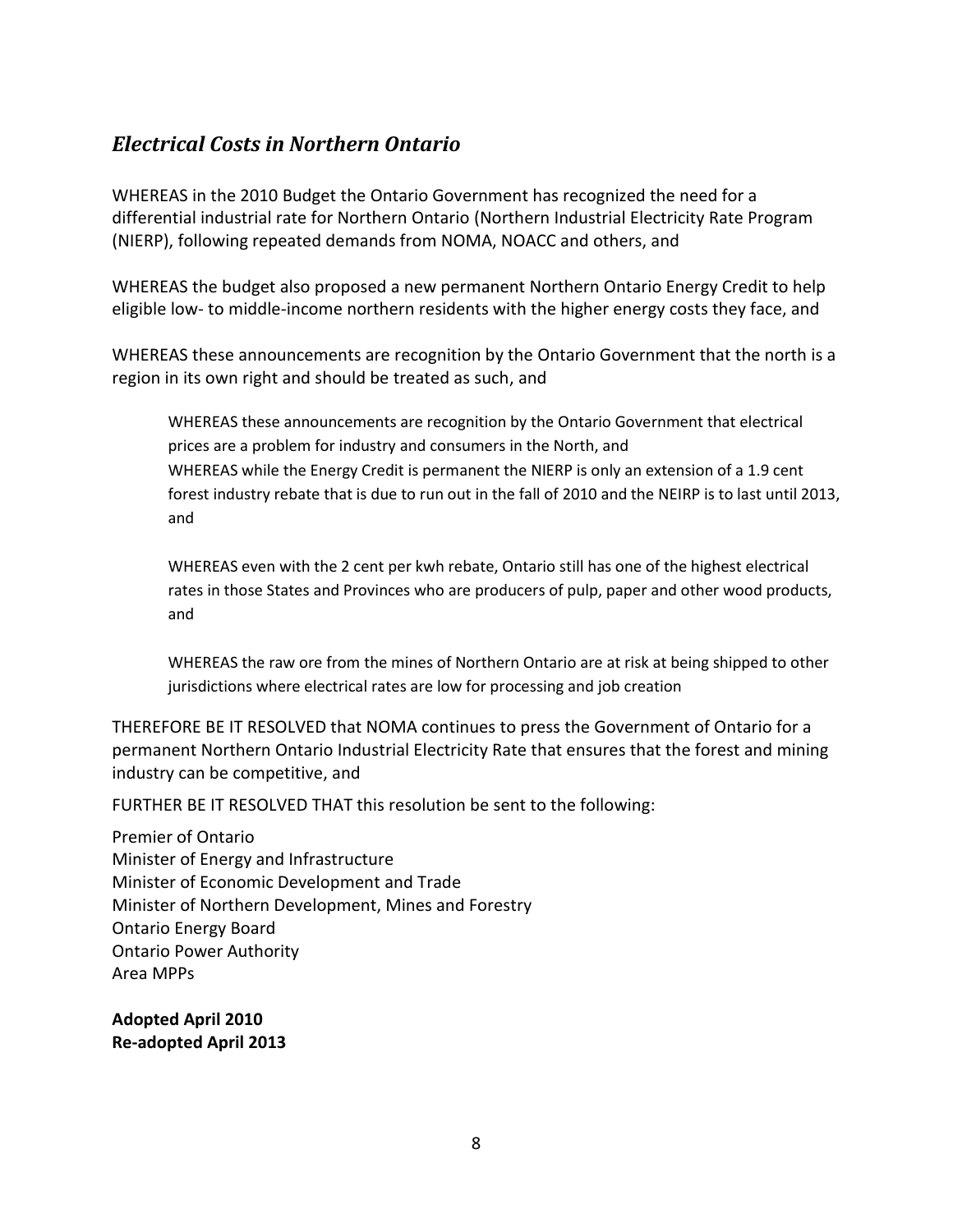# *Amendment/Addition to Energy Policy*

WHEREAS NOMA has relied on the leadership and knowledge of the Common Voice Northwest Energy Task Force since its creation as a NOMA committee to remain informed on the issues and options related to electricity generation, distribution and transmission and the related regulatory and planning processes; and,

WHEREAS NOMA has partnered with the Town of Atikokan, the City of Thunder Bay, the Northwestern Ontario Associated Chambers of Commerce and the Common Voice Northwest Energy Task Force in pressing the Government of Ontario and its energy agencies (the Ontario Power Authority, the Ontario Energy Board, Hydro One and Ontario Power Generation)to create a long term plan for the Northwest in the areas of electrical distribution, transmission and generation; and,

WHEREAS NOMA has identified the following deficiencies in the distribution, transmission and generation system in Northwestern Ontario:

The radial lines serving Red Lake, Ear Falls, Pickle Lake and Longlac are insufficient in terms of quality of electricity, quantity of electricity and stability

The 'orange zone' in the Dryden and Thunder Bay areas where there is insufficient capacity to allow new generation to be added to the system

Insufficient capacity to Red Lake, Pickle Lake and Longlac to facilitate connecting remote First Nations and lack of distribution lines from those points to the remote communities Existing 500 MW surplus will disappear by 2016 as all of the mineral exploration projects morph into active mines.

The need to add additional hydro-electric generation capacity in a timely manner The regularity of spring droughts which limit the ability of hydro-electric generation to provide the base needs of the Northwest and require the existing thermal generating stations for more than peaking load.

THEREFORE BE IT RESOLVED THAT NOMA calls on the Government of Ontario to: ensure that the long range plan for the Northwest include solutions to deal with the aforementioned deficiencies, and,

remove the requirement that each project must meet a 'business case' requirement prior to being authorized to proceed and instead fund any projects defined as a 'public good' through general revenue as most of the network throughout Ontario was funded.

FURTHER BE IT RESOLVED THAT, as a matter of principal, all energy produced in the Northwest should first be used to create additional wealth and employment in the Northwest, and that the Energy Agencies of the Province of Ontario be required to consult directly with NOMA on any and all matters related to system planning and implementation for the region.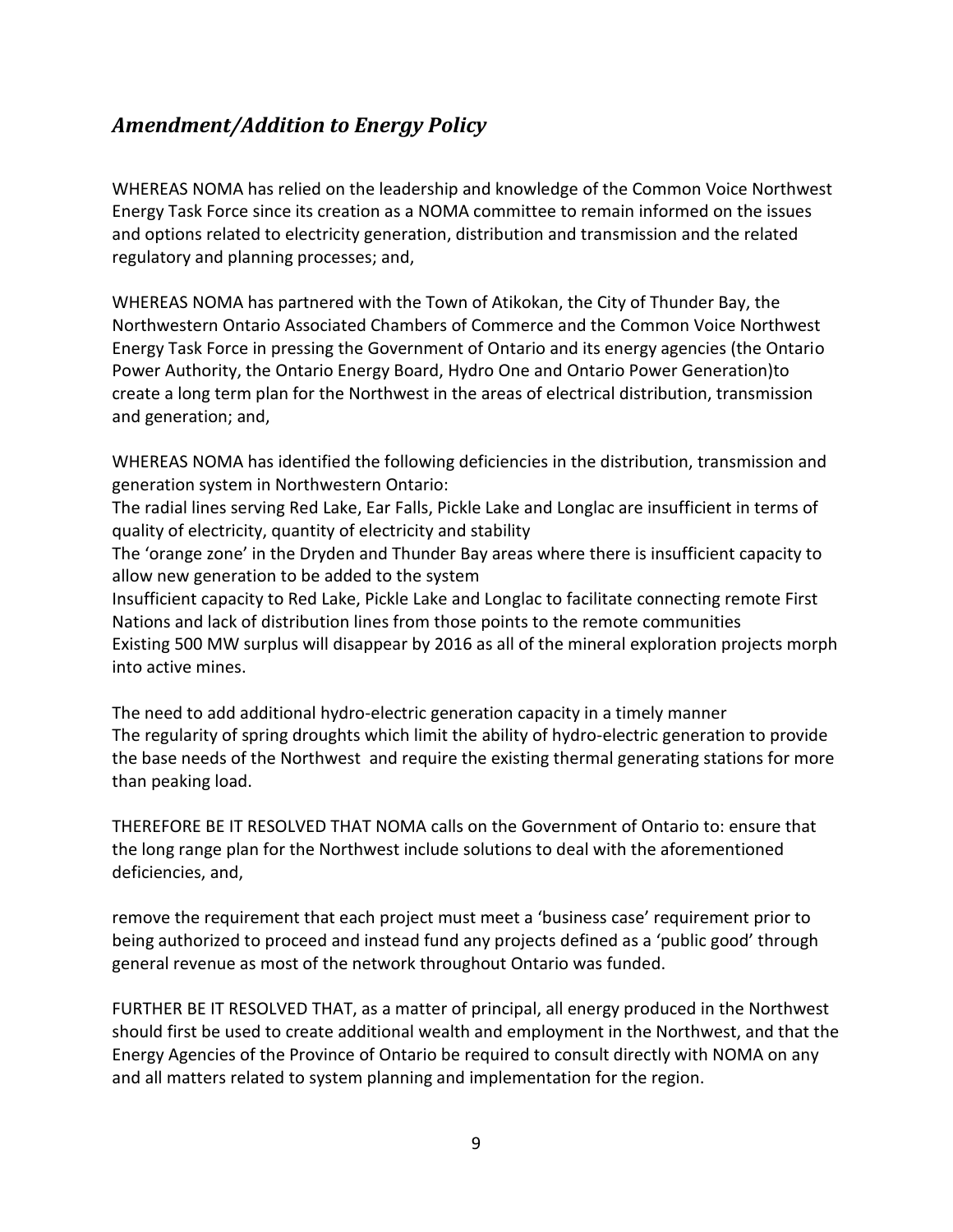FURTHER BE IT RESOLVED THAT the NOMA Board is authorized to intervene where appropriate in any regulatory process related to the provision of electricity services in the Northwest, and that every effort is made to ensure that the cost of intervention is minimized and that the number of participant partners from the Northwest is maximized.

FURTHER THAT the Northwestern Ontario Municipal Association urge the Provincial Government to authorize a northwestern Ontario Planning Committee to assist in the long term planning for the energy needs of the region; and

FURTHER THAT the Common Voice Northwest Energy Task Force be considered as the appropriate planning committee for this purpose.

#### <span id="page-12-0"></span>**Approved April 2013**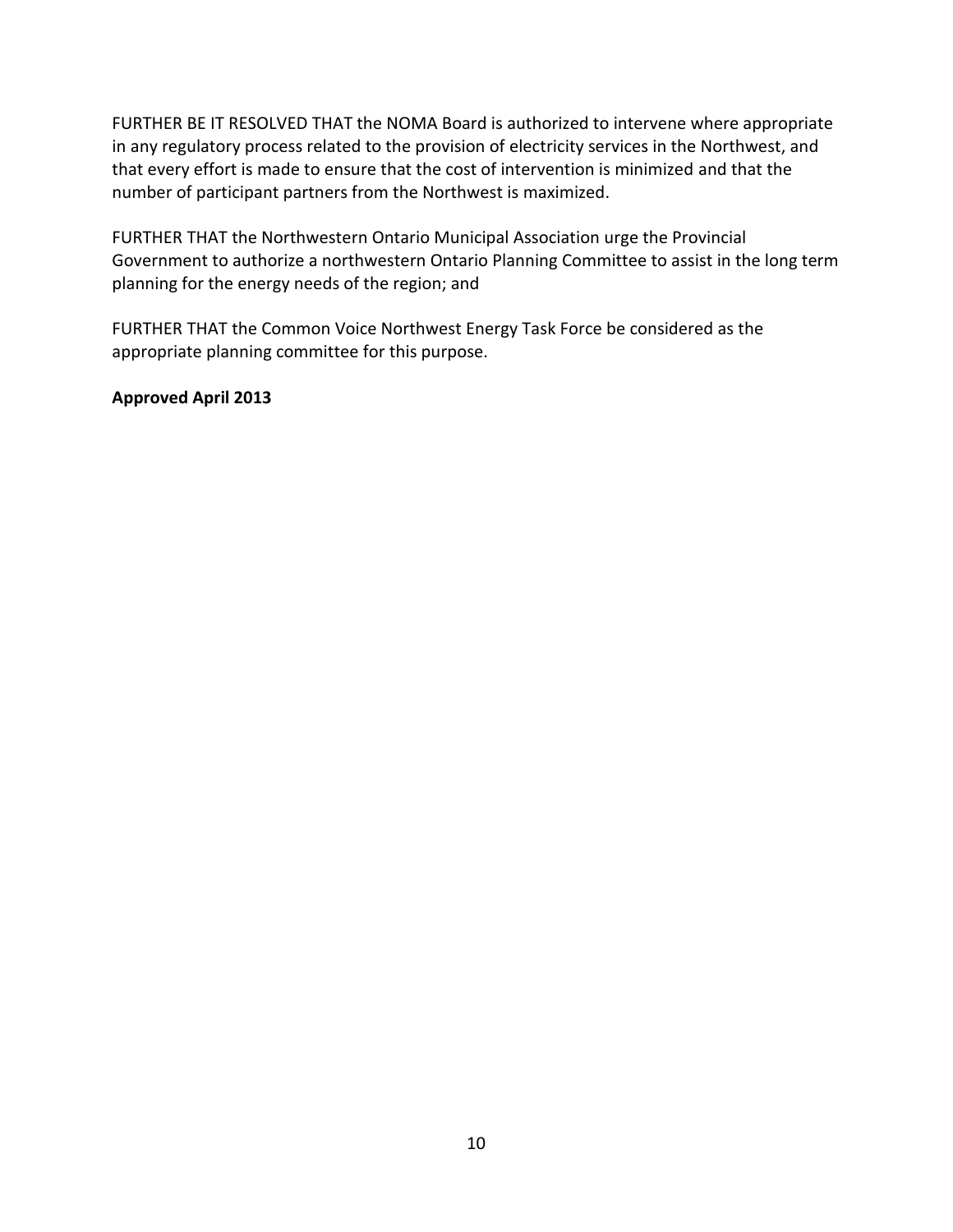# *Northwestern Ontario's Influence on the Ontario Power Authority's Planning Process and the Ontario Energy Board's Legislative Policy Regarding Regional Electrical Grid Reinforcement*

WHEREAS the Ontario Power Authority's planning efforts and the Ontario Energy Board's legislative policy are stalling economic development efforts across Northwestern Ontario; and

WHEREAS much of Northwestern Ontario's current energy transmission and distribution infrastructure has been built to standards of the 1940's and 1050's; and

WHEREAS time is of the essence for many current mining and forestry industry projects which have urgently expressed their immediate need for transmission upgrades and new electrical infrastructure; and

WHEREAS transmission lines that have not been declared "network assets" can only be upgraded or developed if a customer is prepared to pay the entire cost;

NOW THEREFORE BE IT RESOLVED THAT the Northwestern Ontario Municipal Association hereby petitions the Minister of Energy to take action immediately to resolve the abovementioned issues; and

FURTHER BE IT RESOLVED THAT the Northwestern Ontario Municipal Association's Energy Task Force be the recognized organization for inducing Provincial Government action; and

FURTHER BE IT RESOLVED THAT new transmission lines be constructed using the 230 KV prebuild technology thus assuring that the line will have the capacity to serve all future end users; and

FURTHER BE IT RESOLVED THAT all existing transmission lines throughout Northwestern Ontario be declared a network asset; and

FURTHER BE IT RESOLVED THAT the Minister of Energy be called upon to intervene in matters of policy change and where this cannot be done expediently issue Letters of Directives to ensure the immediate, timely construction of new transmission infrastructure with the cost shared amongst all ratepayers.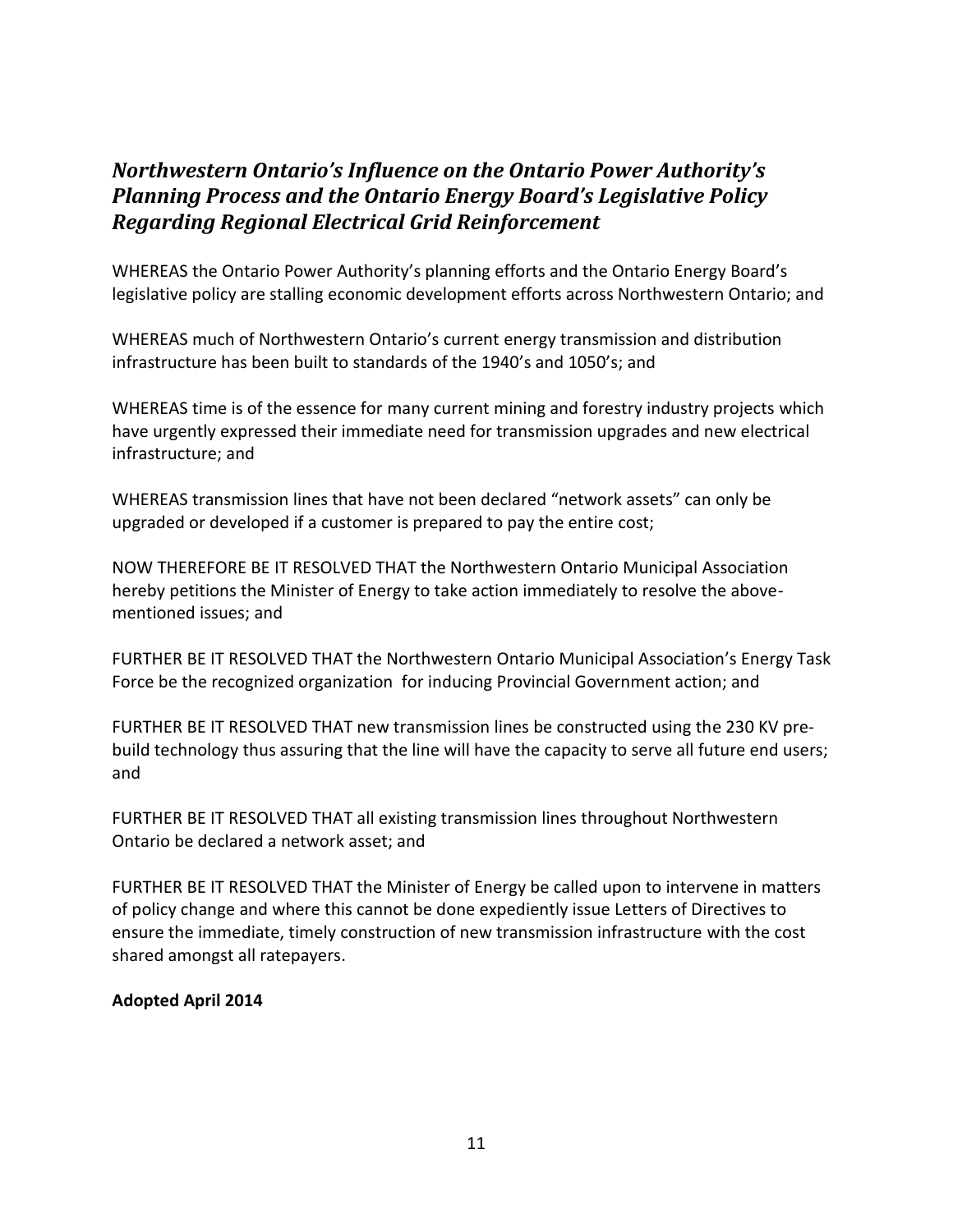# *Support of TransCanada Pipelines Energy East Project*

WHEREAS there are 28 NOMA member communities located immediately adjacent to or are divided by CN and CP rail in the Northwest; and

WHEREAS there is a total population of 165,294 people who live in those communities and this number increases with the inclusion of First Nations communities and unincorporated areas; and

WHEREAS the vast majority of the population of the Northwest are exposed on a daily basis to the hundreds of rail cars carrying some form of fossil fuel beside their homes and businesses; and

WHEREAS rail accidents involving cargo of fossil fuels have had devastating results including significant loss of life; and

WHEREAS shipping crude oil by pipeline is a much safer way of transporting such a commodity than by rail car or truck and

WHEREAS the pipeline that TransCanada is proposing to convert from natural gas to crude oil is buried underground throughout its entire length through Northwestern Ontario with the exception of pumping stations, valves etc.

THEREFORE BE IT RESOLVED THAT the Northwestern Ontario Municipal Association hereby requests that the National Energy Board (NEB) approve TransCanada Pipelines Energy East Project provided that the following are included:

TransCanada to utilize a state-of-the-art leak detection system which can isolate any section of pipe by remotely closing valves and shutting down pump stations.

Valves to be installed on both sides of significant water crossings to immediately isolate the section of pipe in the unlikely event of a leak.

That TransCanada install double walled pipe with leak detecting devices when passing through significant water crossings and that this double walled pipe would extend 100 meters on either side of the significant waterway.

A comprehensive public consultation on the definition of a 'significant water crossing' be undertaken to by TransCanada Pipelines throughout Northern Ontario prior to the NEB approval.

This system is to have highly trained staff that monitor it 24 hours a day ensure that the pipeline will be shut down at the first sign of a potential problem. Frequent visual inspection of the pipeline route be completed by TransCanada personnel.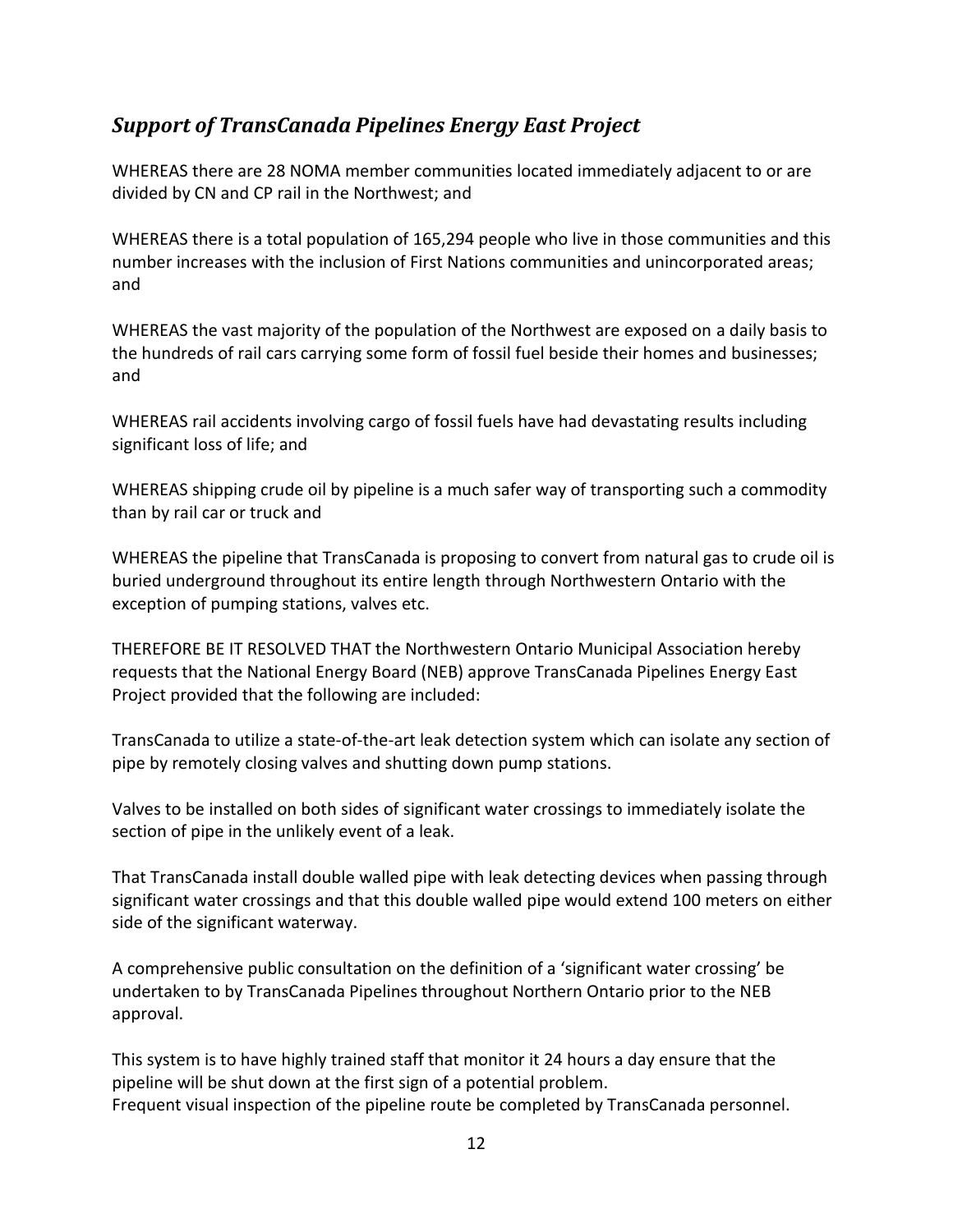Aerial inspections by TransCanada and industry partners be undertaken, and

The process for verification of the above requirements form part of the NEB decision.

### **Approved April 2014**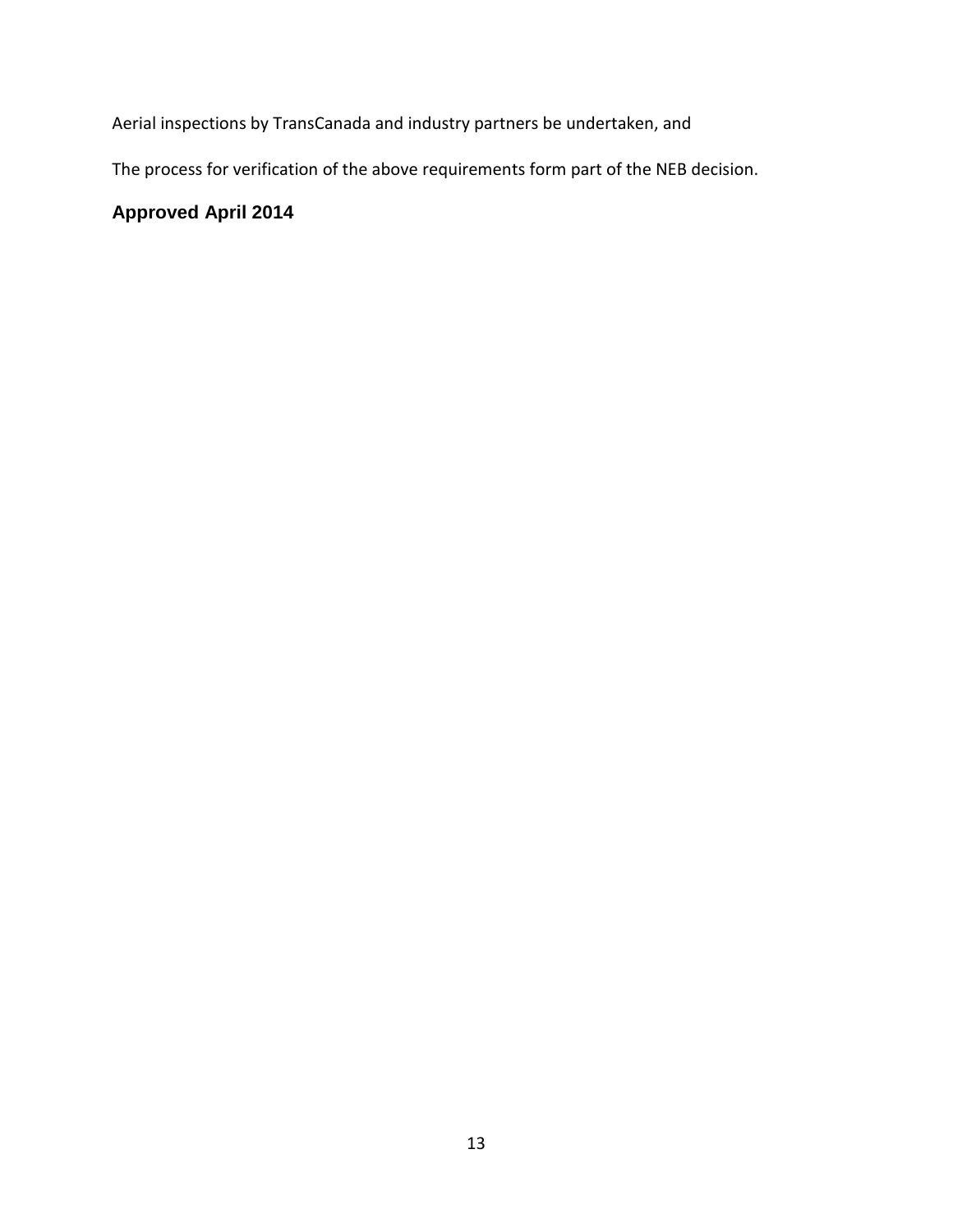## *Environment*

# *Drinking Water Quality Management System Compliance*

WHEREAS the requirement to implement the Drinking Water Quality Management System (DWQMS) is mandated by the Province through the Safe Water Drinking Act, 2002;

AND WHEREAS Ontario Reg. 188/07 legislates the date by which the owner of a waterworks must submit new applications for a Permit to Draw Water, a Drinking Water Works Permit, a Municipal Drinking Water Licence, an Operational Plan for "acceptance" and further mandates that the Owner must also ensure that an accredited Operating Authority is in place;

AND WHEREAS the DWQMS legislates an Operational Plan containing 21 sections of mandatory requirements, including sampling, testing, record keeping, equipment calibration, internal and external audits, management review and continual improvement;

AND WHEREAS the initial cost of implementing (DWQMS), along with the continued cost to maintain and comply with the Legislation, as mandated by the Province, is excessive, and must be recovered by the Municipality exclusively through the water consumers only;

NOW THEREFORE BE IT RESOLVED THAT the Province establish, and fund, an ongoing program to assist Municipalities in complying with the mandated DWQMS Legislation.

**Adopted April 2009 Re-adopted April 2012**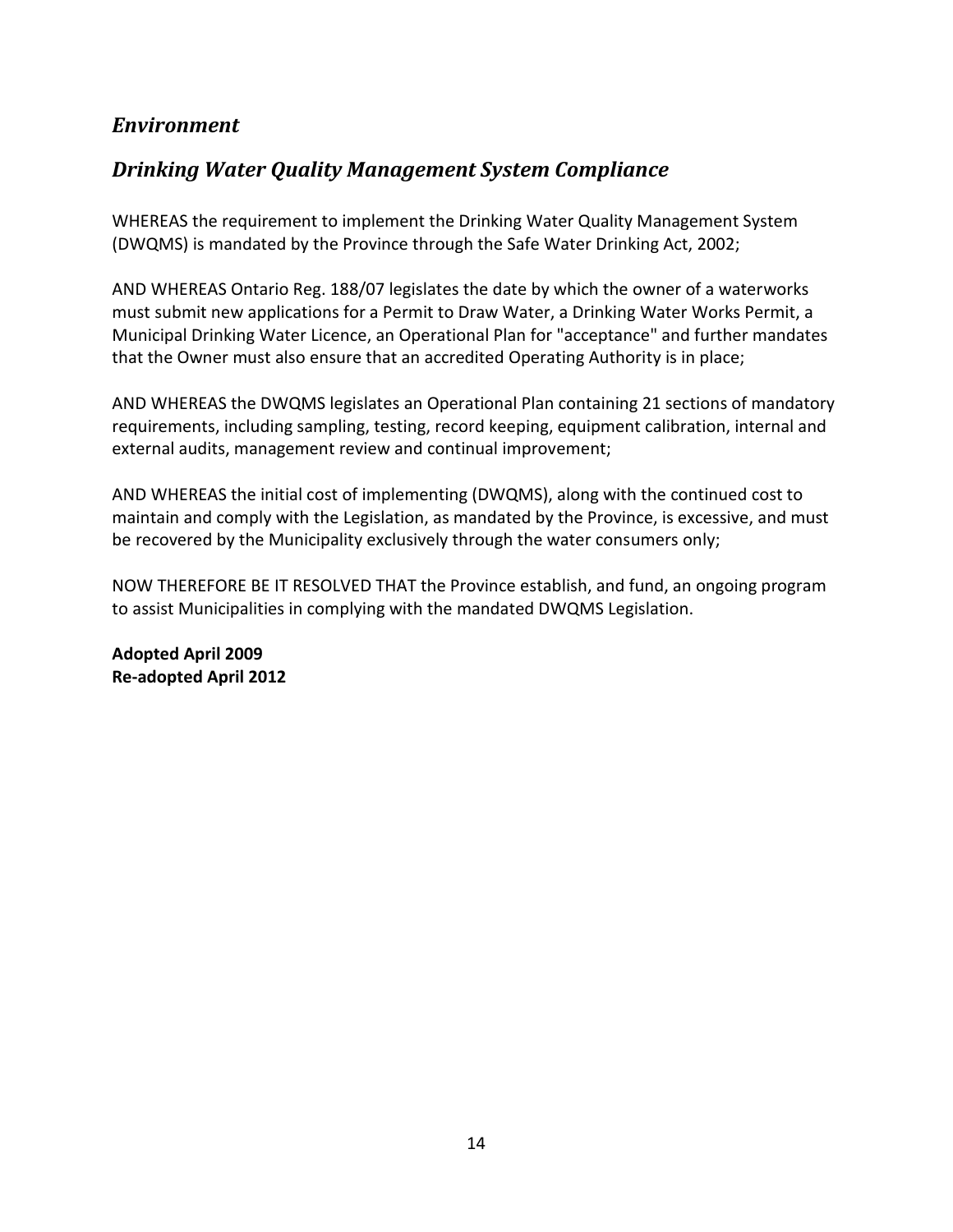### *Encourage retailers to ban the use of single-use plastic shopping bags*

WHEREAS Single Use Plastic Shopping Bags are a very visible component of litter along roadways and at landfill sites throughout the Districts of Rainy River, Kenora and Thunder Bay; and

WHEREAS Single Use Plastic Shopping Bags have a negative impact on wildlife habitat and are not environmentally friendly; and

WHEREAS Municipalities and First Nations of the Districts of Rainy River, Kenora and Thunder Bay incur significant costs to clean up Single Use Plastic Shopping Bags each year; and

WHEREAS local businesses can reduce merchandise cost by not having to purchase Single Use Plastic Shopping Bags; and

WHEREAS the public is aware of the environmental advantages and reduced cost of using reusable shopping bags; and

WHEREAS by using multi-use shopping bags, District residents become actively involved in environmental stewardship.

NOW THEREFORE BE IT RESOLVED that the Northwestern Ontario Municipal Association encourages each and every Municipality and First Nations within the geographical boundaries of the Districts of Rainy River, Kenora and Thunder Bay to adopt a resolution whereby retailers are asked to cooperate in discontinuing the provision of plastic shopping bags that are intended for single use.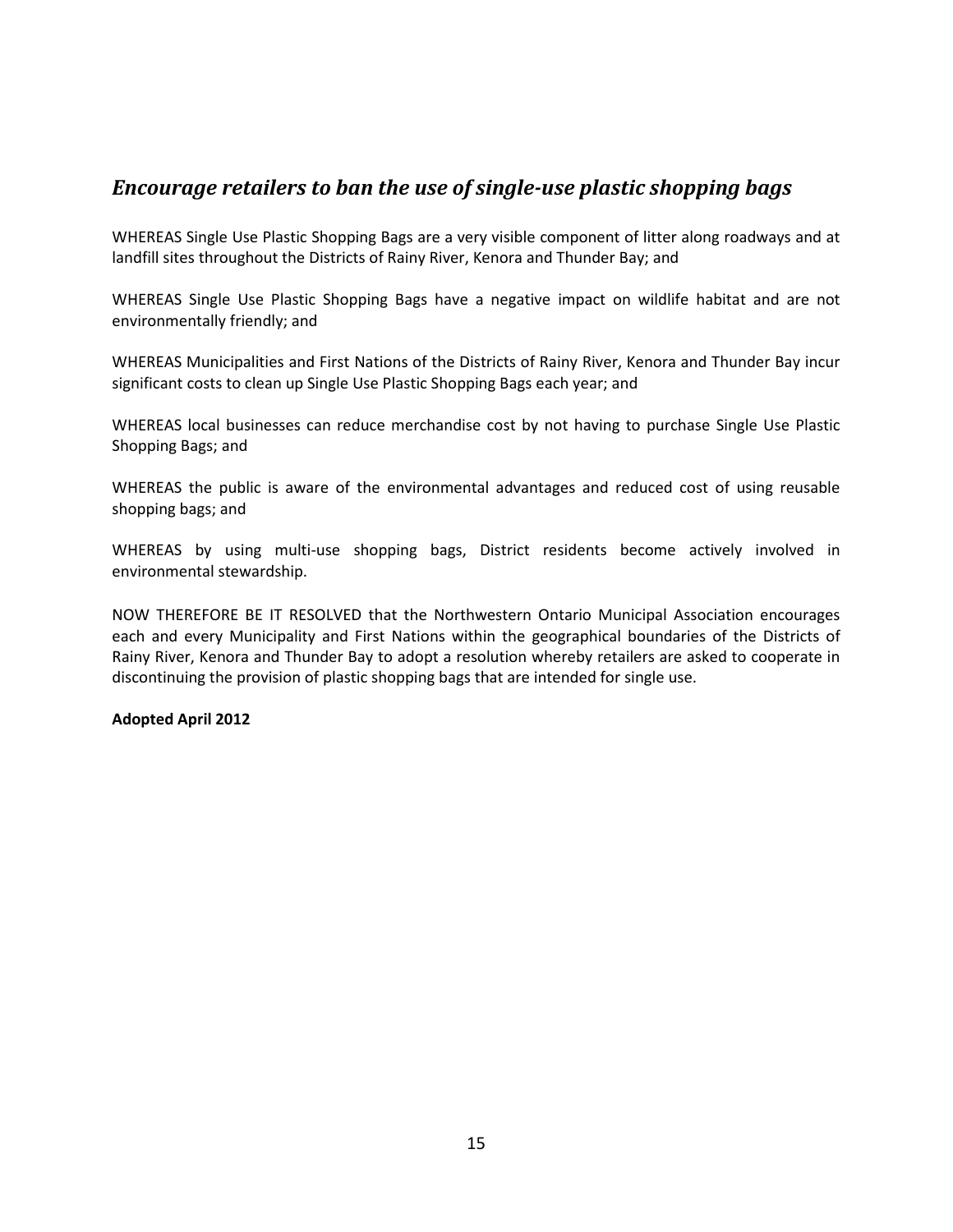# <span id="page-18-0"></span>*Emergency Preparedness*

WHEREAS unpredictable extreme weather events are occurring with increasing frequency, recently resulting in power outages in five provinces, including three major Ontario cities for extended periods of time contributing to loss of life, significant property damage, and millions of dollars in unbudgeted costs to municipalities; and

WHEREAS the risk to citizens and to community economic well-being due to extreme weather events in winter months in sub-arctic locations greatly exceeds the risks in temperate climates; and

WHEREAS the response to weather emergencies rests largely with the humanpower and financial resources of municipalities;

NOW THEREFORE BE IT RESOLVED THAT the Northwestern Ontario Municipal Association work with the provincial government to enhance weather-related disaster readiness and response strategies geared to Northern climates and that this strategy include emergency readiness education for the general public; and

FURTHER BE IT RESOLVED THAT the action items in the provincial document "Climate Ready, Ontario's Adaptation Strategy and Action Plan 2011-2014" highlighting the need for special attention to Northern Ontario with respect to adaptation to climate change and enhanced emergency measures be implemented forthwith.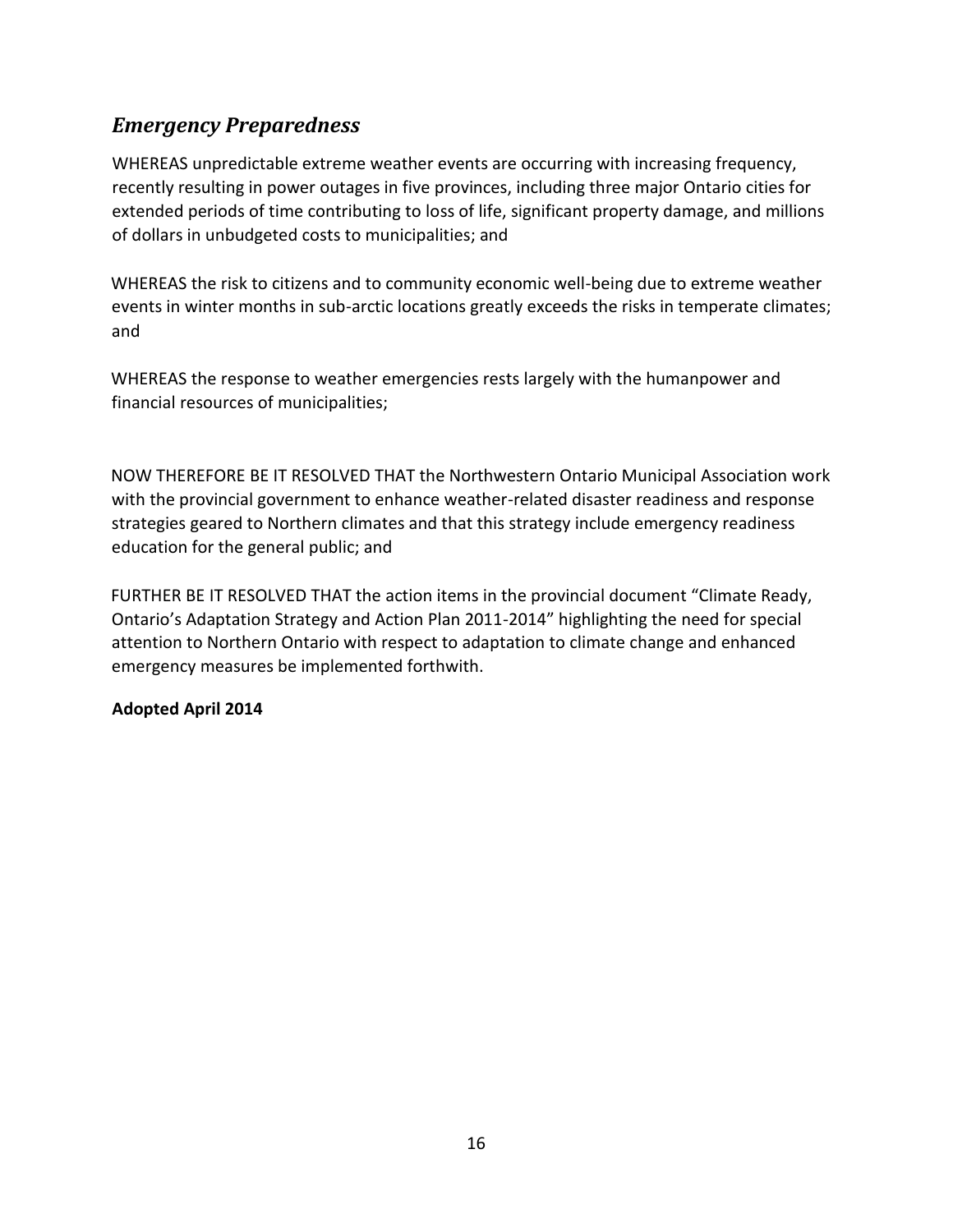# **Finance**

# <span id="page-19-0"></span>*Increase the heads and beds payment in lieu of taxes effective January 1, 2012*

WHEREAS in 1970 the rate of provincial payments in lieu of taxes for universities was arbitrarily set at \$25 per full time student; and

WHEREAS in 1973 the rate was doubled to \$50 per student and the payment was expanded to include hospitals and provincial correctional institutions; and

WHEREAS in 1987 the rate was again increased by 50%, still without apparent justification, to \$75 per student and bed; and

WHEREAS that rate as revised in 1987 has remained constant since that time despite the fact that inflation would in 2012 require almost doubling the payment (\$146); and WHEREAS at least sixty-five communities have called for an increase in payments; and

WHEREAS heads of universities are supporting that call; and

WHEREAS Premier McGuinty has looked to the municipalities of the province to be the economic engine of Ontario; and

WHEREAS the payments in lieu of taxes do not meet the actual costs of municipalities to provide the necessary services for these various institutions, thus placing an unfair tax burden on their property tax payers, consequently jeopardizing these municipalities' ability to meet infrastructure demands, and weakening their ability to act as economic engines;

THEREFORE BE IT RESOLVED that the Northwestern Ontario Municipal Association calls on the government of the Province of Ontario to, effective January 1, 2012, increase the payments in lieu of taxes; and

FURTHER BE IT RESOLVED that the Northwestern Ontario Municipal Association calls on the Province of Ontario to meet with the host municipalities for the purpose of reviewing the basis for payments in lieu of taxes, and determining a stable foundation going forward for those payments that meets associated costs prior to the 2013 budget cycle; and

FURTHER BE IT RESOLVED that copies of this motion be forwarded to: Premier Dalton McGuinty; the Honourable Dwight Duncan, Minister of Finance; Sarah Campbell, MPP for Kenora - Rainy River; Hon. Michael Gravelle, MPP for Thunder Bay- Superior North; Bill Mauro, MPP for Thunder Bay- Atikokan; the Association of Municipal Managers, Clerks and Treasurers of Ontario (AMCTO); the Ontario Municipal Taxation and Revenue Association (OMTRA) [formerly the Association of Municipal Tax Collectors of Ontario (AMTCO)], and the Association of Municipalities of Ontario (AMO). **Approved April 2012**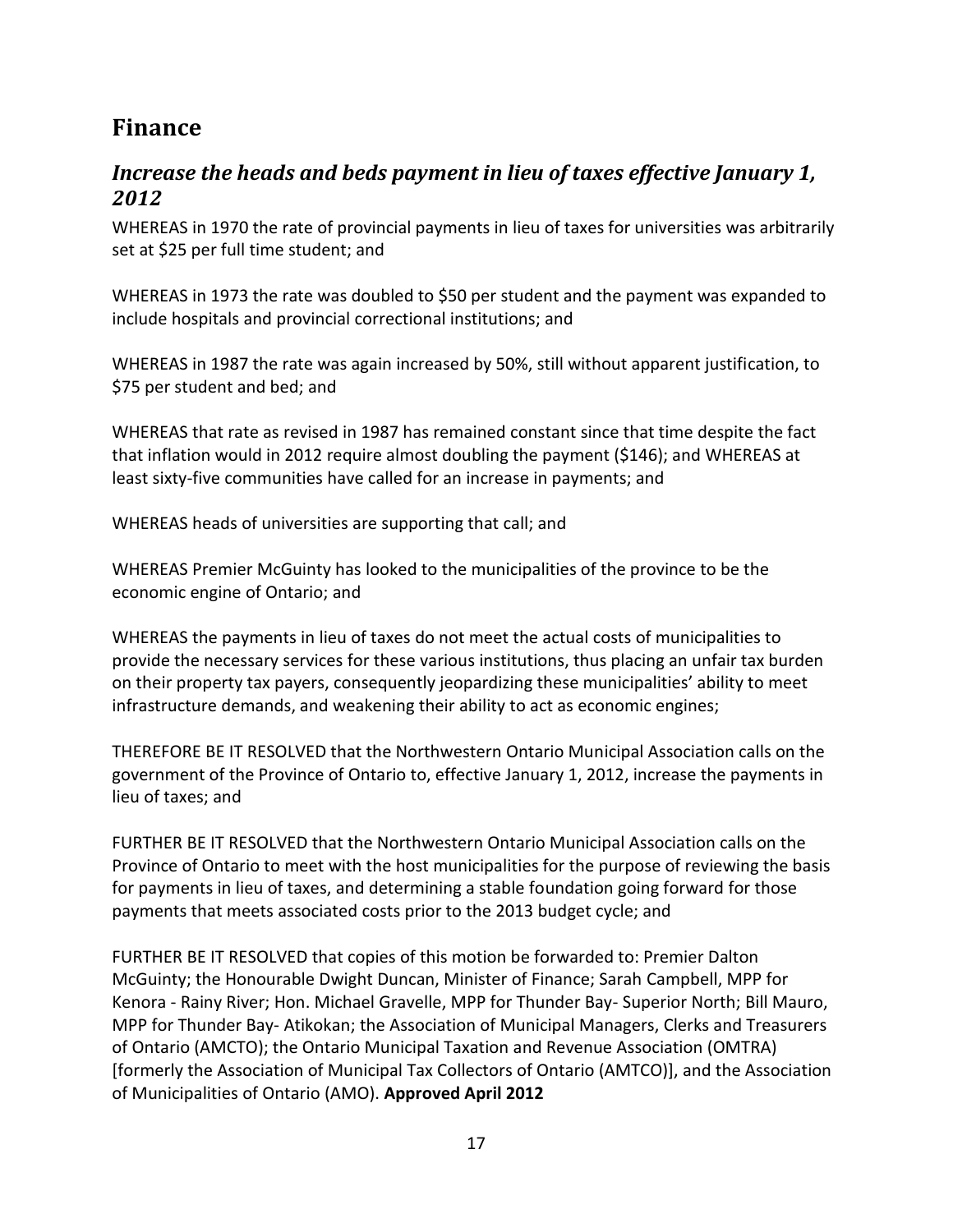# <span id="page-20-0"></span>*Property Lienholder Status*

WHEREAS Northern and Rural municipalities characteristically do not have diversified economies and are typically one industry towns; and

WHEREAS Northern and Rural municipalities have suffered a significant economic downturn and dramatic losses of tax revenue; and

WHEREAS the population has been on the decline in many small Northern and Rural municipalities for a number of years, resulting in a corresponding declining tax base; and

WHEREAS property values in small Northern and Rural municipalities have been on the decline rather than increasing in value similar to Southern Ontario, resulting in higher tax levies; and

WHEREAS many properties that are in arrears have outstanding liens securing amounts owing to the provincial and federal governments; and

WHEREAS the Province of Ontario has enacted amendments to the Municipal Act to provide: - that the Municipality can vest tax sale properties free and clear of the Provincial lien;

- that the lien is waived on subsequent sales to third parties where the cancellation price is less than \$10,000.00 or where the sale takes place seven years or more after the registration of the notice of vesting; and

- that when not waived, the proceeds of subsequent sales are shared with the Municipality pursuant to a statutory formula rather than giving the Province first priority to claim against them;

AND WHEREAS no similar relief has been provided in respect of Federal liens;

AND WHEREAS, as a result, the existence of the Federal lien frustrates the tax sale process to the disadvantage of both Municipality and the Federal government itself and results in tax write offs and abandoned properties;

THEREFORE BE IT RESOLVED that the Northwestern Ontario Municipal Association urge the Government of Canada to provide relief in respect of its liens at least to the same extent as the Province of Ontario has done.

**Adopted by the membership: April 2011 Re-adopted April 2014**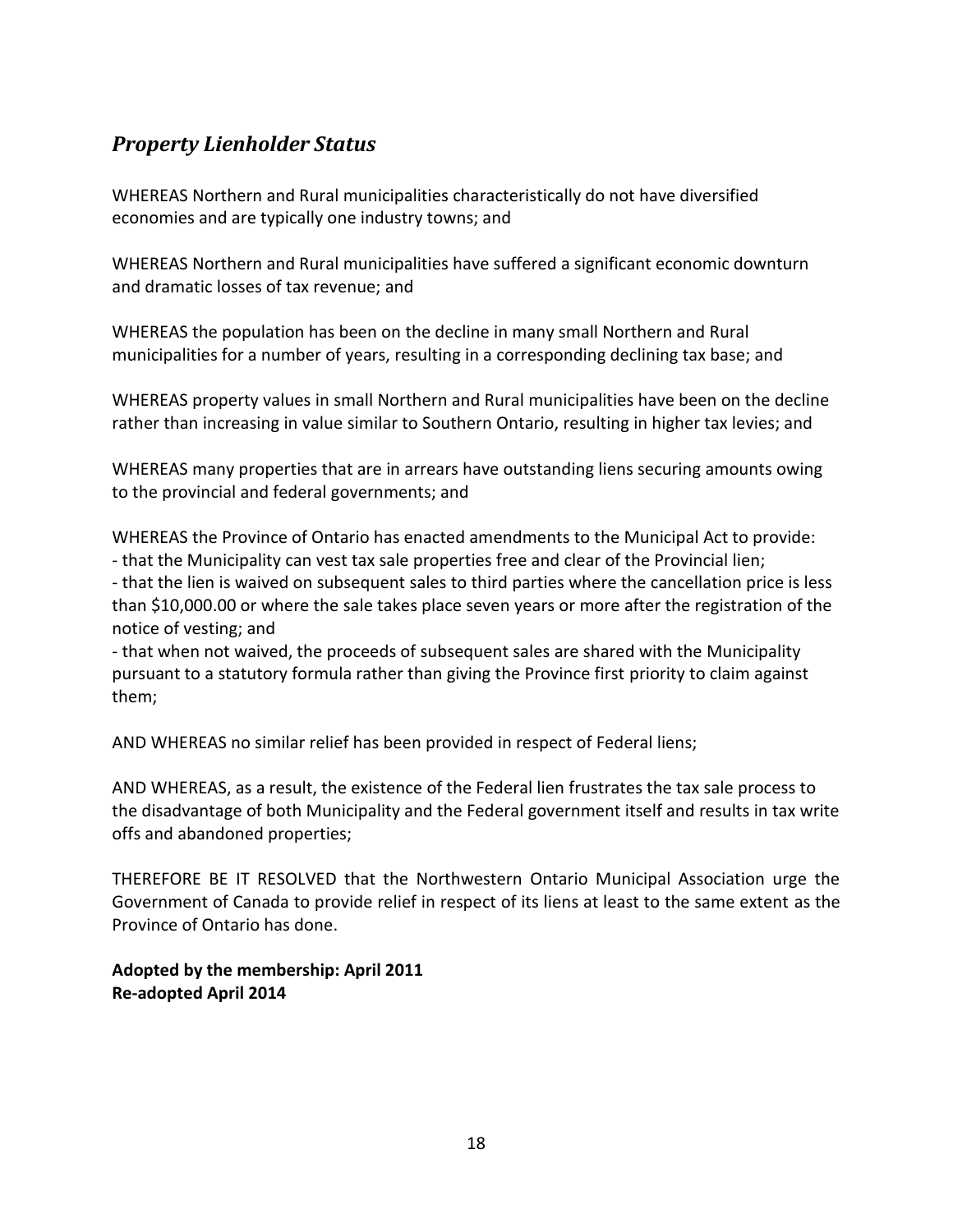# <span id="page-21-0"></span>*Property Tax Model – Arrears/Sale Model*

WHEREAS Northern and Rural municipalities characteristically do not have diversified economies and are typically one industry towns; and

WHEREAS Northern and Rural municipalities have suffered a significant economic downturn and dramatic losses of tax revenue; and

WHEREAS the population has been on the decline in many small Northern and Rural municipalities for a number of years, resulting in a corresponding declining tax base; and

WHEREAS, in contrast to Southern Ontario, property values in small Northern and Rural municipalities have been on the decline rather than increasing in value, resulting in higher tax levies; and

WHEREAS many properties that are in tax arrears end up becoming derelict and unsaleable through tax sale procedures due to the amount of time required to pass prior to tax sale; and

WHEREAS many properties hold no value and are not practical to be vested in the municipality following an unsuccessful tax sale process due to lack of maintenance, vandalism, environmental or climactic damage.

THEREFORE BE IT RESOLVED THAT the Northwestern Ontario Municipal Association call on the Provincial Government, through changes in tax arrears legislation, to reduce this gap in the system that allows properties to sit so long in arrears and fall into disrepair resulting in the erosion of desperately needed taxation revenue and perpetuating vacant, decaying communities;

AND FURTHER THAT the Provincial Government make changes to legislation governing the tax sale process so as to limit the arrears period to two years instead of three, especially in the case of commercial properties;

AND FURTHER THAT a copy of this resolution be forwarded to the Premier, the Minister of Finance, the Minister of Municipal Affairs & Housing and all Northwestern Ontario MPP's for their action and support.

**Adopted by the membership: April 2011 Re-adopted April 2014**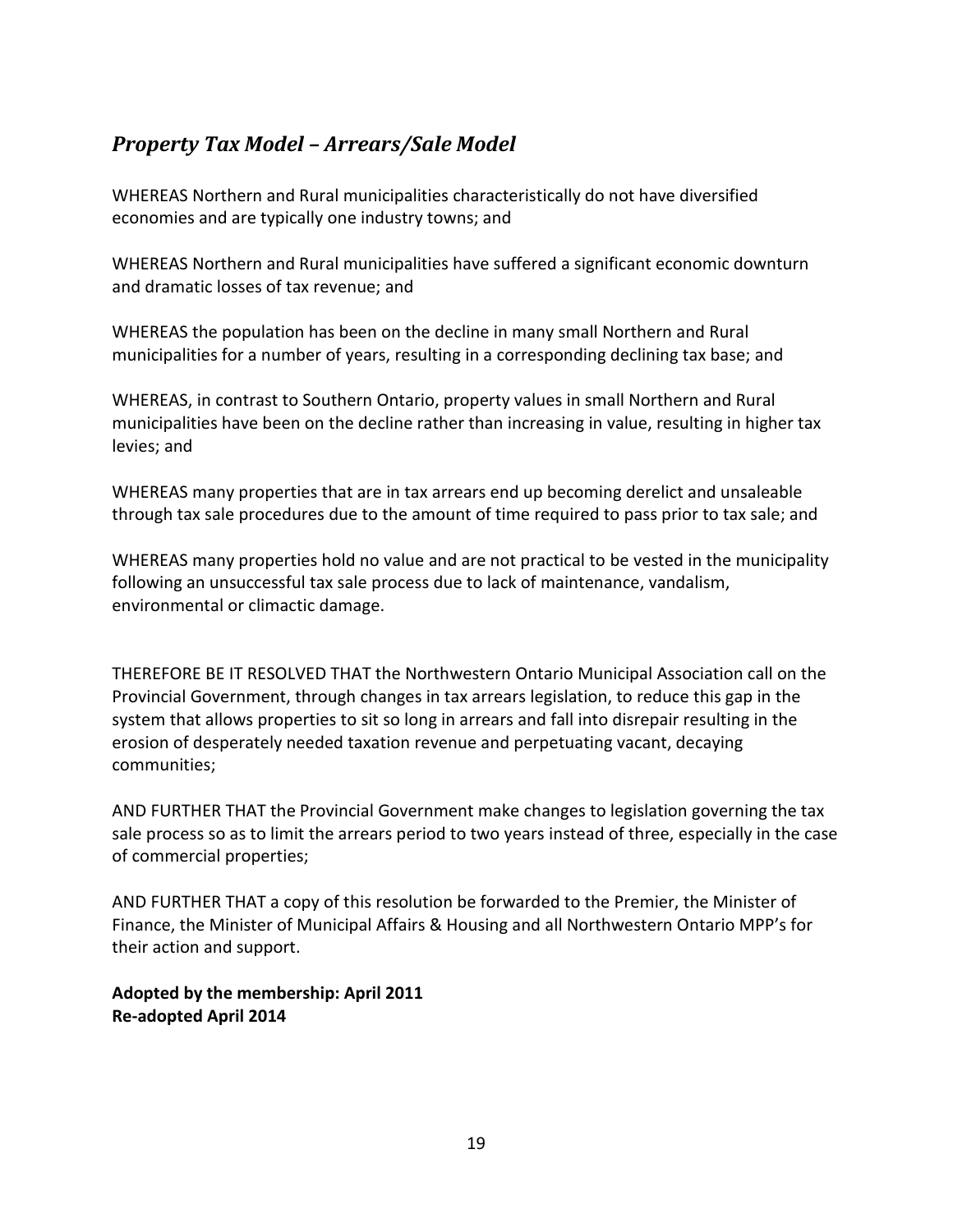# *Municipal Property Assessment Corporation & Assessment Review Board*

Recent decisions by the Assessment Review Board relating to large industrial properties across Northern Ontario have resulted in a significant financial burden to numerous municipalities through both future loss of tax revenues and, in some cases, required reimbursement of previous taxes paid.

The issue under dispute is the interpretation and definition of "External Obsolescence" in calculating assessed value. There appears to be a general lack of clarity regarding the scope of External Obsolescence and its application to assessments by the Assessment Review Board (ARB).

Legal Counsel for one of the Municipalities involved in the ARB proceeding provided the following definition, "External Obsolescence (EO) is generally understood in Canadian assessment literature as being due to long-term, incurable localized factors that are beyond general varying costs of doing business and the control of the taxpayer, which render a proportion of the value of the buildings utilized permanently obsolete. While EO may include considerations of source supply, customer base changes, market conditions and competition, these facts must be substantiated by admissible, relevant evidence demonstrating that they are long-term, incurable and uniquely related to the property in question and hence, the value of the industrial buildings."

The lack of clarity regarding External Obsolescence is costing municipalities across Northern Ontario millions of dollars and cannot be allowed to continue. It is vital that the Minister of Finance intercede to stay the decisions of the ARB that utilize the current unclear definitions of External Obsolescence and proceed to create regulations under the Assessment Act that detail how current value is assessed with clear definition of the use of External Obsolescence.

Therefore be it resolved that the Northwestern Ontario Municipal Association call on the Minister of Finance to:

Stay current decisions of the ARB that utilize External Obsolescence in calculating assessments; and

Create regulations under the Assessment Act that provide clear definition of the use of External Obsolescence.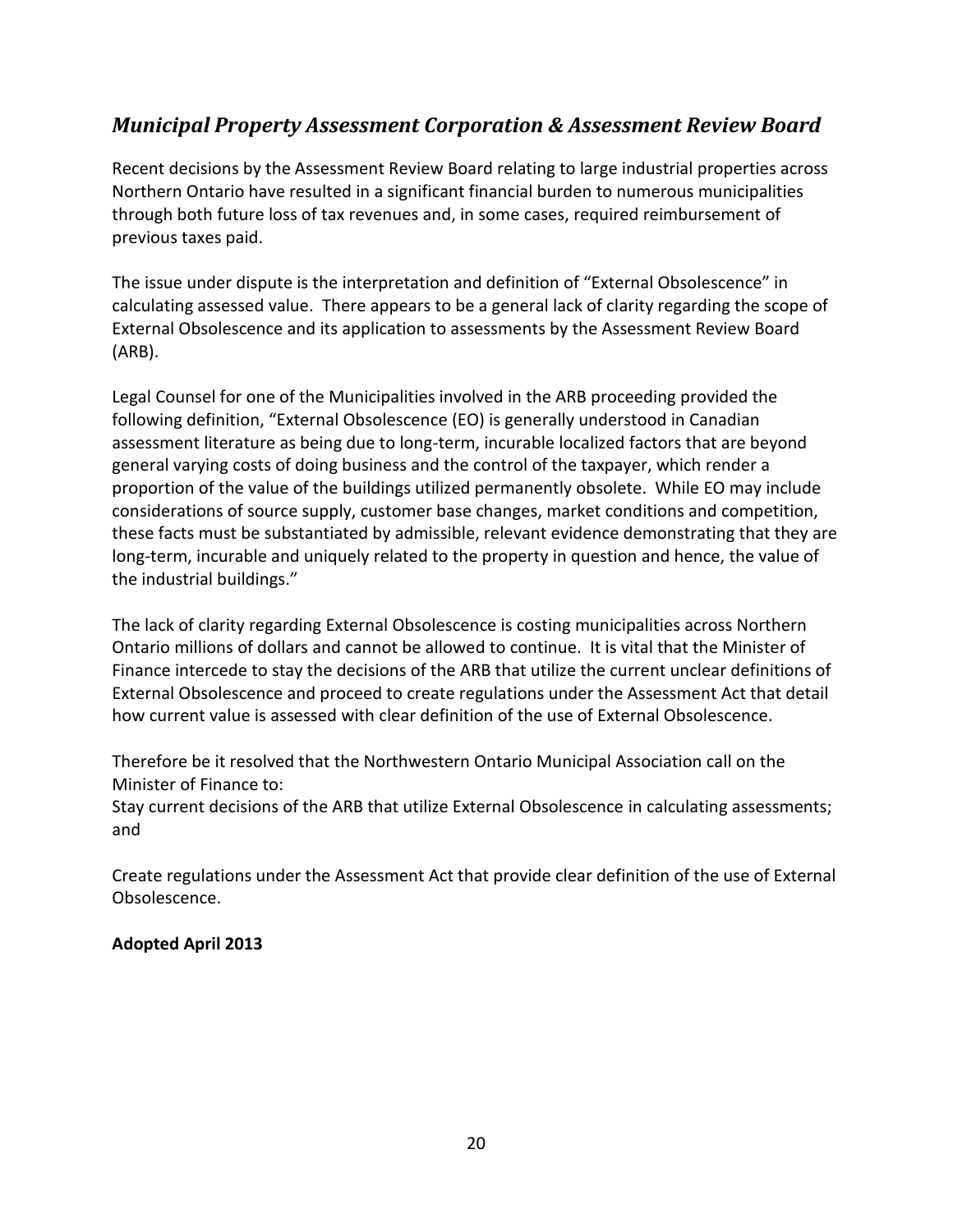# *Sale of Crown Lands to Municipalities*

WHEREAS municipalities are the closest order of government to the citizenry; and

WHEREAS municipalities have the responsibility to undertake land-use planning to promote and manage growth in their in their respective communities; and

WHEREAS the Government of Ontario uses fair-market-value assessments for determining the cost of land which the Crown may release to municipalities;

NOW THEREFORE BE IT RESOLVED THAT the Northwestern Ontario Municipal Association lobby the Government of Ontario to remove the "fair-market-value" assessment system and revert back to charging only an administrative fee when releasing Crown lands to municipalities in order to reduce the excessive financial burden fair-market-value assessments imposed on municipalities which are attempting to plan for and manage growth.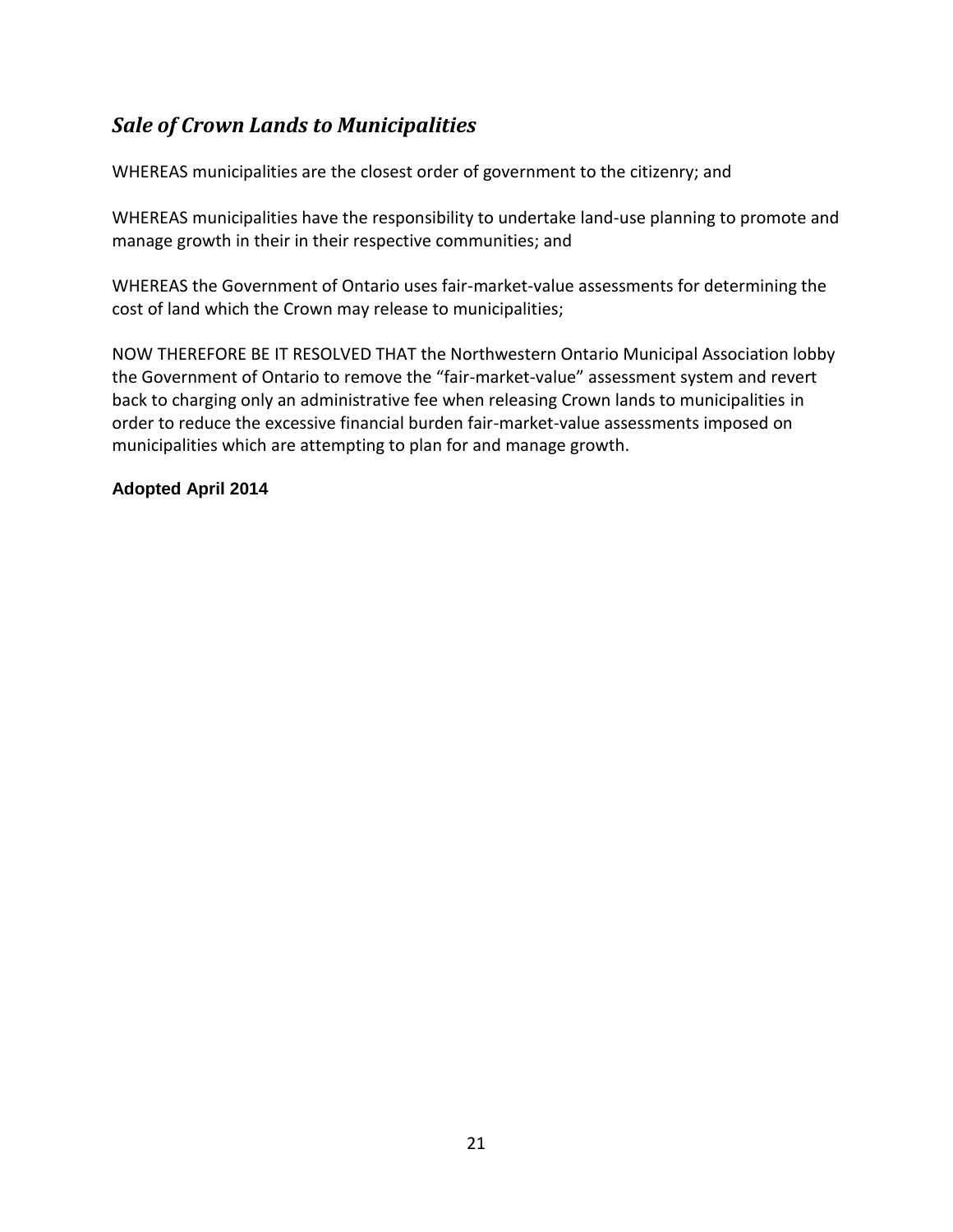### *Municipal Property Assessment Corporation* **(MPAC)**

WHEREAS the services provided by the Municipal Property Assessment Corporation (MPAC) are not being completed in a timely manner; and

WHEREAS the delay to receive new construction assessment results in a negative financial impact on the member municipalities of the Northwestern Ontario Municipal Association; and

WHEREAS the delay to receive new construction assessment results in a hardship to the affected taxpayer, who is faced with paying up to three years of tax assessment in one year; and

WHEREAS the number of Requests for Reconsideration in 2013 indicate that MPAC have assessed many properties in error; and

WHEREAS the guidelines for inspections for the Requests for Reconsideration need to be reviewed to ensure fairness in all property assessment, in particular residential and commercial inspections;

THEREFORE BE IT RESOLVED THAT the Northwestern Ontario Municipal Association hereby petitions the Ministry of Finance to ensure that the Municipal Property Assessment Corporation forthwith reviews and improves its practices and procedures with regards to new construction assessment and inspections of its properties to ensure that they be fair and efficient; and

THAT municipalities be provided with an opportunity to make submissions with respect to such changes.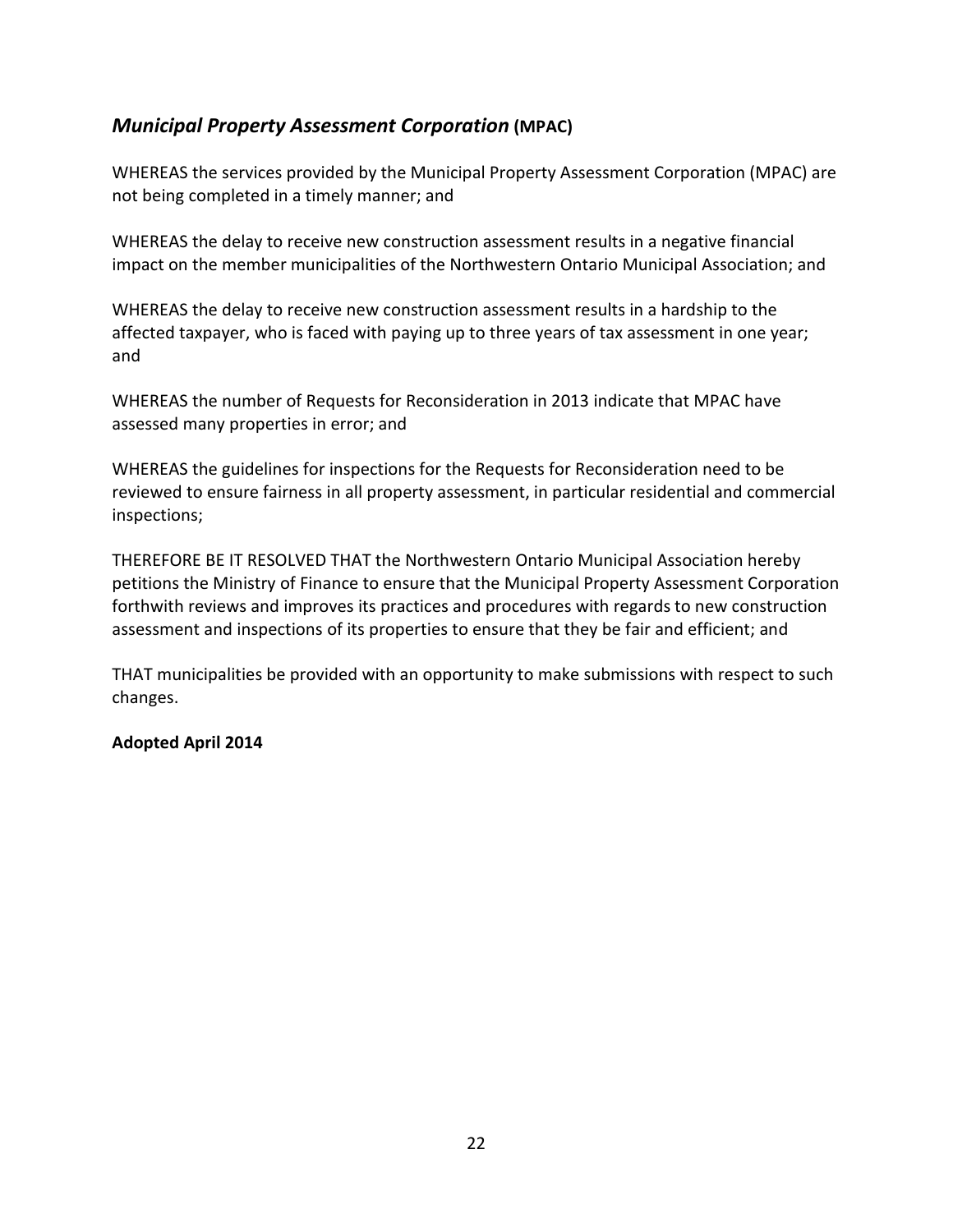# <span id="page-25-0"></span>*Health & Long-term Care*

### *Revision to the long-term care funding formula for homes for the aged*

The Provincial Government, as represented by the Ministry of Health and Long-Term Care, maintains a funding formula in order to allocate funding to Homes for the Aged. Municipalities believe that this funding formula needs to be reviewed and revised to increase equity between municipalities and unincorporated areas.

The Township of Ear Falls is concerned with this issue because of its significant impact on the district's collective capacity to maintain high quality, adequately funded Long-Term Care services to residents in a manner that recognizes municipalities' limited financial capacity.

WHEREAS the Provincial Government, as represented by the Ministry of Health and Long-Term Care, maintains a funding formula in order to allocate funding to Homes for the Aged in accordance with Section 90 (1) of the Long-Term Care Homes Act, 2007, S.O. 2007, Chapter 8; and

WHEREAS the current funding formula does not recognize or allow for the higher costs of doing business in Northwestern Ontario; and

WHEREAS the current funding formula should include a component based on unincorporated area property assessments; and

WHEREAS other social services including District Social Service Boards and Public Health Boards are able to levy funds based on both municipal and unincorporated property assessments; and

WHEREAS Homes for the Aged, District Social Service Boards and Public Health Boards provide services to the public without regard to whether residents are from organized municipalities or unincorporated areas;

NOW THEREFORE BE IT RESOLVED THAT the Northwestern Ontario Municipal Association urge the Ministry of Health and Long-Term Care to review and revise the Long-Term Care Funding formula for Homes for the Aged to include a component based on unincorporated area property assessments.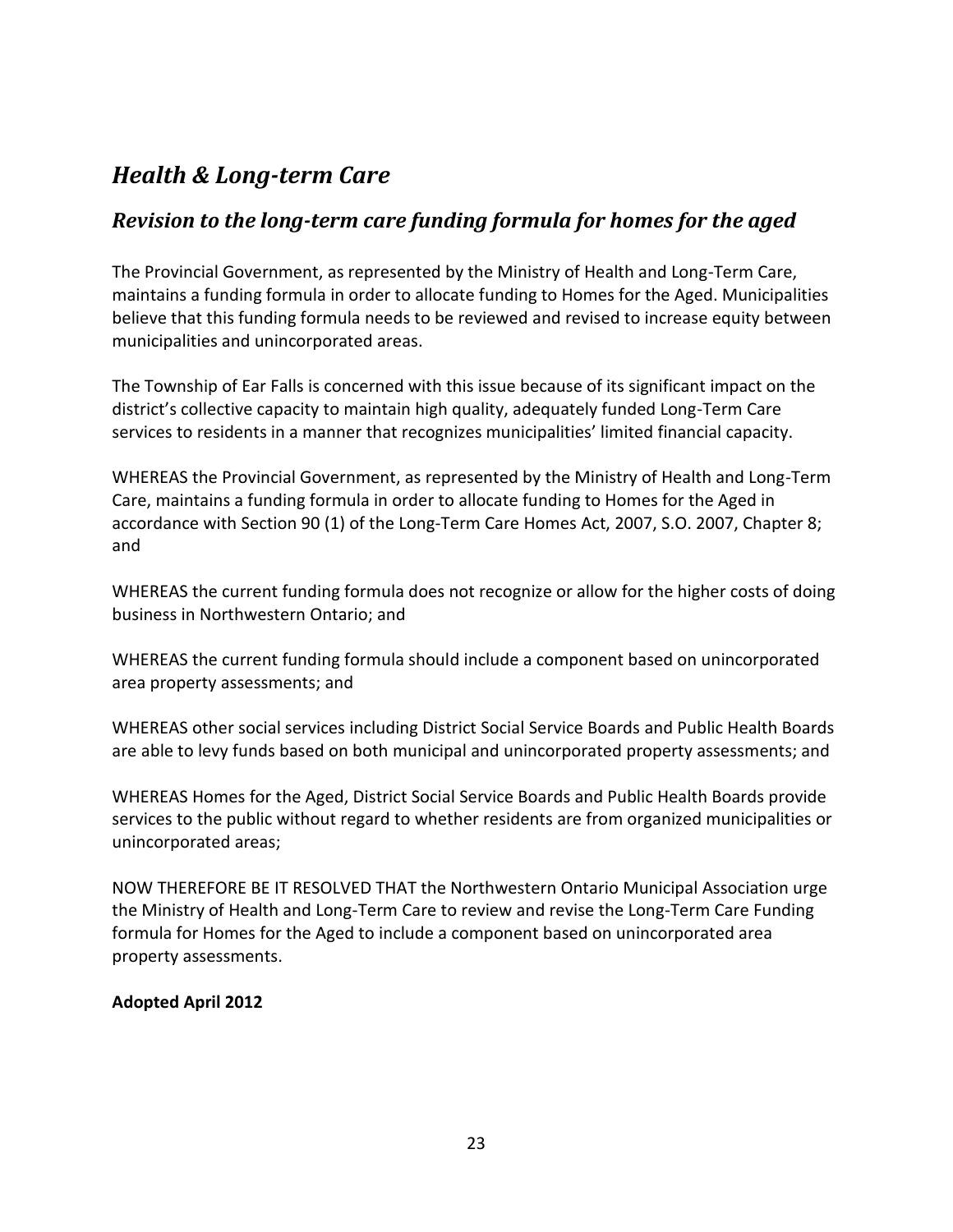## <span id="page-26-0"></span>*Physician/Health Care Professional Shortage*

WHEREAS the Northwestern Ontario Municipal Association hereby recognizes that some of its member communities are in a crisis situation regarding the availability of physicians; and,

WHEREAS all Northern Communities do not have sufficient Physicians and other Health Care Providers to ensure that our citizens receive adequate Health Care Coverage.

THEREFORE BE IT RESOLVED THAT the Northwestern Ontario Municipal Association petition the Ministry of Health and Long-Term Care and the Northwestern Local Health Integration Network to provide assistance and solutions to this crisis.

**Adopted April 2009 Updated and re-adopted April 2012**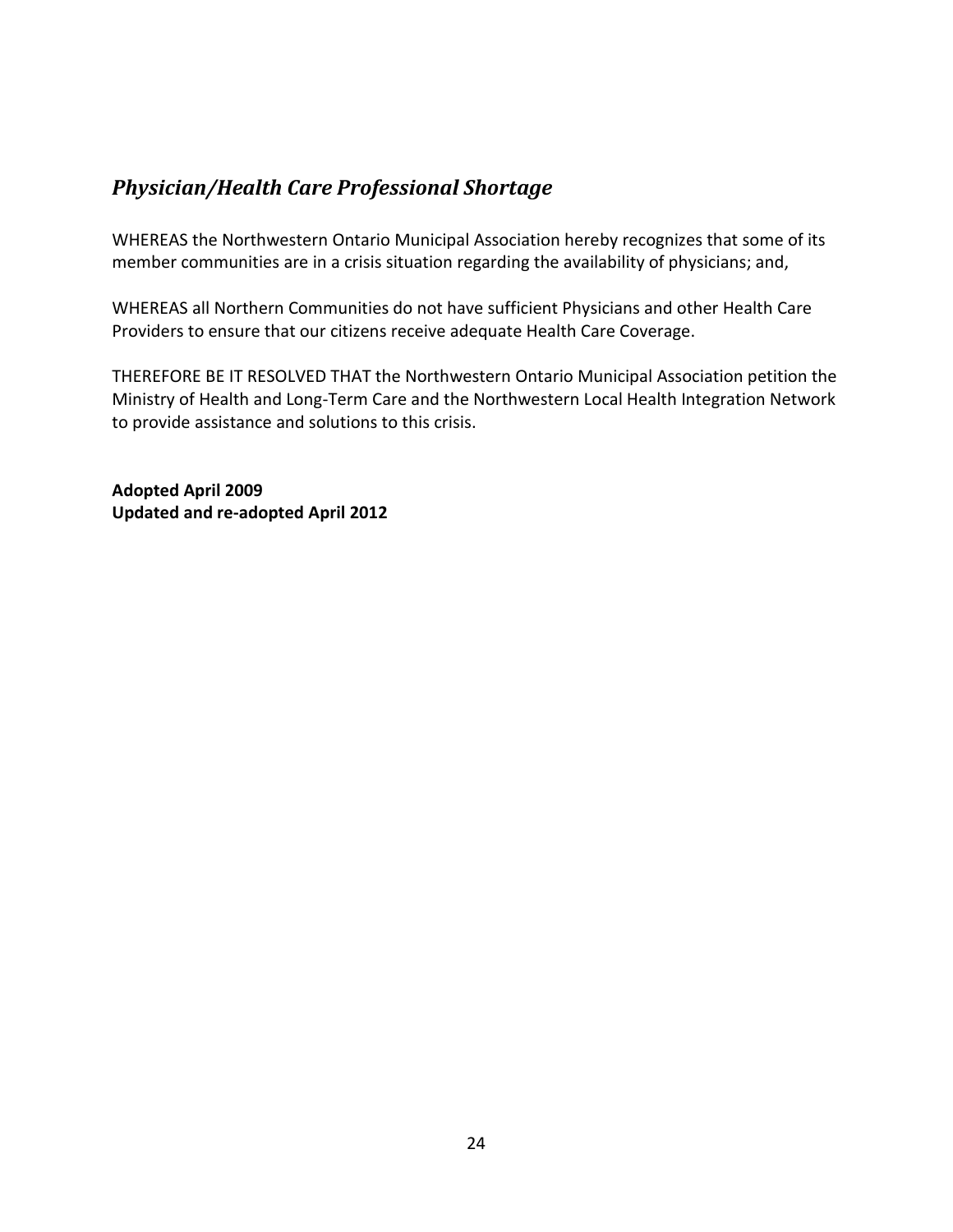# <span id="page-27-0"></span>*Non-urgent Patient Transportation*

WHEREAS non-urgent Patient Transportation concerns have be-come increasingly frustrating and expensive for municipalities, and

WHEREAS Municipalities in the Northwest, either directly or indirectly through their DSSABs, are currently directing and funding Emergency Medical Services (EMS) to provide emergency service that aligns with police and fire services, and

WHEREAS each time a non-urgent transfer request is filled there is a compromise in the ability of EMS to provide emergency service, and

WHEREAS in many of the smaller rural communities, there is only one ambulance at any given time, and

WHEREAS currently a staffed ambulance is leaving the municipality for hours, even a day at a time to deliver non-urgent patients - leaving the municipality without mandated EMS vehicle and paramedic staff which multiplies risk, liability and cost to the municipality, and

WHEREAS in many of these cases, an ambulance that is in transit with a non-urgent patient will be called back to the community to assist with an emergency, leading to significant delays for the emergency patient, and often leaving the non-urgent patient stranded, and

WHEREAS the provision of non-urgent transportation by EMS is not only highly inefficient and ineffective, but also unreliable, causing frustration on all sides, and

WHEREAS in some of our communities as much as 50% of their emergency service funds are being used to provide non-urgent transfers, and

WHEREAS this is unacceptable and unaffordable,

THEREFORE BE IT RESOLVED that NOMA call on the Government of Ontario to work with NOMA to develop and provide support for programs that would focus on non-emergency transportation, and

FURTHER BE IT RESOLVED THAT this resolution be sent to the following:

Premier of Ontario Minister of Health for Ontario Northwest LHIN NOSDA N.W.O. DSSAB's and EMS providers Area MPPs

#### **Adopted April 2010 Re-adopted April 2013**

#### *Action:*

Meeting with Minister of Health in February 2010, August 2010, February 2011 and February 2012, February 2015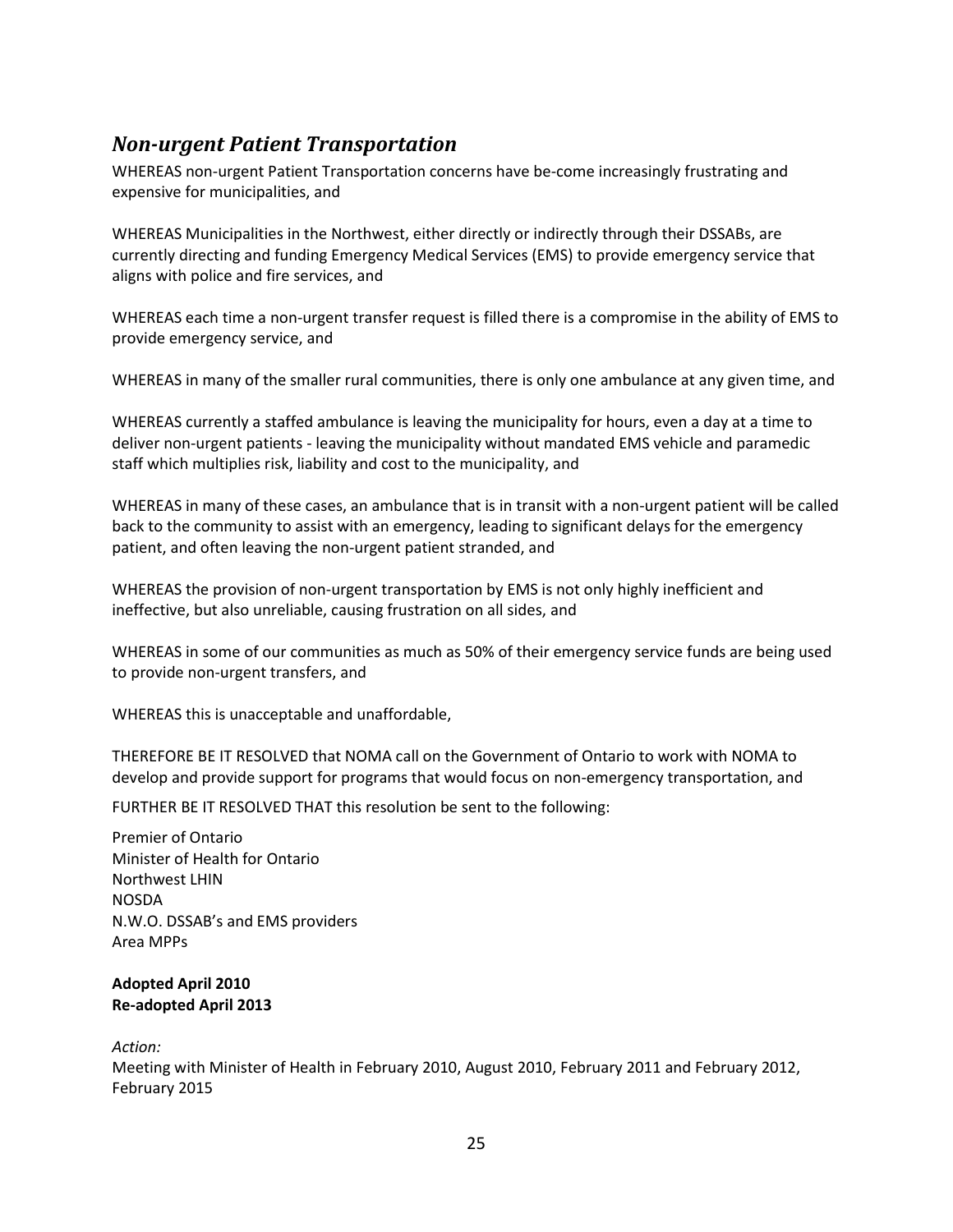# *CHANGES TO PATIENT ENROLLMENT MODELS*

Whereas in Northern rural and remote communities Family Practice physician recruitment and retention has been challenging for years; and

Whereas communities must often compete with one another and with the more urban communities in southern Ontario in recruiting and retaining physicians; and

Whereas the new "rules" around signing physicians to PEMS (Patient Enrollment Models) has further disadvantaged "northern communities" (20 physicians on first-come-first-served basis and 20 physicians prioritized by local need); and

Whereas northern communities that have been successful in recruiting Family Practice physicians to their communities are experiencing long delays in receiving approvals for physicians to sign up to Family Health Networks/Family Health Organizations; and

Whereas these delays will significantly and negatively impact upon the ability of Northwestern Ontario communities to recruit Family Practice physicians and the rostering of unattached patients.

THEREFORE BE IT RESOLVED that the Northwestern Ontario Municipal Association call upon the Provincial government, specifically the Ministry of Health and Long Term Care, to expedite the approval of applications for the enrollment of Family Practice Physicians into Patient Enrollment Models for Northern communities.

### <span id="page-28-0"></span>**Approved April 2013**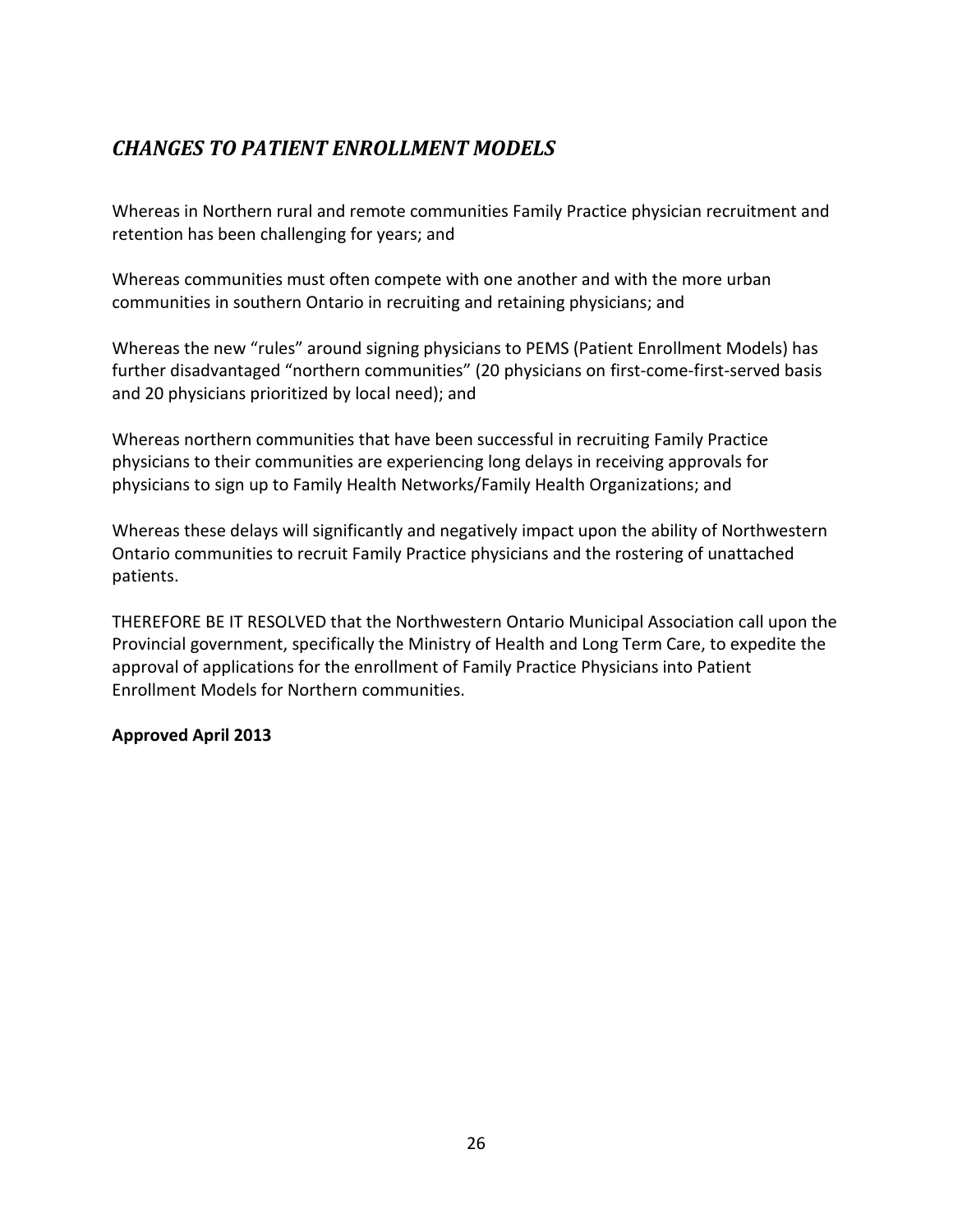# **Municipal Affairs & Housing**

# <span id="page-29-0"></span>*Affordable Seniors Housing*

Affordable housing is in high demand in Municipalities. Seniors, specifically, are finding it increasingly difficult to remain in their homes due to fixed incomes and increasing expenses. In addition, high rental rates make it difficult for seniors to maintain rental units, forcing many seniors to leave the community in search of affordable housing.

Further, municipalities are experiencing extreme shortages in assisted living units and long term care beds. This situation also contributes to seniors leaving the community and being separated from family and friends.

THEREFORE BE IT RESOLVED THAT the Northwestern Ontario Municipal Association petitions the Ministry of Municipal Affairs and Housing and the Ministry of Health and Long Term Care to assist municipalities in addressing the issues of affordable seniors housing, senior assisted living housing and long term care beds in order to ensure our seniors are able to remain and thrive in our communities.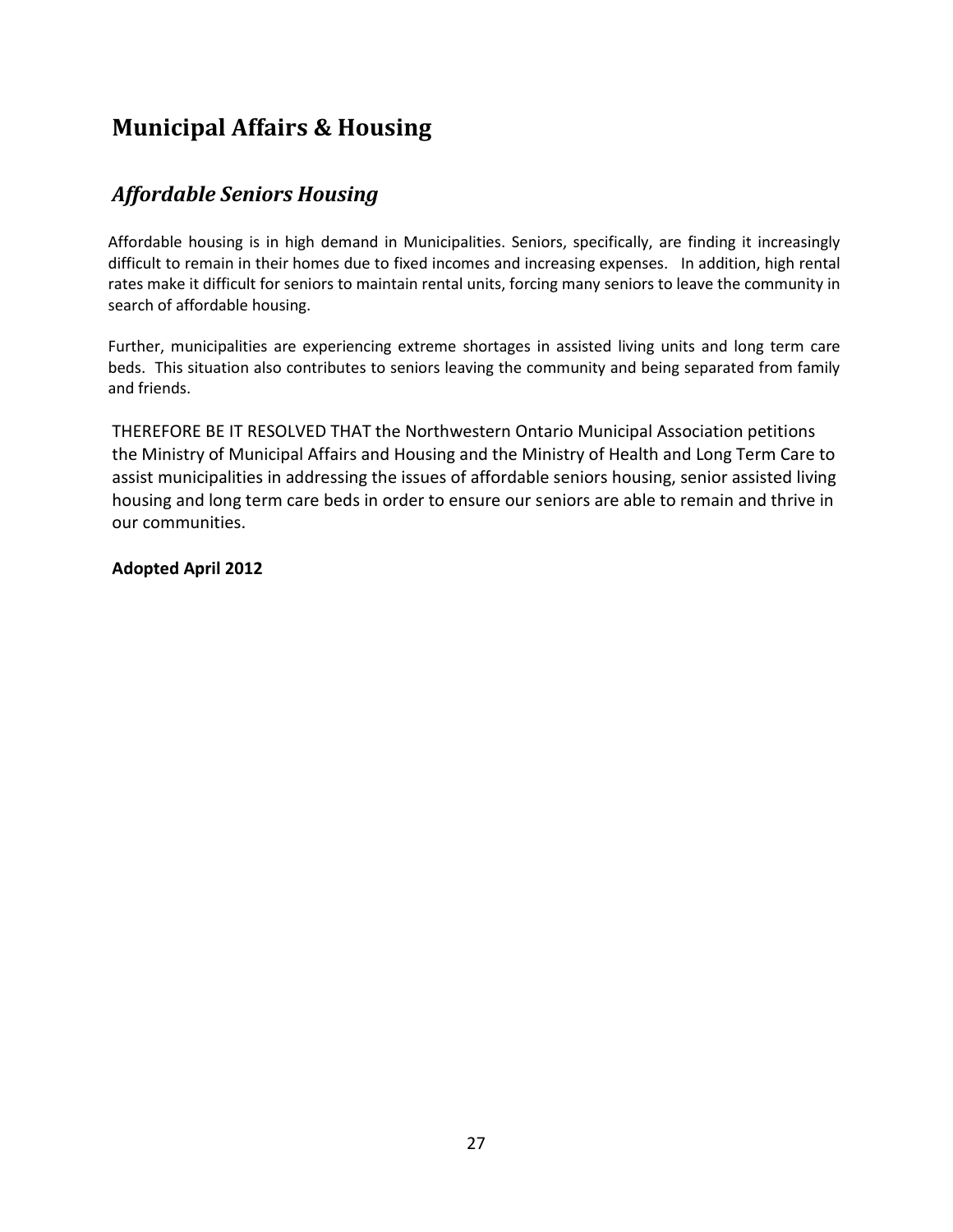## <span id="page-30-0"></span>*Grants to Municipalities*

WHEREAS the majority of municipalities in the North have experienced a significant decline in their assessment, primarily due to the crisis in the forest industry, and

WHEREAS the current OMPF and the Mitigation Fund are important aspects of the financial integrity of Northern Municipalities, and

WHEREAS it is essential that the two programs remain in place for Northern Municipalities, and

WHEREAS the Northern Communities Grant, currently providing \$235 per household is inadequate to meet the needs of our municipal governments,

THEREFORE BE IT RESOLVED that NOMA requests that the Government of Ontario

- 1. Retain the OMPF and Mitigation Fund, and
- 2. Increase the Northern Communities Grant by \$75 per household, and

FURTHER BE IT RESOLVED THAT this resolution be sent to the following:

Premier of Ontario Minister of Finance for Ontario Minister of Municipal Affairs for Ontario Area MPPs

#### **Adopted April 2010 Re-adopted April 2013**

Action:

Raised during meeting with Ministers of Municipal Affairs and Northern Development, Mines & Forestry in August 2010, February 2011, August 2011, August 2013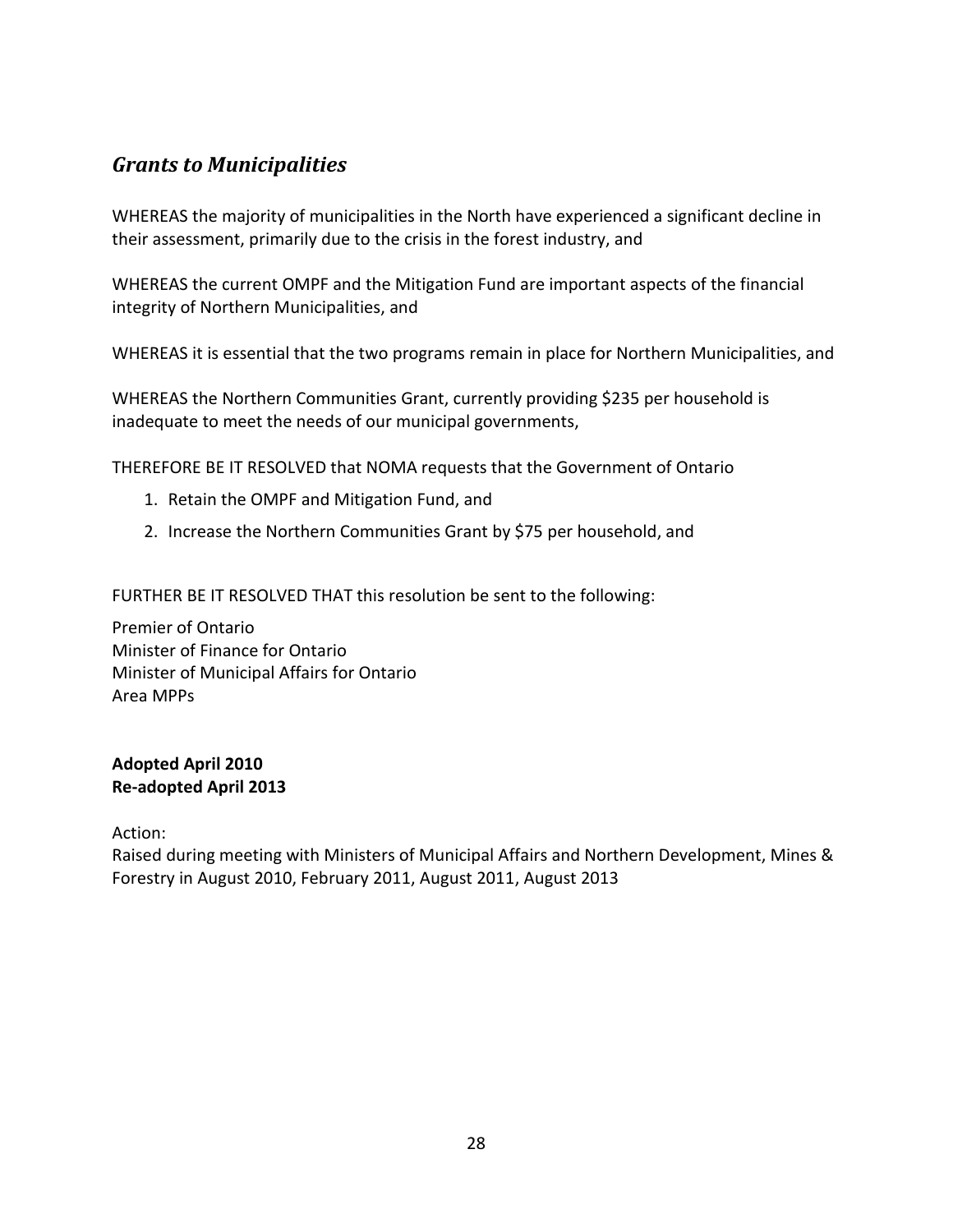# <span id="page-31-0"></span>*Province to assume 100% cost of Farm Tax Rebate, the Management Forest Tax Incentive, and Conservation Land Tax Incentive Programs*

WHEREAS from time to time the Province of Ontario institutes programs and incentives, such as the Farm Tax Rebate Program, the Managed Forest Tax Incentive Program and the Conservation Land Tax Program to meet its objectives;

AND WHEREAS the preservation of conservation lands or farm lands by these programs serve the good of the region and province and not just the local municipality;

AND WHEREAS under the Farm Tax Rebate Program and the Managed Forest Tax Incentive Program the cost to the local municipality is 75% of the taxes on each eligible property and under the Conservation Land Tax Incentive Program the cost to the local municipality is 100% of the taxes including 100% of the assessments under the Municipal Drainage Act;

AND WHEREAS it is unfair and unreasonable that the local municipality should shoulder the burden of the cost of programs that serve the region and the province;

NOW THEREFORE BE IT RESOLVED THAT the Northwestern Ontario Municipal Association request that the Province of Ontario assume the 100% cost of the Farm Tax Rebate Program, the Managed Forest Tax Incentive Program and the Conservation Land Tax Incentive Program;

AND FURTHER THAT Section 61(5) of the Drainage Act R.S.O. 1990 C D17 be amended to ensure that drainage assessments for a municipal drain on Conservation Land be paid by either the property owner or the Province;

AND FURTHER THAT the Ontario Municipal Partnership Fund (OMPF) be adjusted on an annual basis to ensure that the true cost of these provincial programs and incentives be paid for by the Province.

### **Adopted April 2009 Re-adopted April 2012**

### *Action:*

Raised during meeting with Minister of Municipal Affairs and Housing, August 2011. No fiscal capacity. Provincial Municipal Financial Services Review put priority with issues of broader impact such as upload of services.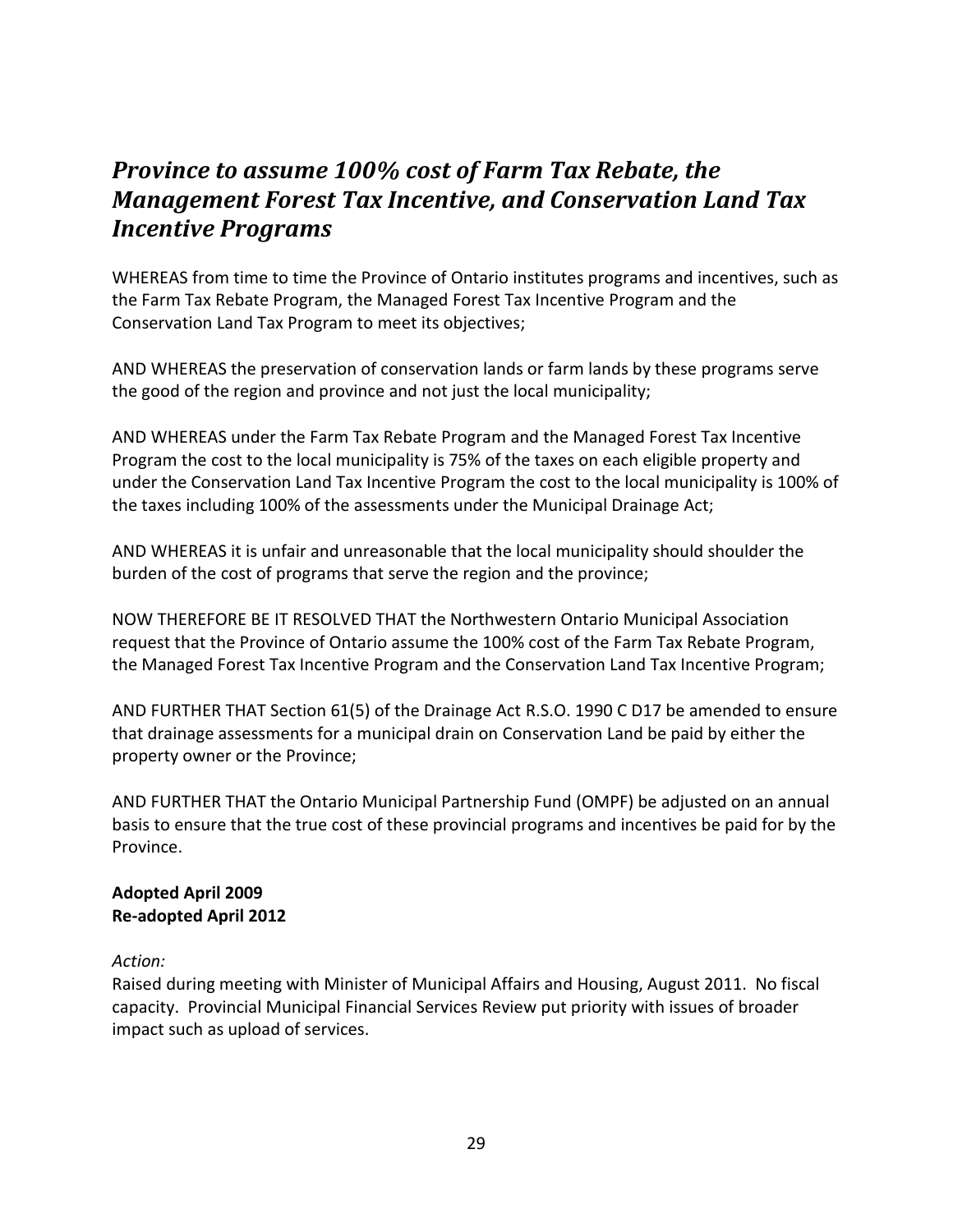# <span id="page-32-0"></span>*Province to Pay for MPAC Services*

WHEREAS the work of the Municipal Property Assessment Corporation (MPAC) provides services to both Municipal governments and the Provincial government for the purpose of collecting property taxes;

AND WHEREAS Ontario Municipalities pay for MPAC services and costs and the Province does not;

NOW THERFORE BE IT RESOLVED THAT the Northwestern Ontario Municipal Association requests that the Province of Ontario pay a proportional share of MPAC costs related to education and property taxes.

**Adopted April 2009 Re-adopted April 2012**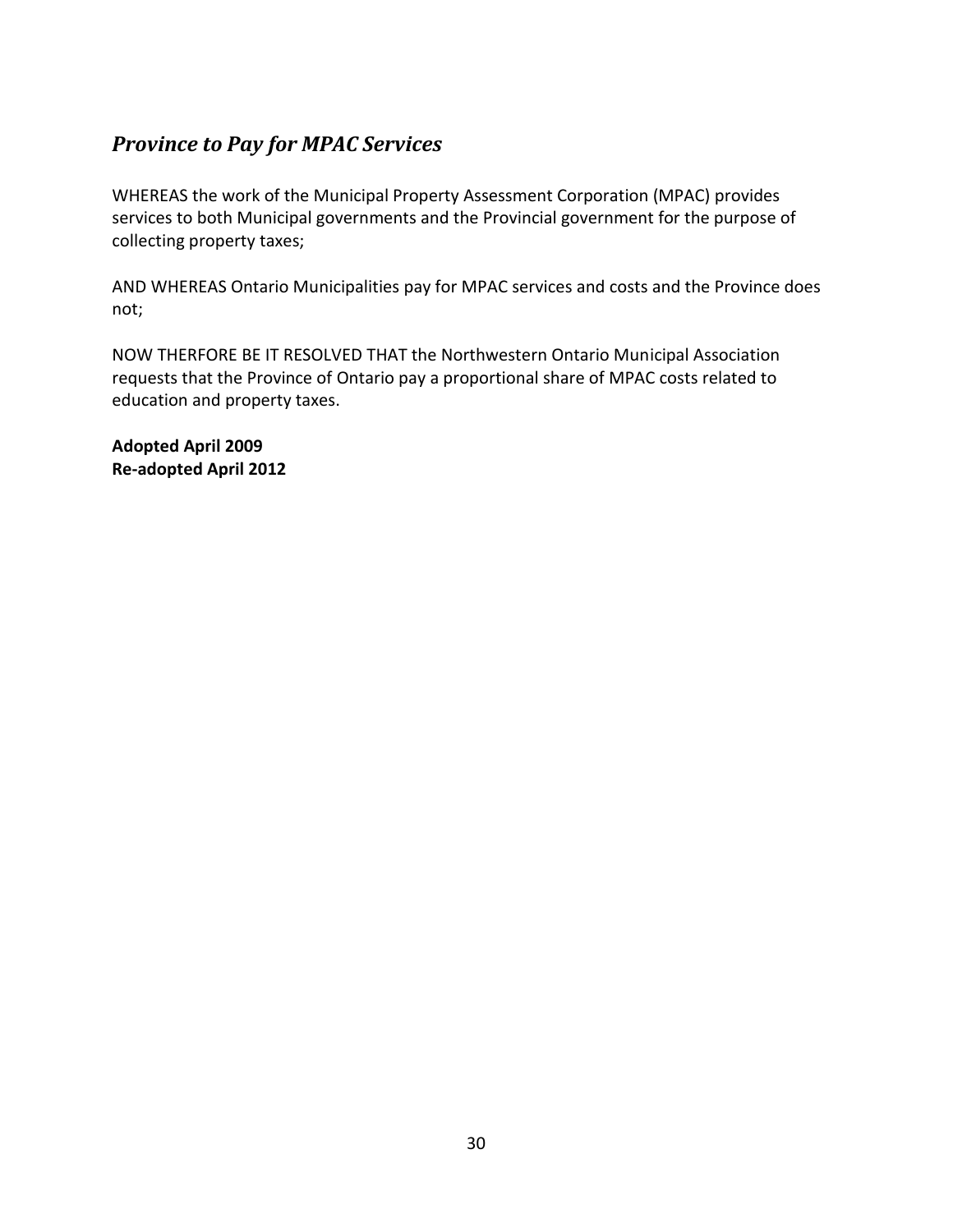# <span id="page-33-0"></span>*Special fund to assist small remote communities with staff training costs*

WHEREAS Municipal staff must stay current with regulations, legislation, and best practices; and

WHEREAS most Municipal training, seminars, and workshops for Northwest Ontario are offered in Thunder Bay; and

WHEREAS the travel time to Thunder Bay from Northwest Municipalities ranges from 1 hour to 8 hours; and

WHEREAS the traveling Municipalities must pay for travel, meals, and accommodations in addition to the cost of the training;

NOW THEREFORE BE IT RESOLVED that the Northwestern Ontario Municipal Association request the Province of Ontario to create a special fund to assist small remote communities with staff training costs.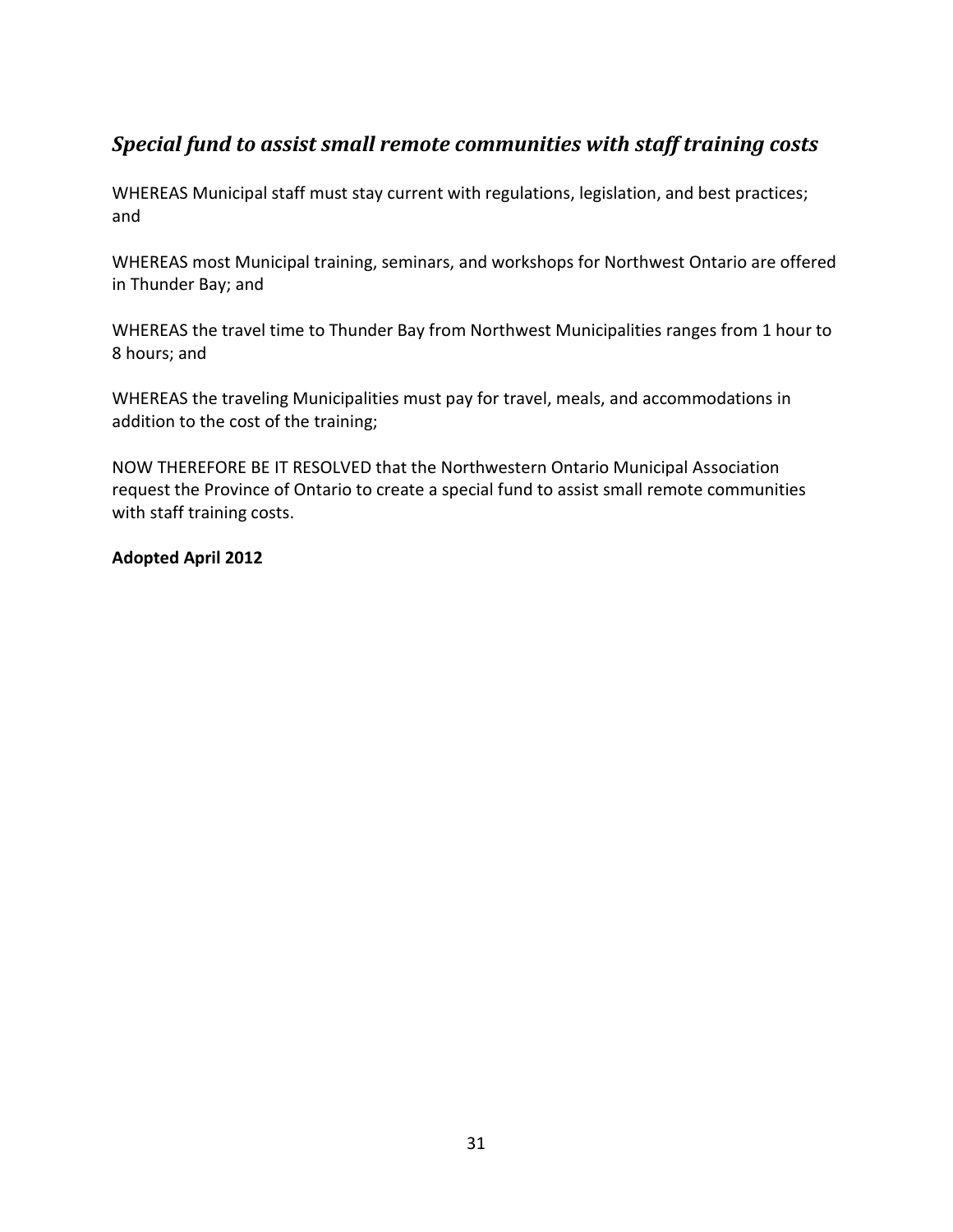# <span id="page-34-0"></span>*Crown to Provide Payment in Lieu of Municipal Land Tax at Fair Market Value*

A large area of urban and rural land within the boundaries of Municipalities is Provincial Crown land and is not subject to Municipal Land Tax. Much of this land is highly developable and if released, would provide Municipalities the opportunity to provide essential services at a fair and equitable cost to the ratepayers. Alternately, if the Crown paid taxes at the fair market value, the Municipalities' tax bases would be increased, providing the opportunity to provide the current level of services at a lower cost to ratepayers.

Current grants-in-lieu provided by the Province of Ontario do not adequately reflect the cost incurred by municipalities to provide services.

NOW THEREFORE BE IT RESOLVED THAT the Northwestern Ontario Municipal Association petitions the Provincial Government to pay municipalities' municipal land tax based on fair market value as determined by the Municipal Property Assessment Corporation for Crown lands located within the Municipal boundaries.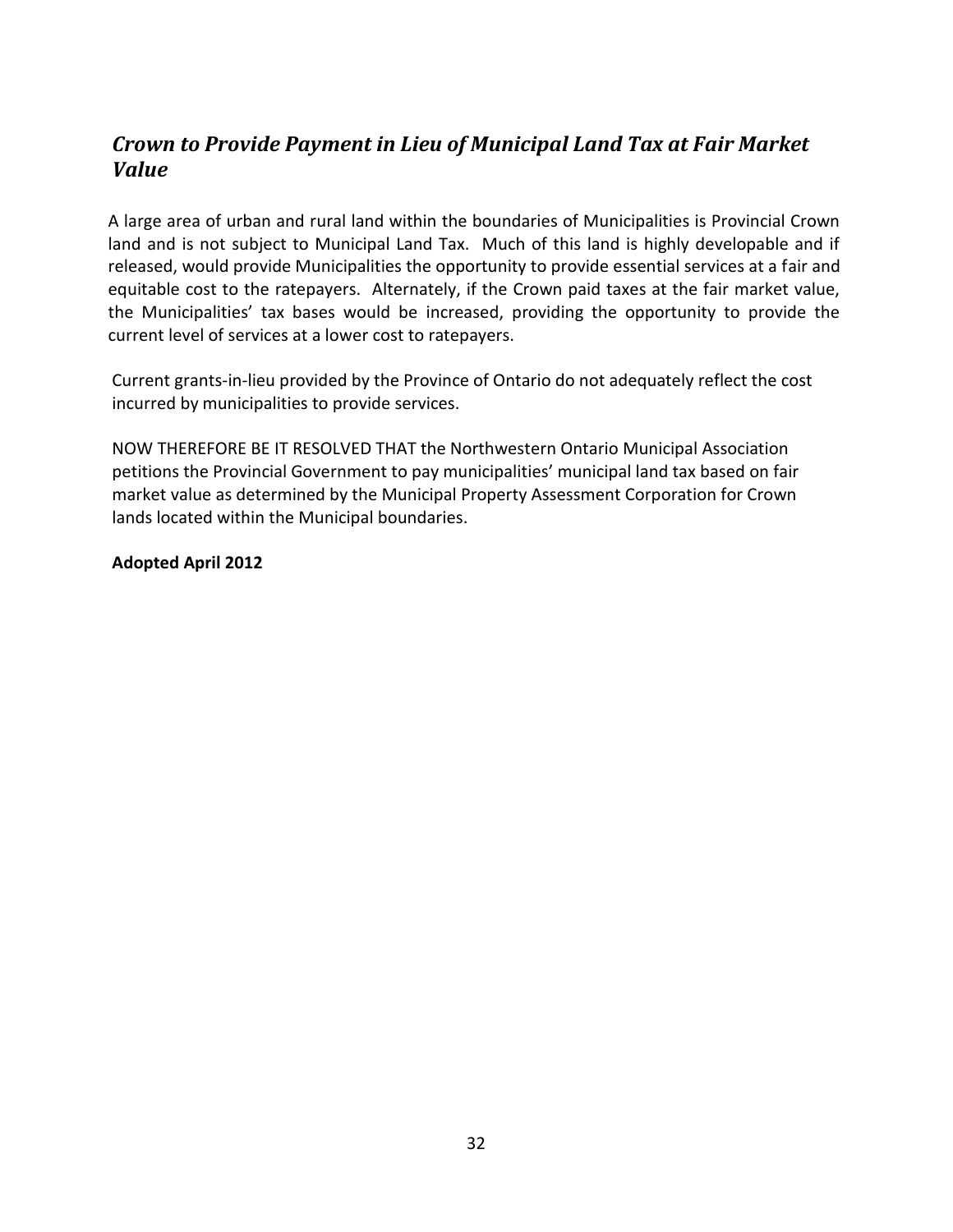# <span id="page-35-0"></span>*Request Province of Ontario to Upload the Full Cost of Court Security Prisoner Transport Immediately in 2012 for all Municipalities of 16,000 or Less Population*

WHEREAS the Ontario Government announced it would upload the costs of court security and prisoner transport (CSPT) as part of the 2008 Ontario Budget; and

WHEREAS the upload of CSPT costs will be phased in from 2012 to 2018; and

WHEREAS the cost of policing in small Municipalities is a large financial burden;

NOW THEREFORE BE IT RESOLVED that the Northwestern Ontario Municipal Association request the Province of Ontario to upload the full cost of Court Security Prisoner Transport (CSPT) as of January 1, 2012 for all Municipalities with a population of 16,000 or less.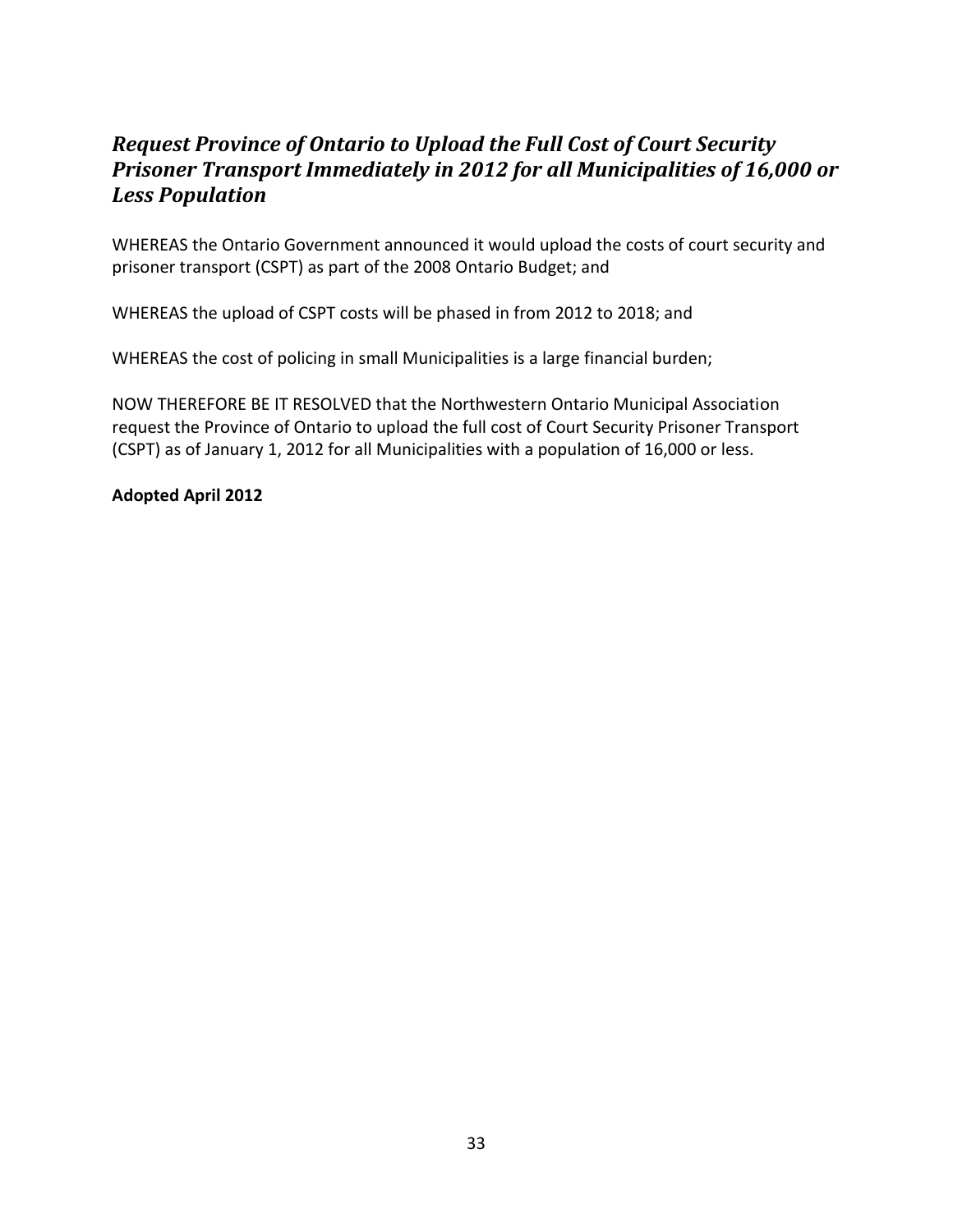# *Funding Parity within the Developmental Services System*

The Provincial Government, as represented by the Ministry of Community and Social Services and the Ministry of Municipal Affairs and Housing is responsible for funding the delivery of the Developmental Services System in Ontario. Community service organizations, such as the Harmony Centre for Community Living in Red Lake, deliver services to adults with developmental disabilities. Services are provided through Client Service Coordination, Vocational and Life Skills Programs which aim to provide emotional and social support, job training, and independent living skills.

The Provincial Government is requested to review the methodology for funding delivery to ensure that adequate and comparable levels of service are provided across Ontario as individual assessments for services has resulted in an inconsistent application of funding.

The KDMA is concerned with this issue because of its impact on the service providers' capacity to provide services to adults with developmental disabilities in the region.

WHEREAS the Developmental Services System in Ontario provides support for adults with developmental disabilities; and

WHEREAS service facilities that provide Developmental Services, such as the Harmony Centre for Community Living in Red Lake, receive funding through the Ministry of Community and Social Services for program delivery and the Ministry of Municipal Affairs and Housing for facility maintenance; and

WHEREAS the methodology for individual assessments for services has varied province wide leading to an inconsistent application of funding for program delivery; and

WHEREAS current regional facilities are at full capacity and funds are not available for development of new living facilities; and

WHEREAS regional facilities do not have adequate resources or capacity to provide support to adults in Northwestern Ontario with developmental disabilities;

NOW THEREFORE BE IT RESOLVED THAT the Northwestern Ontario Municipal Association urge the Provincial Government to review the provincial funding model for Developmental Services System to ensure that adequate and comparable levels of service are provided across Ontario.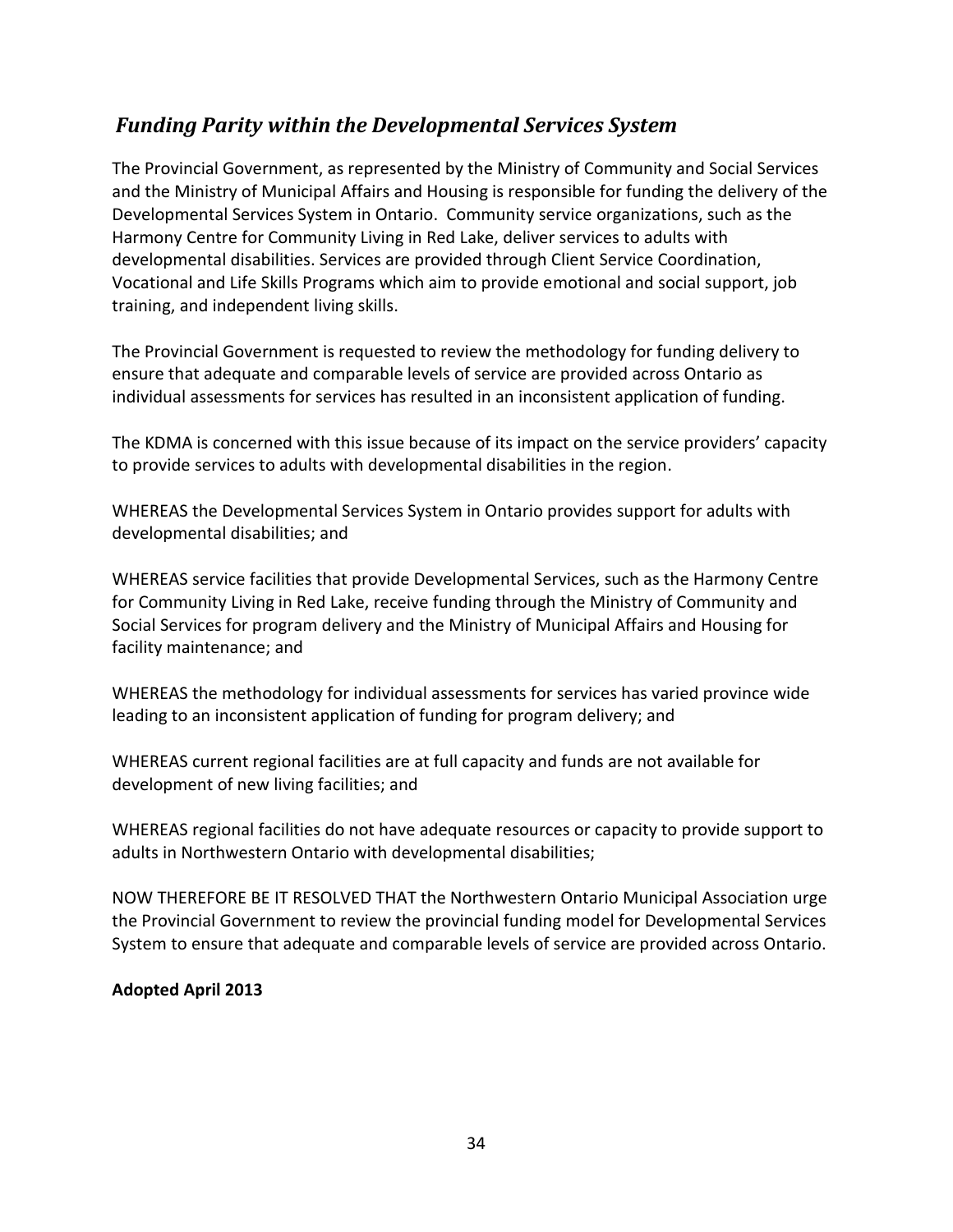# <span id="page-37-0"></span>**Natural Resources**

### <span id="page-37-1"></span>*Trails and Canoe Routes*

WHEREAS there is a rich legacy of traditional canoe routes connecting many of the waters of Northwestern Ontario; and,

WHEREAS a network of trails of various sophistication also connects many parts of the region; and,

WHEREAS these trails have nearly become lost due to neglect and forestry operations; and,

WHEREAS these trails and routes are being restored by volunteers, canoe enthusiasts, mountain bike enthusiasts, geocaching enthusiasts, and nature enthusiasts; and,

WHEREAS this legacy of access to our wilderness is an important quality of life issue to us all, and represents economic development in terms of attraction to experiential tourists; and,

WHEREAS these volunteer efforts need and deserve support and recognition.

THEREFORE BE IT RESOLVED THAT the Northwestern Ontario Municipal Association support the preservation and enhancement of our legacy of canoe routes and wilderness trails; and,

Further that NOMA petition the Ministry of Natural Resources to support this effort by requiring forestry operators to recognize and respect these routes so they are not destroyed by logging operations; by providing mapping assistance to promote this resource; by providing financial assistance and logistical support to the volunteers involved in this work; and by extending to all of Northwestern Ontario, the exception which allows camping on crown land in MNR green zones by canoers and kayakers, presently only existing in MNR's Atikokan District.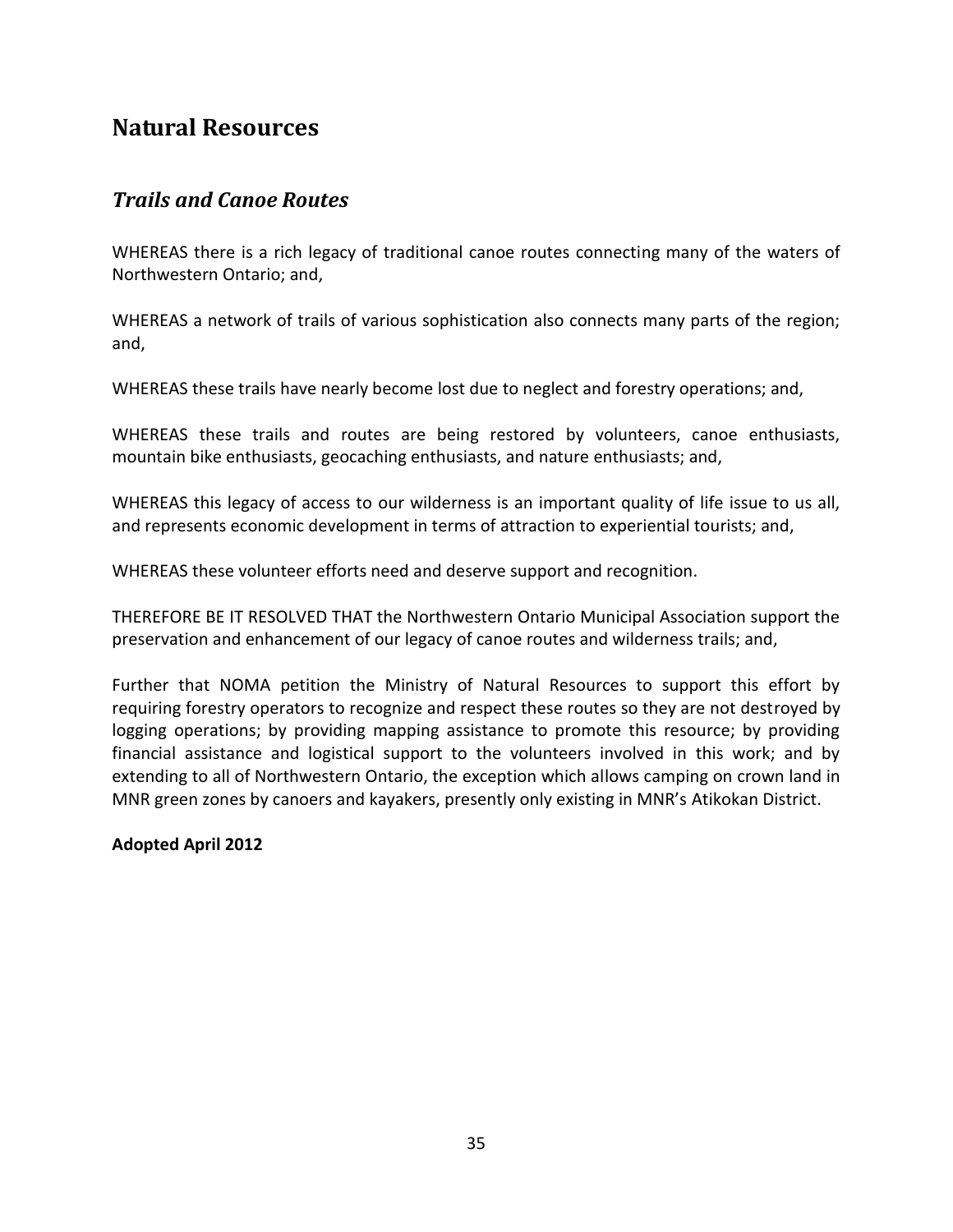### <span id="page-38-0"></span>*Disposition of Crown Lands in Ontario*

WHEREAS there are opportunities for tourism and recreational development on waterfront Crown lands both within and outside of municipal boundaries.

THEREFORE BE IT RESOLVED THAT the Northwestern Ontario Municipal Association call on the Provincial Government to foster economic development by liberalizing its Northwestern Ontario land tenure policies as they apply to Crown Lands, including areas outside present municipal boundaries, and in particular make Crown Land in the surveyed townships available to the public at market value.

**Adopted April 2009 Updated and re-adopted April 2012**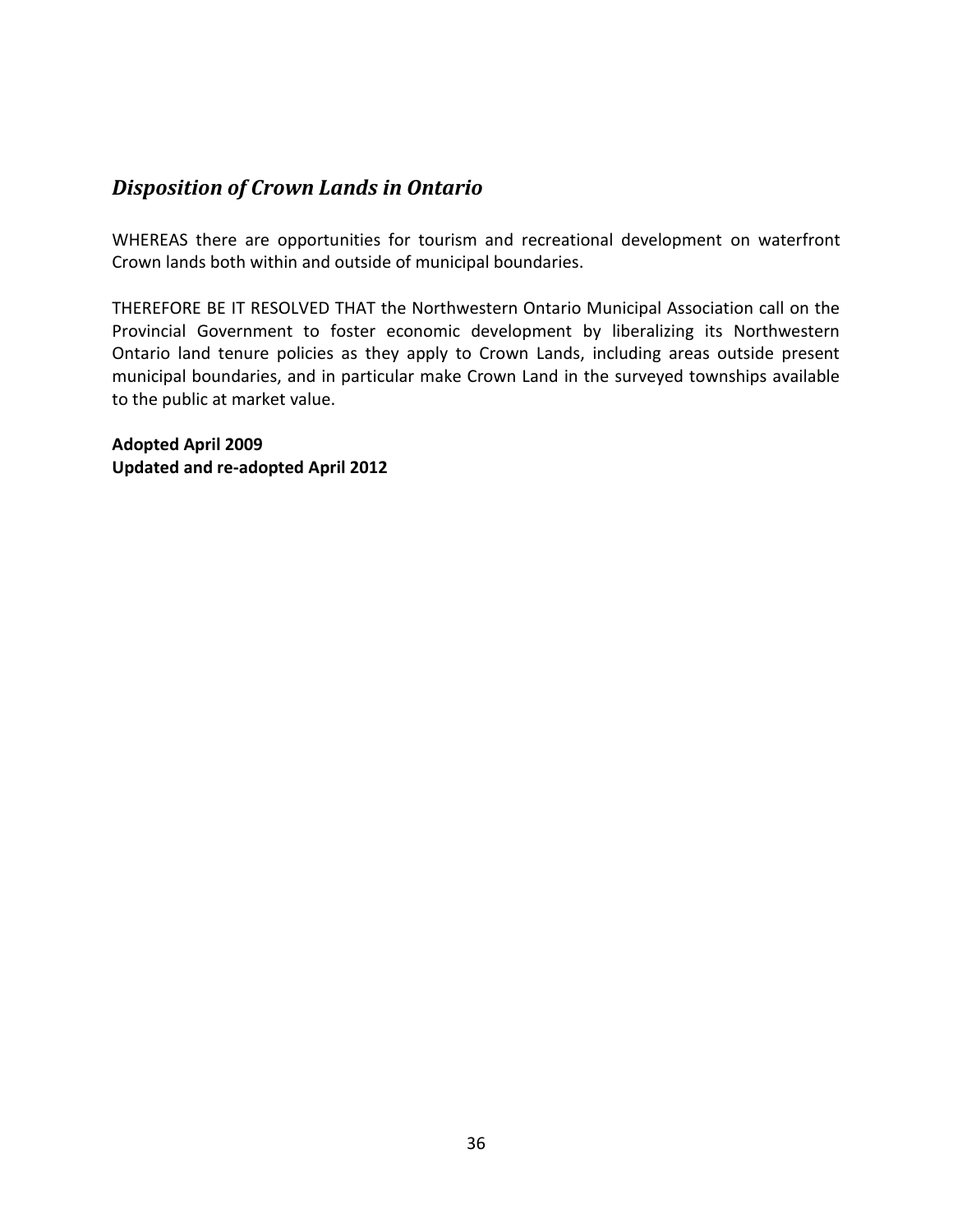# <span id="page-39-0"></span>*Endangered Species Act*

WHEREAS in 2007, the Government of Ontario passed the Endangered Species Act, and

WHEREAS in addition to species protection, the ESA 2007 prohibits damage or destruction of habitat for species at risk (those listed as endangered or threatened on the Species at Risk in Ontario (SARO) List), and

WHEREAS **w**hen a species is placed on the Species at Risk in Ontario list its general habitat is automatically protected from damage or destruction and the Ministry of Natural Resources then develops a species-specific Habitat Regulation, which is the legal description of a species habitat that is protected under the Act, and

WHEREAS proponents of the forest industry have expressed significant concern with the unnecessary and costly duplication that the habitat regulation permit process represents, and

WHEREAS all harvesting on Crown land in Ontario is strictly regulated by the Government of Ontario under the Crown Forest Sustainability Act (CFSA) which has been in place since 1994 and requires "that Forest Management Plans (FMPs) identify threatened and endangered species as "featured species" and provide for their protection within the area covered by the plan. Forest Management Plans (FMPs) provide a proven, effective and efficient means of providing for species at risk

THEREFORE BE IT RESOLVED that the Northwestern Ontario Municipal Association call on the Government of Ontario to implement a long term regulation under section 55 (1)(b) of the Endangered Species Act (ESA) which recognizes that the primary objectives of the ESA are met through the Crown Forest Sustainability Act (CFSA) and its required Forest Management Plans (FMPs), and, further, fulfills government's commitment to recognize the CFSA and FMPs as equivalent processes to the ESA with respect to planning for and providing for species at risk, and

FURTHER BE IT RESOLVED THAT this resolution be sent to the following:

Premier of Ontario Minister of Natural Resources Minister of Economic Development and Trade Minister of Northern Development, Mines and Forestry Minister of Government Services Area MPPs

### **Adopted by Board, March 2010, Adopted by Membership, April 2010, Re-adopted April 2013** *Action:*

Discussed with Minister of Natural Resources, February 2010, August 2010, February 2011, August 2011.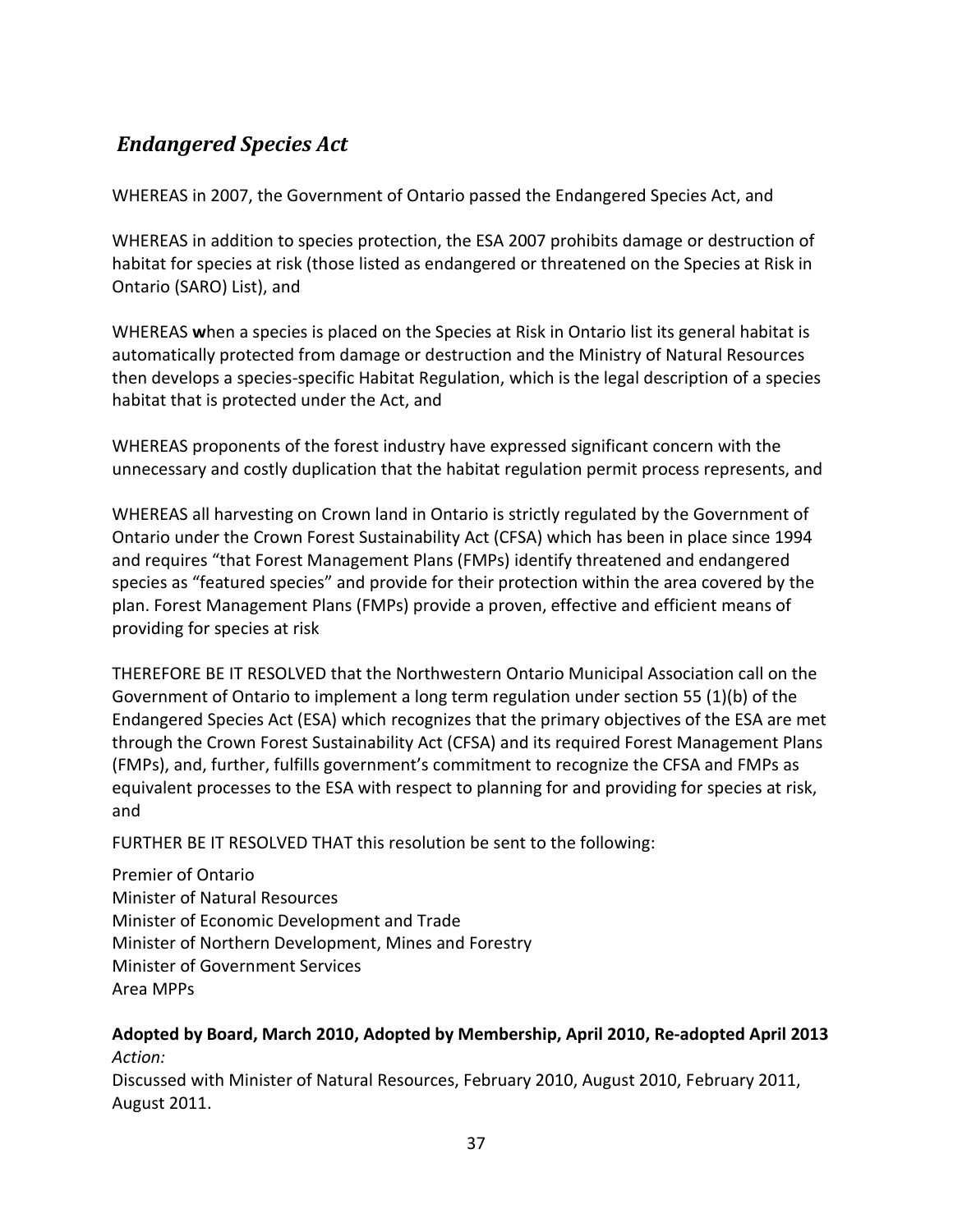# <span id="page-40-0"></span>*Forest Tenure Reform*

WHEREAS the Ontario Ministry of Northern Development Mines and Forestry has released a proposed framework with the aim of modernizing Ontario's forest tenure and pricing system;

AND WHEREAS NOMA speaks for the interests of all Northwestern Ontario municipalities, many who have already taken the opportunity to provide a diverse range of feedback on this Forest Tenure reform.

THEREFORE BE IT RESOLVED that the Northwestern Ontario Municipal Association calls upon the province to ensure that any reforms adhere to the following principles.

- Accommodate the business needs of the existing operating users both large and small, review the business plans of the dormant ones who are waiting for the market to return in order to restart their facilities, and encourage new entrants, particularly value added in order to protect the existing job base and encourage new job creation in the forestry sector.
- Encourage fuller use of the forestry resources and promote the sustainability of the harvest.
- Reduce government bureaucracy in order to obtain and retain greater competitiveness with those outside Ontario.
- Permanent protection of Ontario's 26 million cubic meters of sustainable industrial fibre
- Move quickly to clarify the considerable ambiguity around the existing proposals in order to stabilize future forest sector investments.

**Adopted by the Board, June 2010 Updated & adopted by the membership: April 2011 Re-adopted April 2014** *Action:* Letter to Minister of Northern Development, Mines & Forestry, May 2011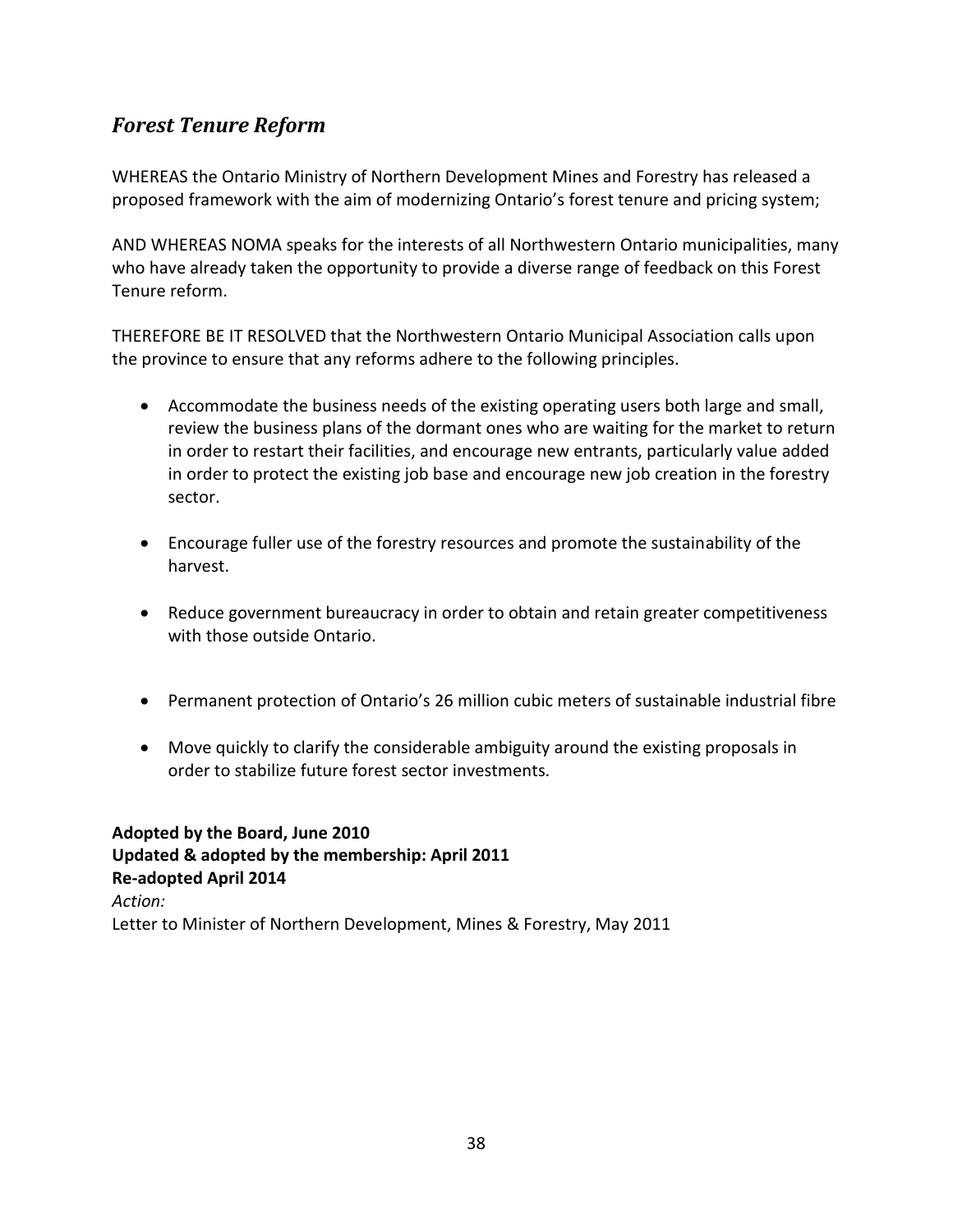# <span id="page-41-0"></span>*Forest Tenure Reform (2)*

WHEREAS in 2011, the Government of Ontario passed the Ontario Forest Tenure Modernization Act; and

WHEREAS there is support from municipalities and the forest industry for a natural, common sense progression towards moderate and measured tenure reform that recognizes local circumstances; and

WHEREAS NOMA has expressed concerns in a July 2011 letter to the Premier regarding the Government of Ontario's experimental approach to tenure reform; and

WHEREAS the Government of Ontario has made it clear that it wishes to have the majority of Crown forests managed by Enhanced Shareholder SFLs and in 2011 developed a Forest Industry Working Group (FIWG), a Community Working Group (CWG) and a First Nations Working Group (FNWG) to address this objective in a pragmatic and collaborative manner; and

WHEREAS the Ministry of Natural Resources (MNR) has ignored the input of the various working groups and recently developed a unilateral approach to tenure reform that is inconsistent with previous Government of Ontario commitments, including statements made by the current Minister of Natural Resources and the Premier of Ontario; and

WHEREAS the FIWG, the CWG and the FNWG can no longer work in silos; and

WHEREAS the unilateral approach proposed by MNR will result in increased costs to the forest sector; will create business uncertainty that will jeopardize future investment and employment opportunities; and will jeopardize the future economic viability of forest dependent communities.

NOW THERFORE BE IT RESOLVED THAT the Northwestern Ontario Municipal Association call on the Ministry of Natural Resources to reorganize the FIWG, CWG and FNWG into a single committee with clear Terms of Reference, and

FURTHER THAT the MNR immediately cease the development and implementation of its unilateral approach to tenure reform.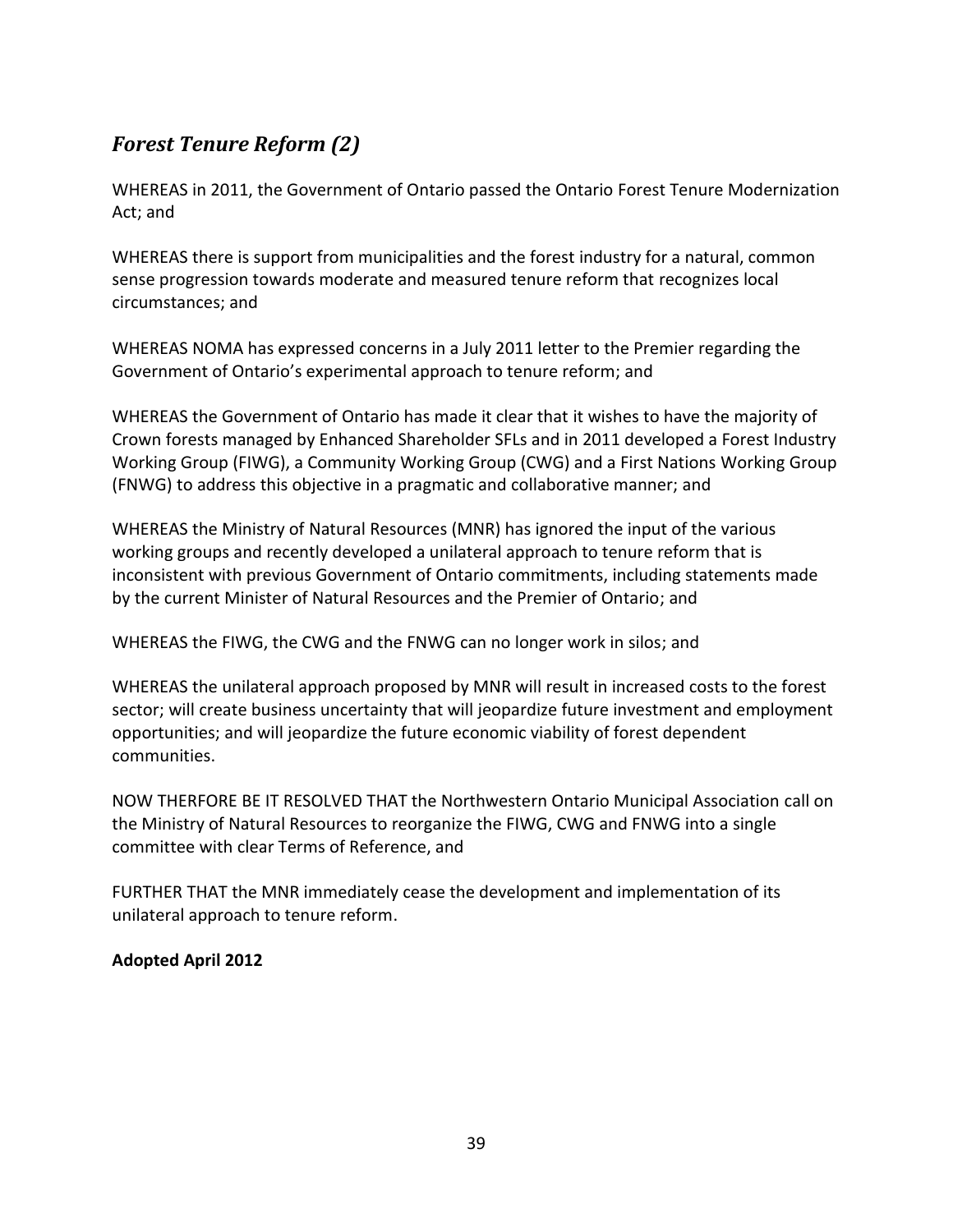# <span id="page-42-0"></span>**Northern Development & Mines**

### <span id="page-42-1"></span>*Support for Ferrochrome Processor*

Whereas the proposed Northwestern Ontario locations for a ferrochrome processor have led to the development of partnerships between municipalities and First Nations communities; and,

WHEREAS the construction of a ferrochrome processor in Northwestern Ontario will create construction jobs and economic spin-offs that will positively impact the entire region; and,

WHEREAS the operation of a ferrochrome processor in the region will provide long-term jobs and encourage economic development.

#### **Resolution**

THEREFORE BE IT RESOLVED that the Northwestern Ontario Municipal Association express its support for the construction and operation of a ferrochrome processor at Exton in the municipality of Greenstone.

#### **Adopted April 2012**

#### Action:

May 2012: Cliffs Natural Resources announced Sudbury as location for ferrochrome processor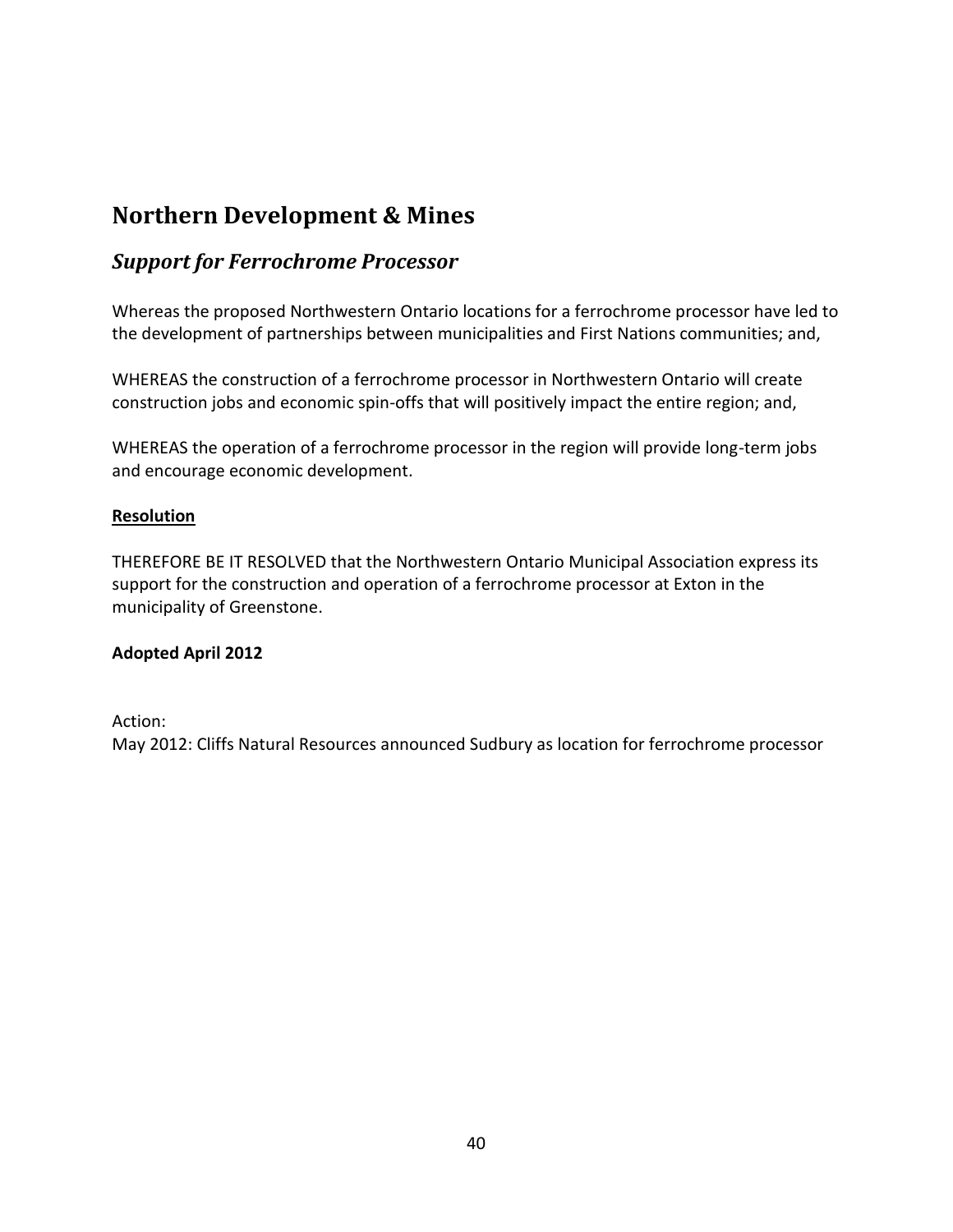# <span id="page-43-0"></span>*Creation of Northern Committee of the Legislative Assembly*

On March 1, 2012, the following motion was debated and carried in the Legislative Assembly.

That, in the opinion of this House, a committee of the Legislative Assembly, with authority to meet at the call of the Chair, should be established as follows;

That the membership of the committee be comprised of every member of the Legislative Assembly whose electoral district lies north of the French River; and

That the committee be empowered to consider and report to the House its observations, opinions and recommendations on all policies and legislation of the province that directly impact Northern Ontario; and

To which any bills whose principal focus and impact affect Northern Ontario may be referred.

That NOMA support the creation of the Northern Committee of the Legislative Assembly.

### **Adopted by the NOMA Board, March 2012**

*Action:*

<span id="page-43-1"></span>Letter of support to John Vanthof, MPP, Timiskaming-Cochrane with copy to all MPP's and FONOM.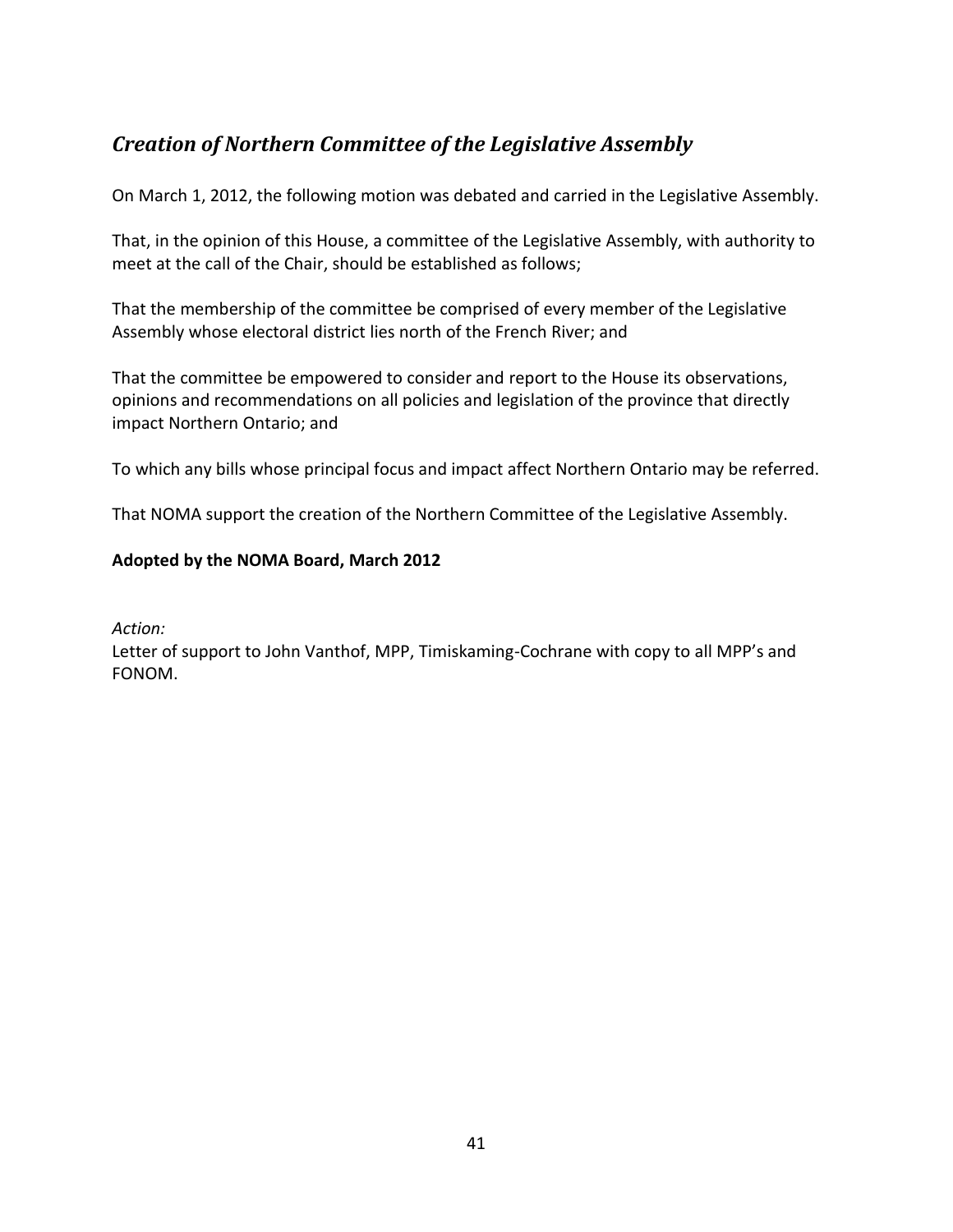# *Ontario Fire College Subsidy*

WHEREAS Northwestern Ontario fire departments have to incur additional costs for meals, accommodations and travel when attending courses at the Ontario Fire College's Northern Campus due to the remoteness of our communities; and

WHEREAS the College provides accommodations, meals and a travel subsidy for students attending courses in Gravenhurst; and,

WHEREAS the Thunder Bay District Zone One Mutual Aid Association, on a regular basis since the inception of the Northern Campus in 2001, has requested that a subsidy be provided to Northwestern Ontario fire departments and a decision regarding the request has yet to be made by the College.

THEREFORE BE IT RESOLVED THAT the Northwestern Ontario Municipal Association requests that the Ontario Fire College act immediately to provide Northwestern Ontario fire departments with meals, accommodations and a subsidy for travel when attending Ontario Fire College courses at the Northern Campus;

AND FURTHER THAT this resolution be forwarded to all Northwestern Ontario MPP's for their support.

**Adopted by the membership: April 2011 Re-adopted April 2014**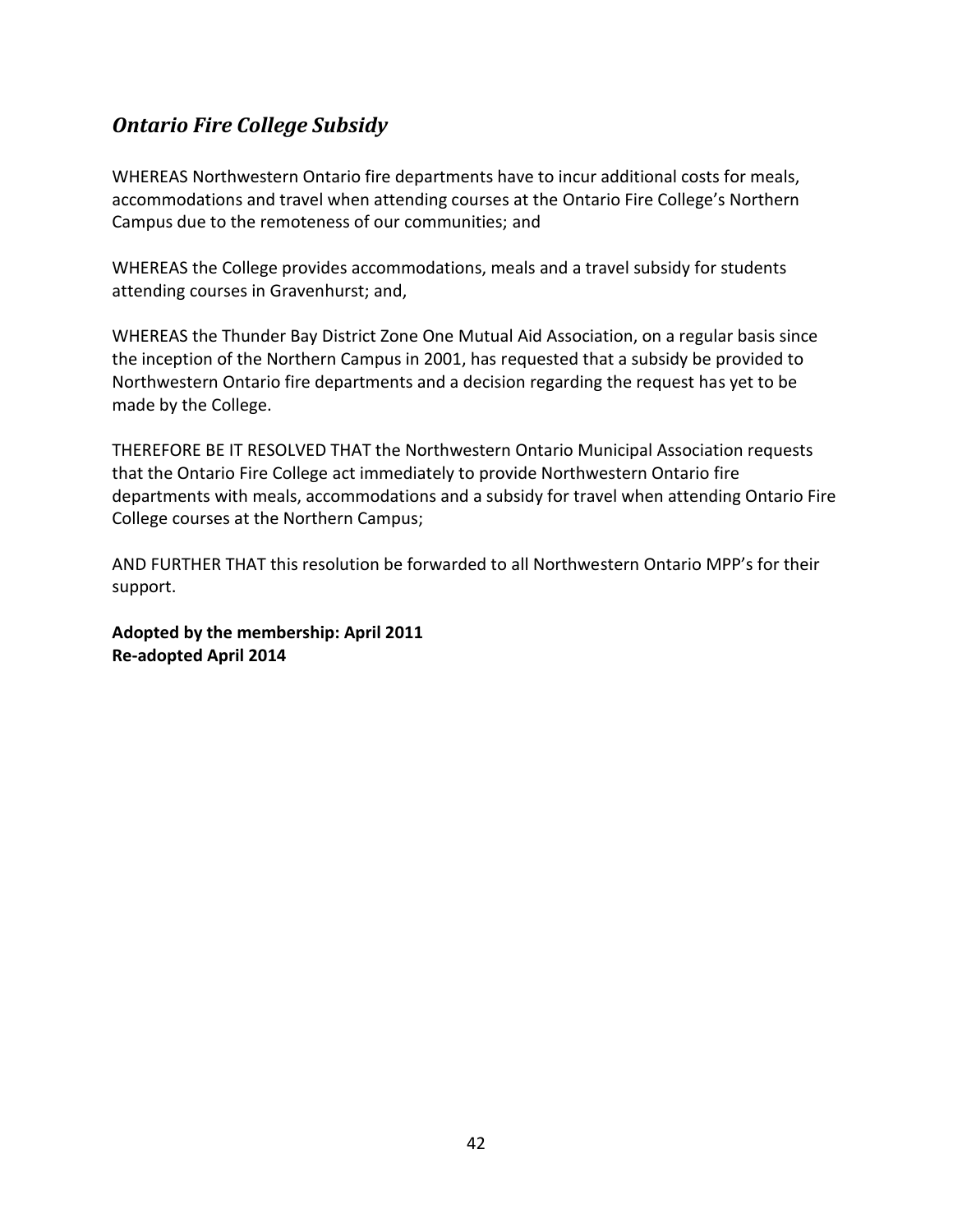### <span id="page-45-0"></span>*Government Services in the Northwest*

WHEREAS the Northwest does not currently have access to some Ontario Government departments through a local office, and

WHEREAS the absence of these services is a hindrance to our success, and

WHEREAS NOMA has identified two Departments that are required to assist with local issues:

Aboriginal Affairs

With a growing urban Aboriginal population in many communities across Northwestern Ontario, the Government of Ontario needs to not only recognize this phenomenon but also to outline specific actions that address the needs of the Urban Aboriginal communities. A good first step would be the establishment of an office of the Ministry of Aboriginal Affairs in the Northwest as recommended by Dr. Rosehart in the Northwestern Economic Facilitator's Report.

Economic Development & Trade

A central theme of the Growth Plan for Northern Ontario must be one of attracting investment and growth to Northern Ontario, yet the Government does not currently provide services and programs of the Ministry of Economic Development and Trade to Northern Ontario. We believe that this is an oversight that must be rectified and are calling on the Government to establish an MEDT office in the Northwest.

THEREFORE BE IT RESOLVED that NOMA call on the Government of Ontario to establish an office of the Ministry of Aboriginal Affairs in the Northwest, and

FURTHER BE IT RESOLVED that NOMA call on the Government of Ontario to establish an office of the Ministry of Economic Development and Trade in the Northwest, and

FURTHER BE IT RESOLVED THAT this resolution be sent to the following:

Premier of Ontario Minister of Aboriginal Affairs Minister of Economic Development and Trade Minister of Northern Development, Mines and Forestry Area MPPs

**Adopted April 2010 Re-adopted April 2013**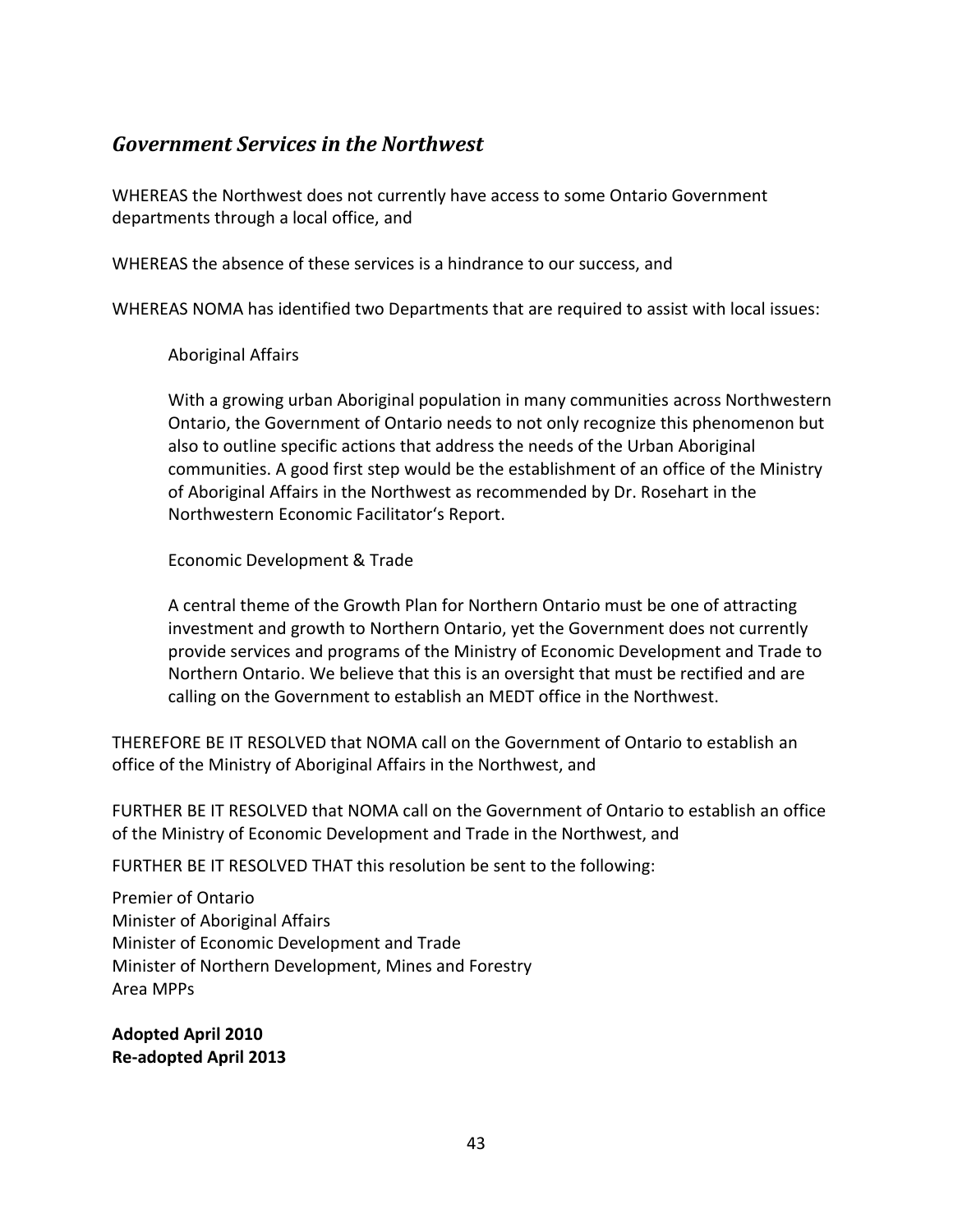# *Mining Development – The Role of the Ontario Government*

Northwestern Ontario needs to be supported in its bid for the development of a strong and diverse economy through the Province taking the leadership in planning, developing and owning the infrastructure necessary to support the Ring of Fire development and any other mining venture to be located in the Northwest.

Because of the numerous discoveries and mining companies involved, the Northwest Ring of Fire is a unique development in Ontario. As such, it requires a more planned public approach than what has occurred in past and what we believe is currently underway.

There are three key factors that should drive this development being managed for the public good rather than by the private interest:

Governments, not corporations, have the legal duty to consult and accommodate according to the Supreme Court of Canada;

There is currently a multitude of owners of numerous individual mines that are likely to come on stream over the next 10 to 30 years, each with its own independent and unique need for transportation and energy; and

There are a number of remote First Nation communities whose traditional territory is in close proximity to the Ring of Fire development area – these communities require road and electrical infrastructure to meet their own economic and social needs.

The Government of Ontario should be the organization taking the lead in determining the infrastructure requirements of the Northwest Ring of Fire and the adjacent communities (including the municipalities of Greenstone and Pickle Lake), securing the route for any proposed infrastructure corridor(s) and coordinating the construction of said infrastructure.

In addition, while a North-South corridor connecting the Northwest Ring of Fire to the municipality of Greenstone is a requirement of any public plan, there is also a requirement for an East-West transportation and utility corridor connecting the Northwest Ring of Fire to the Township of Pickle Lake. While the North-South link is a logical one for the ease of connection to CN's Northern Rail Line for the movement of heavy haul ore and for access to and from the mines by those who need to be there, the East-West link also provides for alternate access to and from the site. It also maintains and expands the opportunity for the remote First Nation communities and municipalities to the west to provide labour, goods and services to the Ring of Fire development.

We recognize that the construction of the necessary transportation and energy infrastructure will be an expensive proposition. However, the provincial tax revenue from the Northwest Ring of Fire development over its expected life of 100+ years will be beyond comprehension. The return on Ontario's investment will be significant.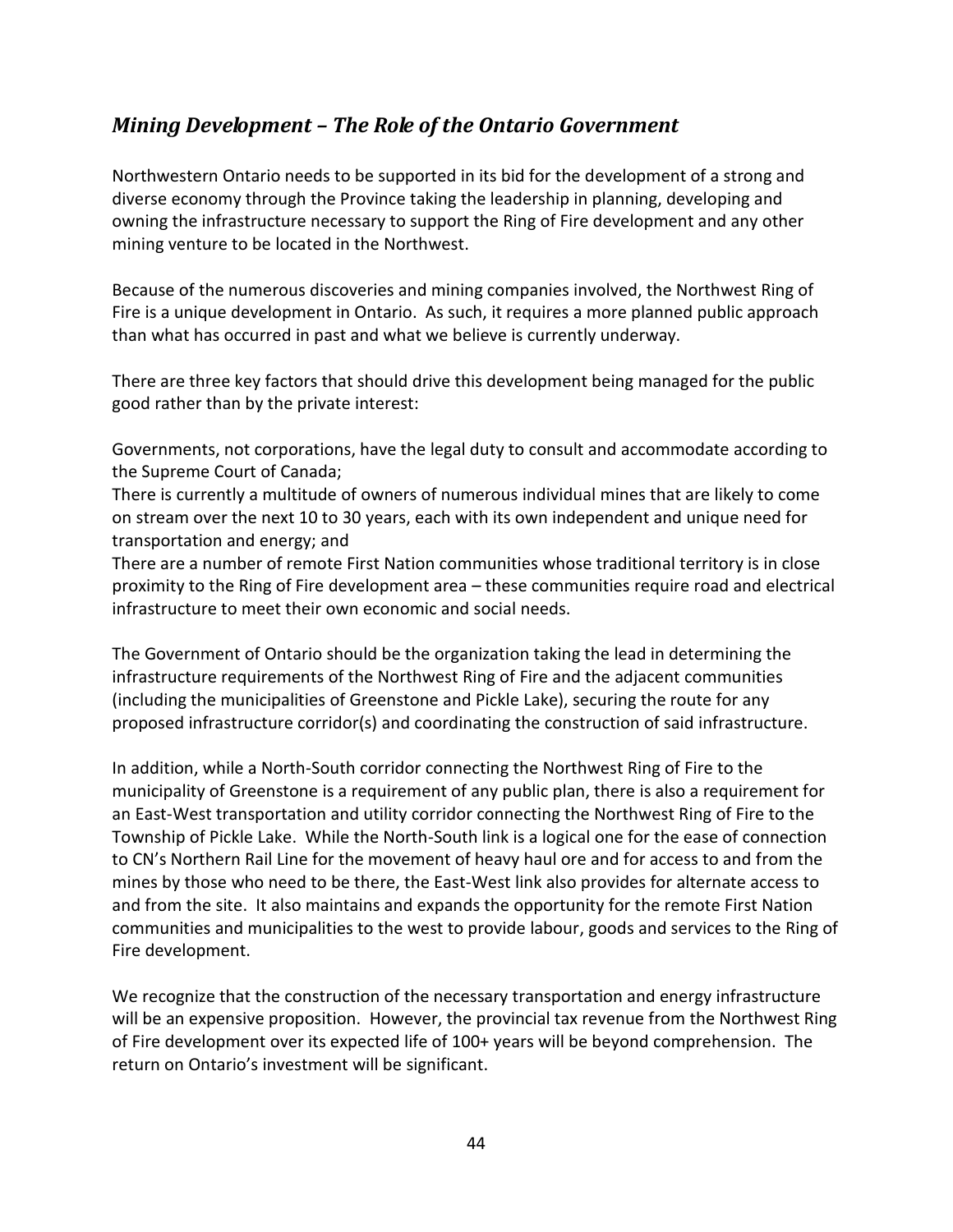That being said, modern technology would allow for the Province to recover its initial capital outlay in building the road and/or rail infrastructure through the use of an electronic toll system that would charge back the cost per tonne/km for the ore and materials utilizing the road/rail system.

It is the Government's job to make this happen, not the private sector. The auto industry has historically received billions in government investment to support its growth and economic development. The mining industry now needs similar support through infrastructure investments that will drive the economy for decades to come.

THEREFORE BE IT RESOLVED THAT the Northwestern Ontario Municipal Association call on the Government of Ontario, in conjunction with the Government of Canada, to take the leadership in planning, developing and owning the infrastructure necessary to support the Northwest Ring of Fire development and any other mining venture to be located in the Northwest; and

Further that NOMA advocate for the construction of both:

A North-South transportation and utility corridor connecting the Northwest Ring of Fire to the Municipality of Greenstone; and

An East-West transportation and utility corridor connecting the Northwest Ring of Fire to the Township of Pickle Lake.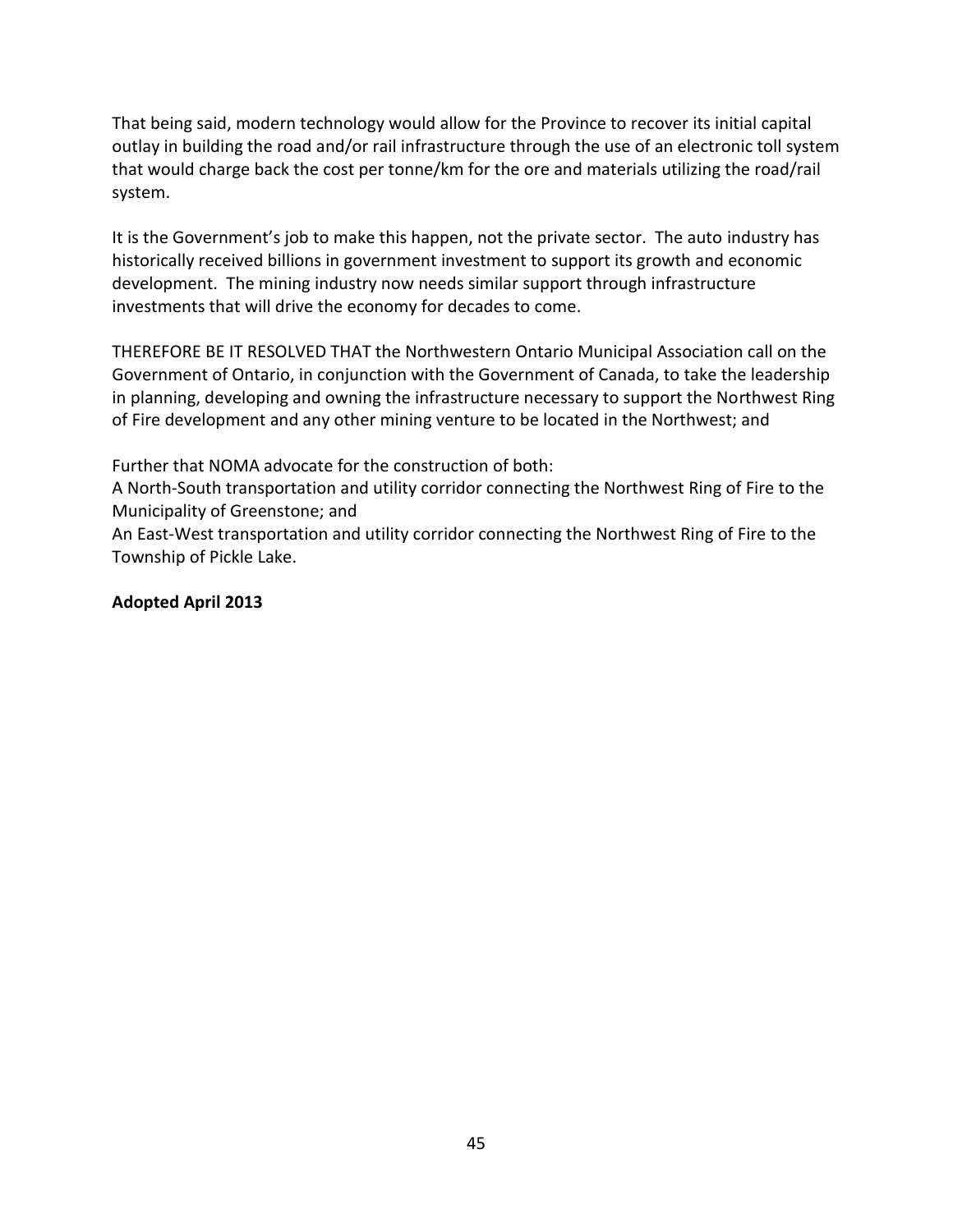# **Tourism & Culture**

### <span id="page-48-0"></span>*Closure of Travel Information Centres*

WHEREAS the announcement of the closure of the Kenora, Rainy River and Fort Frances Travel Information Centres in the 2012 Ontario Budget will leave a busy tourist area completely void of the visitor information centres that are vital to providing visitors with the information they need to extend their stay and increase their spending – both of which are essential principles outlined within the Discovering Ontario report; and,

WHEREAS This decision comes on the heels of an earlier decision to reduce the funding to Municipally operated tourist information centres across the North. That resulted in fewer centres being available to assist the travelling public in learning what to see and where to go as they travel through this vast and magnificent land;

WHEREAS a meeting has been requested between the Minister of Tourism Michael Chan, Mr. Ronald Holgerson of OTMPC, and the sub regional board members of Northern Ontario RTO 13 and Sunset Country and the North of Superior Travel Association; and,

WHEREAS we believe that such a meeting is vital in order to review the impacts of the decision and collaborate on constructive and productive solutions to ensure that visitors to Northwestern Ontario have the information they require to extend and enjoy their time in our great region

NOW THERFORE BE IT RESOLVED THAT the Northwestern Ontario Municipal Association call on the Government of Ontario to reverse their decision to close these Travel Information Centres in order to ensure that the Fort Frances, Rainy River and Kenora Travel Centres will be open throughout summer 2012.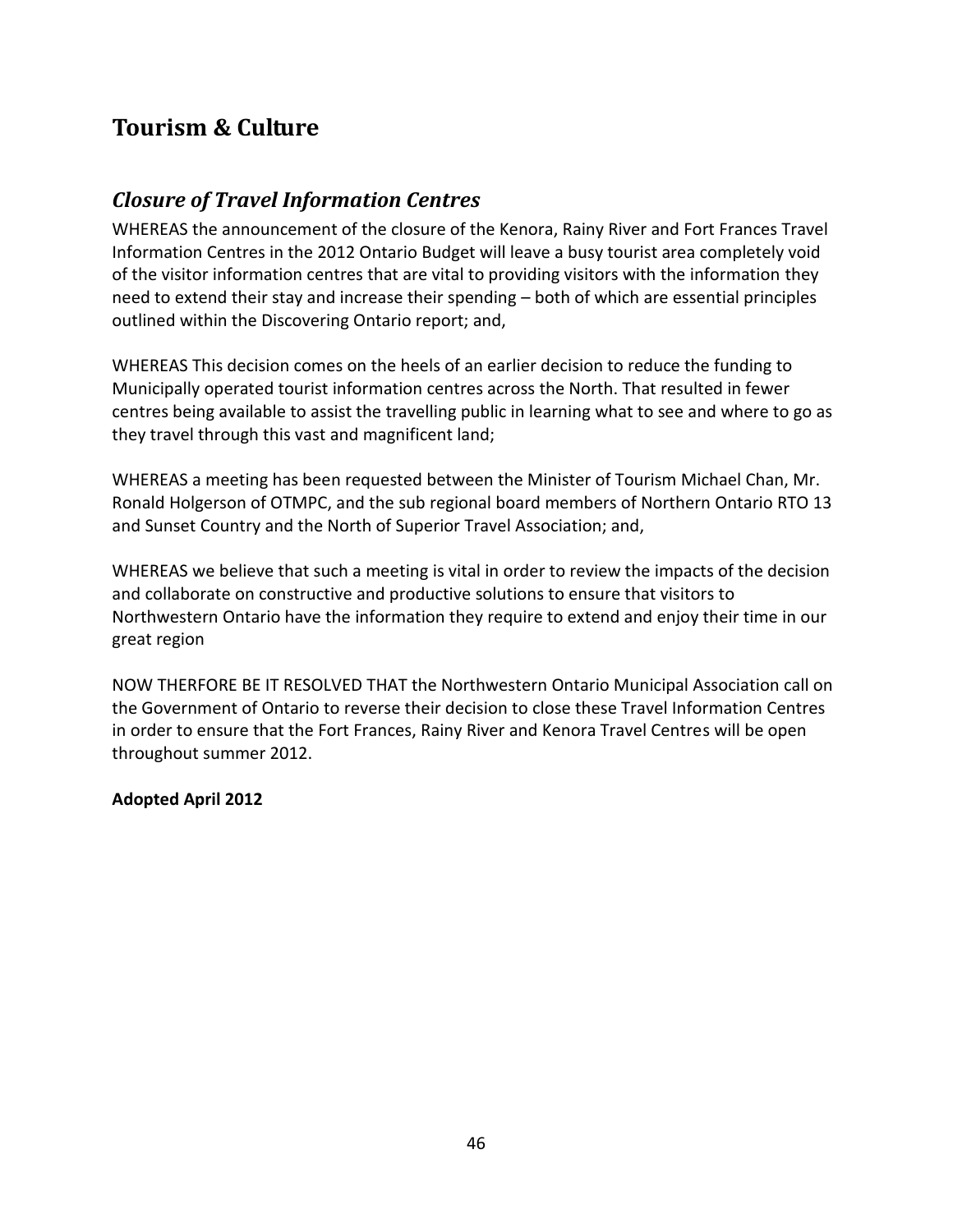# <span id="page-49-0"></span>**Transportation**

### <span id="page-49-1"></span>*TransCanada Highway Improvements*

WHEREAS the TransCanada highway is an increasingly important part of our Northern Ontario economic base, and improvements which increase traffic volume on the highway have positive economic development outcomes;

NOW THEREFORE BE IT RESOLVED THAT NOMA petitions the Province of Ontario to take the following steps to reduce the leakage of trans-national traffic to United States highway routes:

- Recognize our long distances by raising the speed limit on all our highways by 10 km per hour, making it more consistent with other jurisdictions;
- Provide more scenic pullouts, more public washrooms and garbage receptacles at all pullouts;
- Provide wide, obstacle-free, gently sloping verges, where practical, in all highway reconstruction projects, to reduce the severity of off-the-road incidents and wild animal encounters;
- Incorporate four lane divided highways as the standard design for at least part of the highway maintenance/replacement program; and,

BE IT FURTHER RESOLVED THAT a copy of this resolution be forwarded the Minister of Transportation, the Minister of Northern Development, Mines and Forestry, to all Northwestern Ontario municipalities, the Northwestern Ontario Chamber of Commerce, Common Voice Northwest, and regional MPPs for support.

### **Adopted April 2010 Re-adopted April 2013**

### *Action:*

Discussed with Minister of Transportation, August 2010 and February 2011, February 2014, August 2014.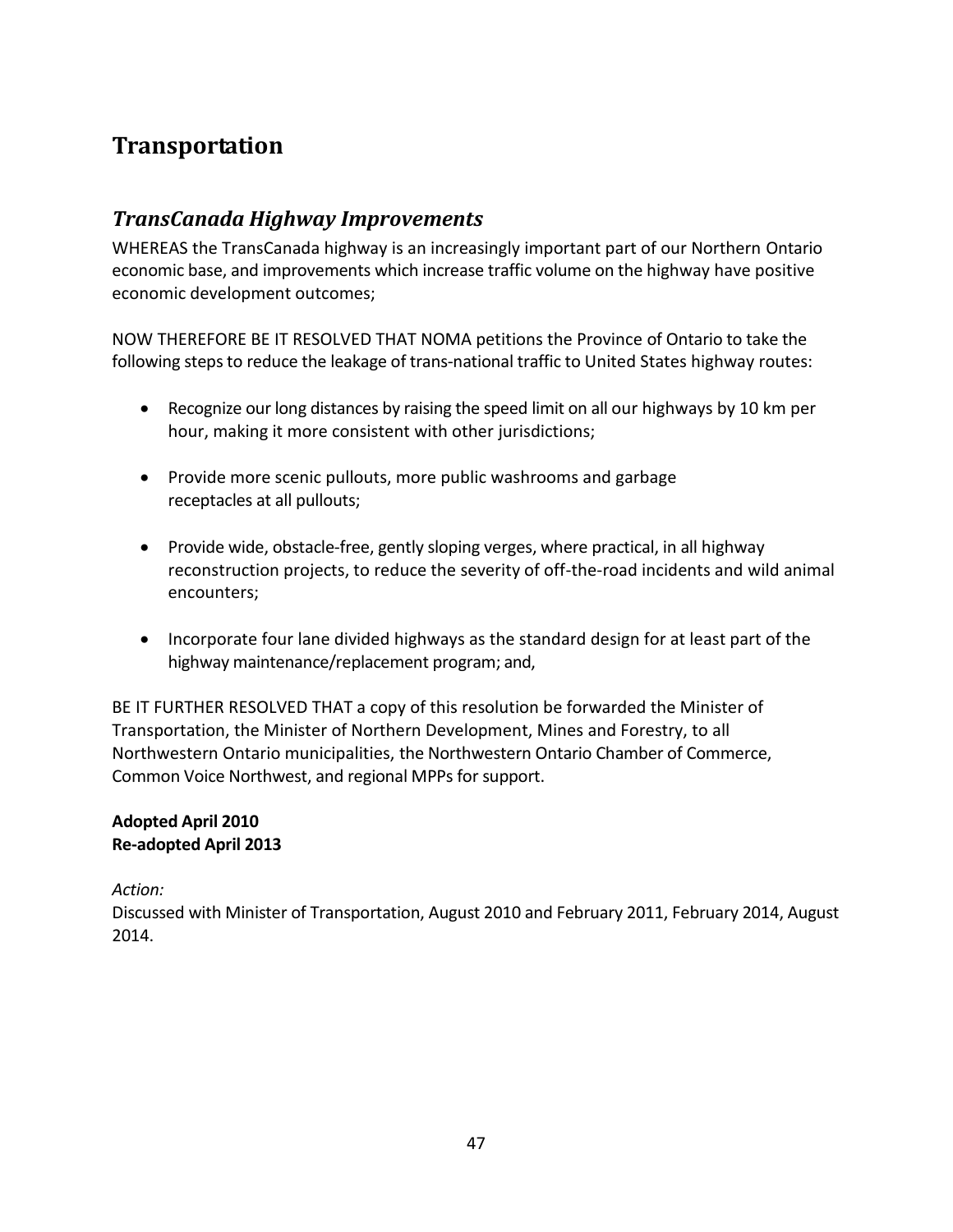# <span id="page-50-0"></span>*Pedestrian Safety Crossing Provincial Highways*

WHEREAS the majority of communities in the Northwest have Provincial Highways cutting through their urban areas; and

WHEREAS Municipalities require and fund a higher standard for pedestrian crossings on major municipal roads than the Province requires of its highways that cross through urban areas; and

WHEREAS pedestrian safety is a high priority for the people of Northwestern Ontario. THEREFORE BE IT RESOLVED that NOMA urge the Government of Ontario to adopt appropriate safety standards for pedestrian crossings of major arteries, and

FURTHER BE IT RESOLVED that NOMA distribute this resolution to the Minister of Transportation, the Minister of Northern Development, Mines and Forestry, area MPPs, Member Municipalities with a request for support.

### **Adopted April 2010 Re-adopted April 2013**

### *Action:*

Specific to City of Thunder Bay. NOMA is supportive of their views but will allow them to lobby regarding their particular needs.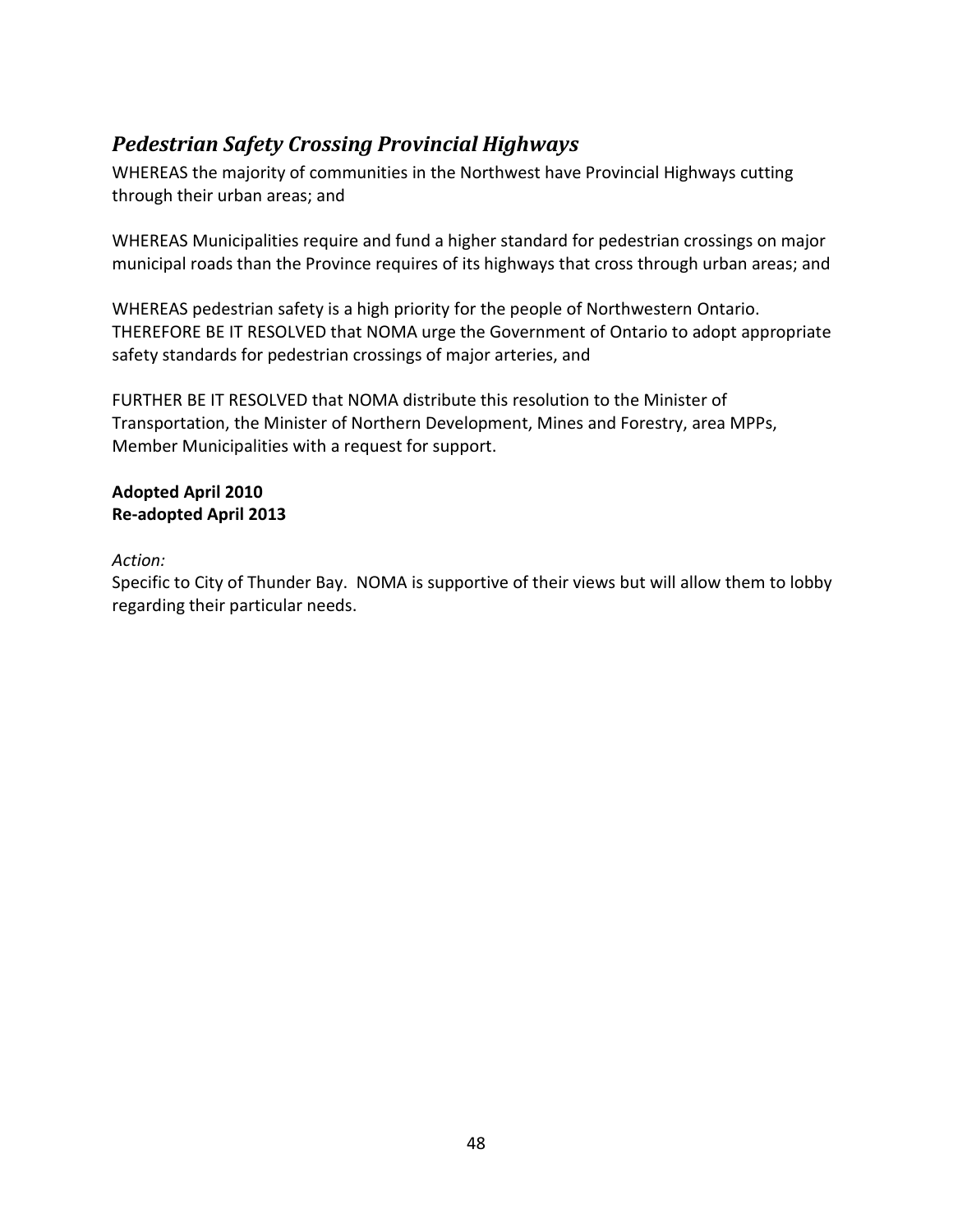# <span id="page-51-0"></span>*Twinning of the TransCanada Highway (Kenora to Manitoba)*

WHEREAS the twinning of the TransCanada Highway from the Kenora By-Pass to the Manitoba Border is imperative for the growth of the economy of the Kenora District and the rest of Northwestern Ontario; and,

WHEREAS the first 15 kilometres from Shoal Lake to the Border must start sooner rather than later so as to increase both trade and safety.

### **Resolution**

THEREFORE BE IT RESOLVED THAT the Northwestern Ontario Municipal Association urge that both the Federal Government and the Provincial Government move this project ahead immediately.

**Adopted by the membership: April 2011 Re-Adopted April 2014**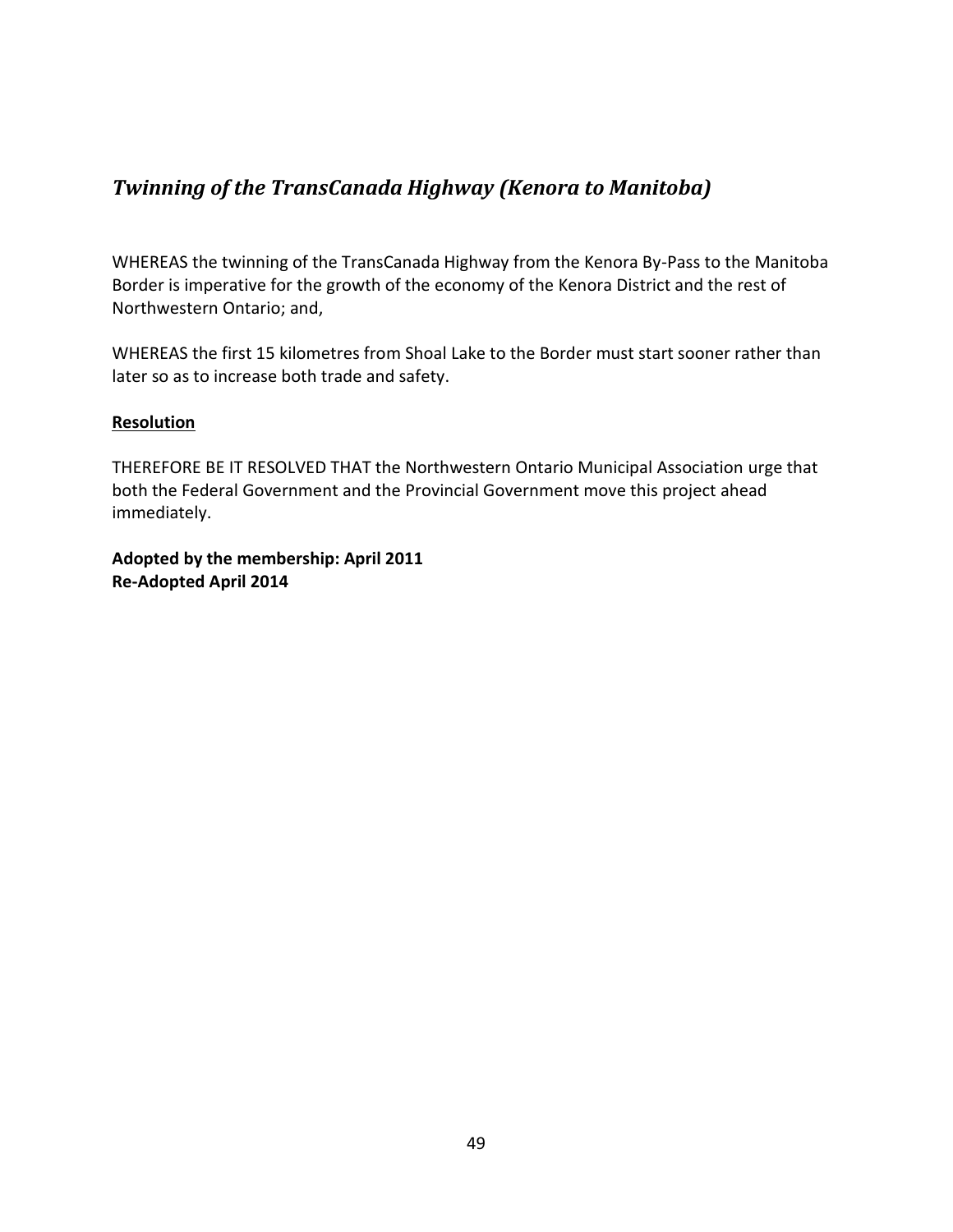# *Ministry of Transportation Highway Maintenance*

WHEREAS road closures and accidents have increased in the region represented by the Northwestern Ontario Municipal Association during the 2013/14 winter season; and

WHEREAS the Ministry of Transportation (MTO) highway maintenance services are completed by MTO contractor; and

WHEREAS the MTO contractor may be meeting the minimal standards but not meeting the requirements and expectations of users of the highways in the Northwestern Ontario Municipal Association region; and

WHEREAS municipalities belonging to the Northwestern Ontario Municipal Association have similar concerns with road closures and accidents; and

WHEREAS school buses are refusing to transport students to schools on certain highways within the region;

THEREFORE BE IT RESOLVED THAT the Northwestern Ontario Municipal Association hereby petitions the Minister of Transportation to take action to ensure the performance standards required to ensure all highways in the region are reviewed to ensure safe highways for all residents.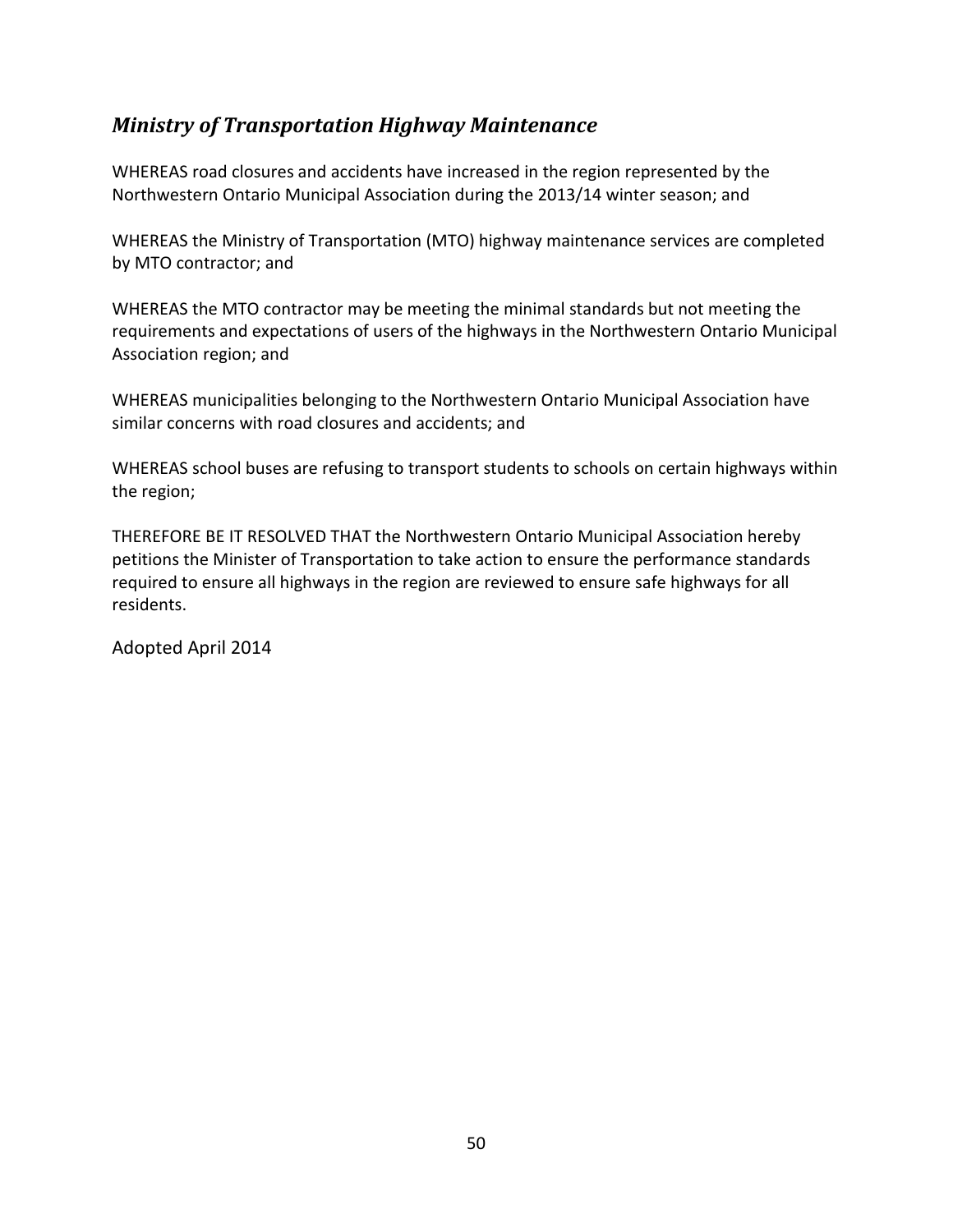# **Other**

### <span id="page-53-0"></span>*Cellular Phone Coverage*

WHEREAS not all areas in Northwestern Ontario have cellular phone coverage; and

WHEREAS cellular phone coverage is now a universally, must-have technology that business, government, and emergency workers, in particular, need to operate efficiently; and,

WHEREAS tourists visiting these areas find it an inconvenience not to have service and are known to avoid some areas because of lack of service.

THEREFORE BE IT RESOLVED THAT the Northwestern Ontario Municipal Association call on the Federal and Provincial Government to provide funding to ensure that all areas in Northwestern Ontario have cellular phone coverage.

**Adopted by the Membership: April 2011 Re-adopted April 2014**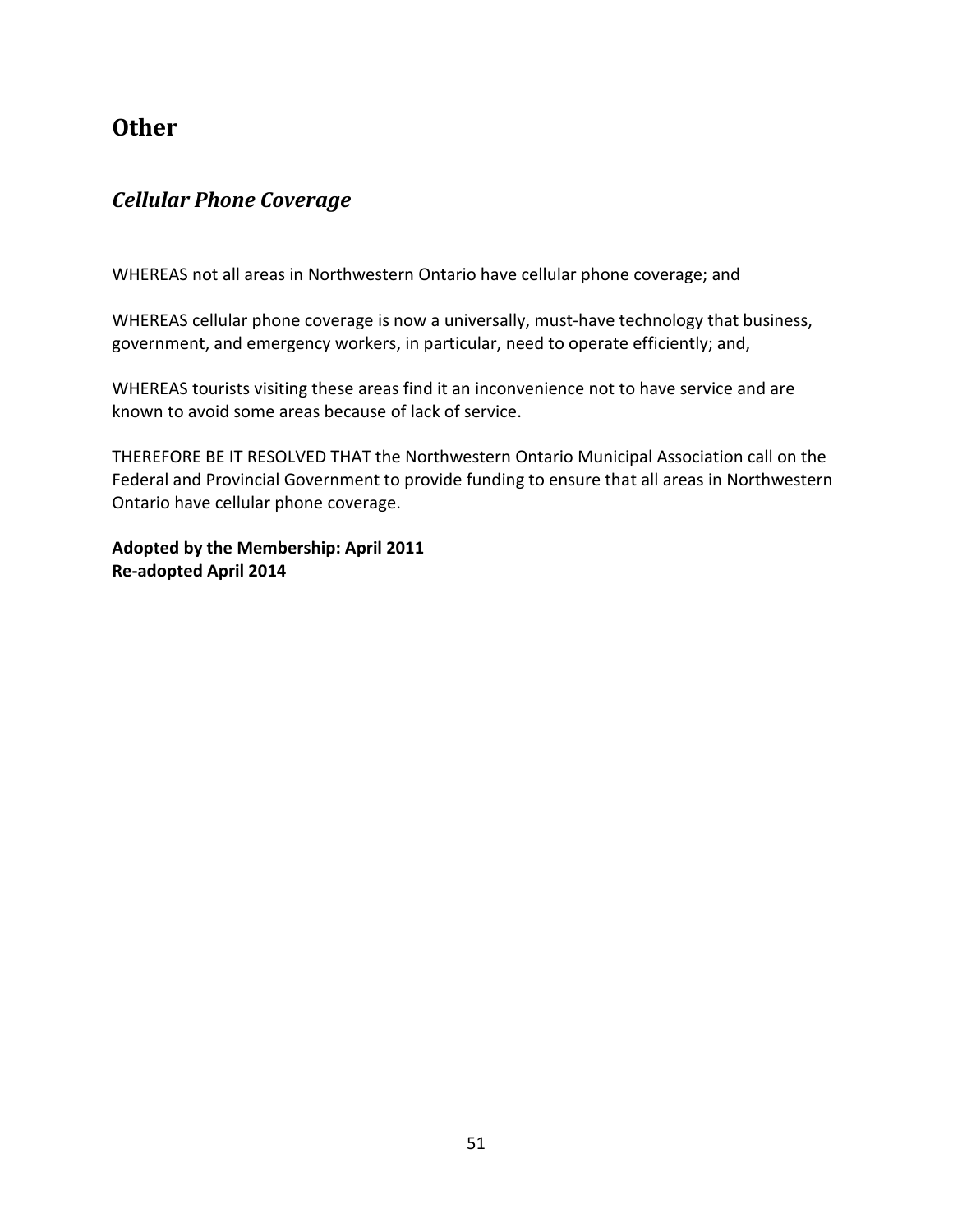# <span id="page-54-0"></span>*Changes to Federal Census 2011*

Business, non-profit organizations, educational institutions and all orders of government use Statistics Canada's Census data to inform their policy decision making and program and service implementation. Much of the data is collected from the mandatory "long form" questionnaire which asked questions on issues such as work, education, housing, income, child care, migration, ethnicity, and family life. The Census "long-form" is a unique tool that provides decision-makers a rich set of facts about our communities and the citizens who live and work within them.

The Federal Government quietly eliminated the mandatory nature of the "long form" of the upcoming 2011 Census. Notice was provided in the June  $26<sup>th</sup>$  Canada Gazette that this change had occurred through an Order in Council, without any prior consultation. In its place, a voluntary "national household survey" with detailed questions about ethnicity, income and education will be sent to one-third of homes.

NOMA is concerned with this decision because of its significant potential negative impact to our collective capacity to conduct reliable, accurate analysis of municipal issues. Issues and programs/services that could be affected:

- municipal funding,
- social assistance,
- immigration,
- health,
- poverty,
- economic development,
- training,
- education,
- housing,
- child care, and
- employment

WHEREAS a survey methodology that relies on voluntary responses will compromise the effectiveness of the data as evidence indicates that a significant portion of Northwestern Ontario will be underrepresented; and,

WHEREAS although the 2011 voluntary survey will be sent to more households (from one-fifth to one-third), the voluntary nature will make the data size and response unreliable and not to the accuracy required to ensure efficient and effective program delivery; and,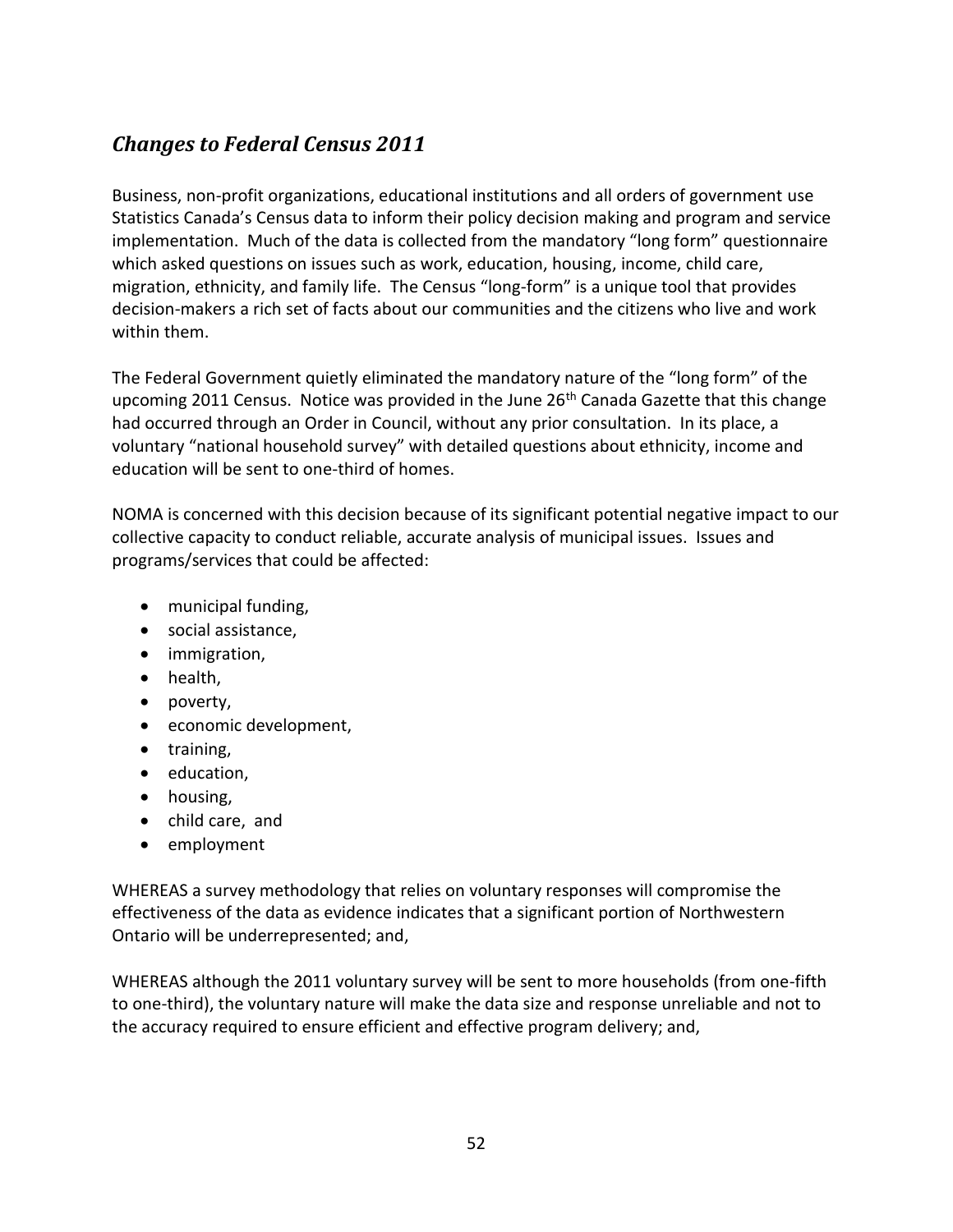WHEREAS a lack of current, accurate Census data will be especially challenging in Northwestern Ontario where sufficient information has traditionally been less attainable, even with the previous mandatory collection system.

THEREFORE BE IT RESOLVED THAT the Northwestern Ontario Municipal Association calls on the Federal Government to reverse this decision immediately and return to the previously applied mandatory long form process for the 2011 National Census; and

FURTHER BE IT RESOLVED THAT a copy of this resolution be sent to the Prime Minister, the Hon. Tony Clement, Minister of Industry, all Northwestern Ontario MP's, and all NOMA District Associations and member municipalities asking for their support.

**Adopted by the Board: July 2010 Re-adopted April 2013**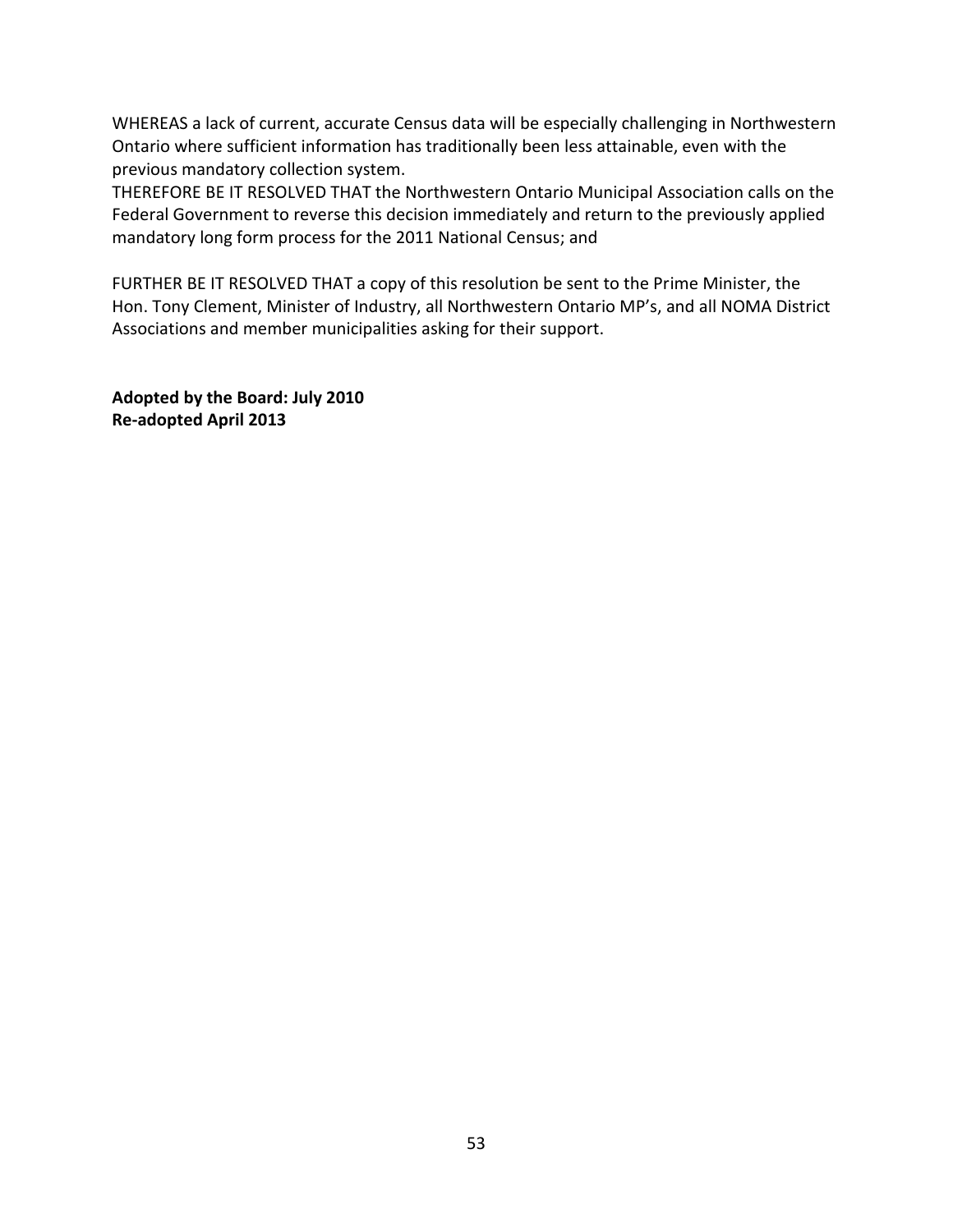# <span id="page-56-0"></span>*Building Snowmobile Tourism*

WHEREAS snowmobiling tourism is a significant economic generator for the province of Ontario with an annual economic impact of \$1.2 billion and contributes at least \$112 million in provincial taxes each year; and,

WHEREAS snowmobiling tourism is declining and facing a number of key challenges in Northern Ontario, resulting in a loss of revenues for Northern Ontario communities.

THEREFORE BE IT RESOLVED THAT the Northwestern Ontario Municipal Association urges all stakeholders to work with and support community volunteers engaged in building snowmobiling tourism in Northern Ontario.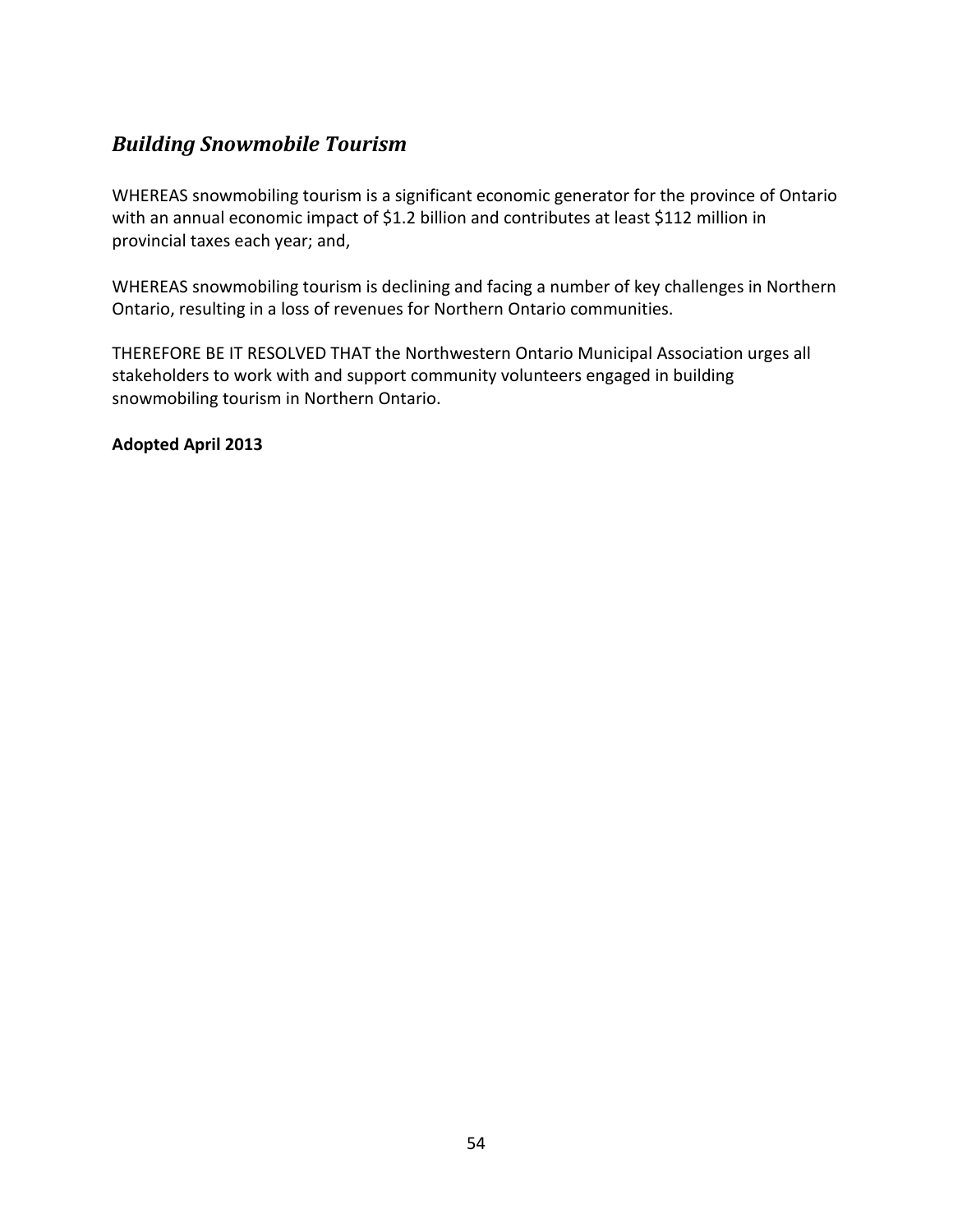### <span id="page-57-0"></span>*Reinstate Katimavik Program*

The Katimavik Program was established in Canada in 1977. Since that time, over 30,000 young Canadians have participated in the Program providing volunteer assistance to non-profit organizations. Over the years a number of Northwestern Ontario Municipalities have hosted and have benefited from the Program. Many of these valuable and beneficial projects would not have been possible without the Katimavik Program volunteers.

The Program provides further economic benefit to host communities, as statistic show that for every dollar invested in the Program, \$2.20 is generated in the community.

The Katimavik Program provides youth with the opportunity to travel and experience our rich, diverse Northwestern Ontario communities, while fostering cooperation, volunteerism, citizenship and leadership.

BE IT RESOLVED THAT the Northwestern Ontario Municipal Association petitions the Federal Government and the Ministry of Finance to re-instate the Katimavik Program in Northwestern Ontario.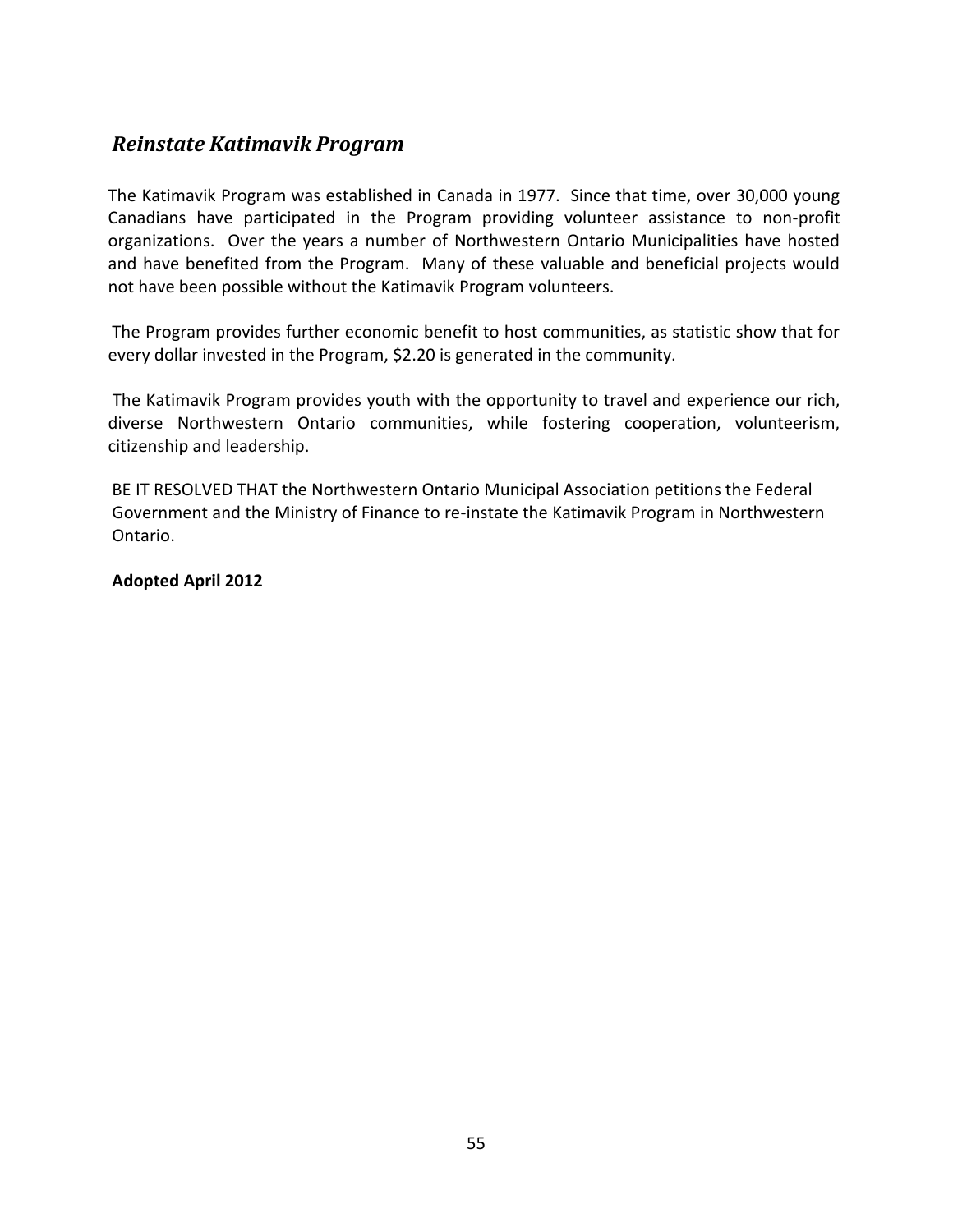# <span id="page-58-0"></span>*Family Medicine Residents in Small Communities (Northern Ontario School of Medicine)*

WHEREAS at the inception of the Northern Ontario School of Medicine, northern communities entered a process of community engagement with the Northern Ontario School of Medicine; and

WHEREAS northern communities depend on generalist Family Physicians to meet community health care needs; and

WHEREAS many of the northern communities are experiencing shortages of Family Physicians which is likely to worsen as those Family Physicians age and retire; and

WHEREAS the number of Family Medicine Residents coming to northern communities has significantly declined in recent years despite the commitment that northerners have made as communities to the School.

NOW THEREFORE BE IT RESOLVED that the Northwestern Ontario Municipal Association petitions the Northern Ontario School of Medicine to ensure that Family Residents come to northern communities on regular rotations with the goals of encouraging both recruitment of new physicians and retention of current ones. This is in keeping with the mandate to help to meet the needs of our Northern communities.

#### **Adopted by the NOMA Board: September 2012**